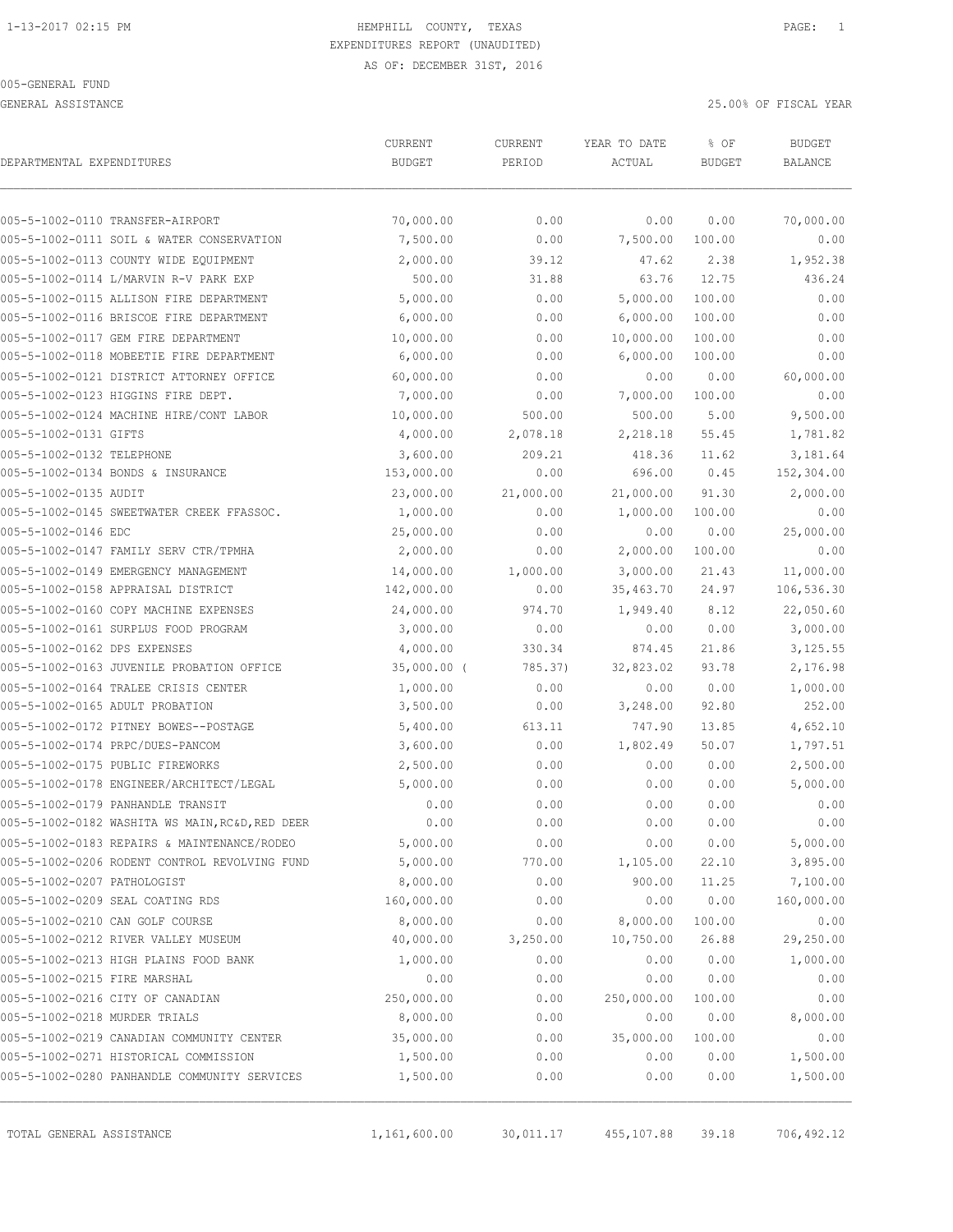COUNTY & DISTRICT CLERK 25.00% OF FISCAL YEAR

|                                               | CURRENT    | CURRENT   | YEAR TO DATE | % OF          | <b>BUDGET</b>  |  |
|-----------------------------------------------|------------|-----------|--------------|---------------|----------------|--|
| DEPARTMENTAL EXPENDITURES                     | BUDGET     | PERIOD    | ACTUAL       | <b>BUDGET</b> | <b>BALANCE</b> |  |
|                                               |            |           |              |               |                |  |
| 005-5-1510-0090 CO & DISTRICT CLK             | 57,165.00  | 4,763.74  | 14,291.34    | 25.00         | 42,873.66      |  |
| 005-5-1510-0094 DEPUTY CLERK-GANDARA          | 37,080.00  | 3,090.00  | 9,270.00     | 25.00         | 27,810.00      |  |
| 005-5-1510-0095 DEPUTY CLERK-WITT             | 37,080.00  | 3,090.00  | 9,270.00     | 25.00         | 27,810.00      |  |
| 005-5-1510-0096 LONGEVITY                     | 500.00     | 80.00     | 240.00       | 48.00         | 260.00         |  |
| 005-5-1510-0097 CHIEF DEPUTY CLERK-GUERRERO   | 39,140.00  | 3,261.66  | 9,785.06     | 25.00         | 29,354.94      |  |
| 005-5-1510-0098 PART TIME                     | 0.00       | 0.00      | 0.00         | 0.00          | 0.00           |  |
| 005-5-1510-0101 SOCIAL SECURITY/MEDICARE      | 13,500.00  | 917.58    | 2,892.05     | 21.42         | 10,607.95      |  |
| 005-5-1510-0102 RETIREMENT                    | 17,200.00  | 2,857.08  | 8,571.28     | 49.83         | 8,628.72       |  |
| 005-5-1510-0103 GROUP TERM LIFE               | 600.00     | 45.70     | 137.10       | 22.85         | 462.90         |  |
| 005-5-1510-0104 GROUP INSURANCE               | 32,000.00  | 2,236.08  | 7,376.72     | 23.05         | 24,623.28      |  |
| 005-5-1510-0105 UNEMPLOYMENT INSURANCE        | 1,000.00   | 0.00      | 31.85        | 3.19          | 968.15         |  |
| 005-5-1510-0106 WORKERS' COMPENSATION         | 2,400.00   | 600.00    | 600.00       | 25.00         | 1,800.00       |  |
| 005-5-1510-0109 POSTAGE                       | 1,800.00   | 88.42     | 244.93       | 13.61         | 1,555.07       |  |
| 005-5-1510-0112 TRAVEL                        | 7,000.00   | 15.00     | 843.64       | 12.05         | 6,156.36       |  |
| 005-5-1510-0119 DUES & SUBSCRIPTIONS          | 200.00     | 50.00     | 245.00       | $122.50$ (    | 45.00          |  |
| 005-5-1510-0132 TELEPHONE                     | 3,800.00   | 344.49    | 691.09       | 18.19         | 3,108.91       |  |
| 005-5-1510-0142 SOFTWARE SUPPORT              | 28,000.00  | 3,080.64  | 6,330.64     | 22.61         | 21,669.36      |  |
| 005-5-1510-0183 OFFICE EQUIP. REPAIRS & MAIN. | 500.00     | 0.00      | 0.00         | 0.00          | 500.00         |  |
| 005-5-1510-0188 OFFICE SUPPLIES               | 6,000.00   | 9.15      | 331.11       | 5.52          | 5,668.89       |  |
| 005-5-1510-0189 INVENTORY                     | 2,000.00   | 0.00      | 0.00         | 0.00          | 2,000.00       |  |
| 005-5-1510-0510 CAPITAL OUTLAY                | 6,000.00   | 0.00      | 0.00         | 0.00          | 6,000.00       |  |
|                                               |            |           |              |               |                |  |
| TOTAL COUNTY & DISTRICT CLERK                 | 292,965.00 | 24,529.54 | 71,151.81    | 24.29         | 221,813.19     |  |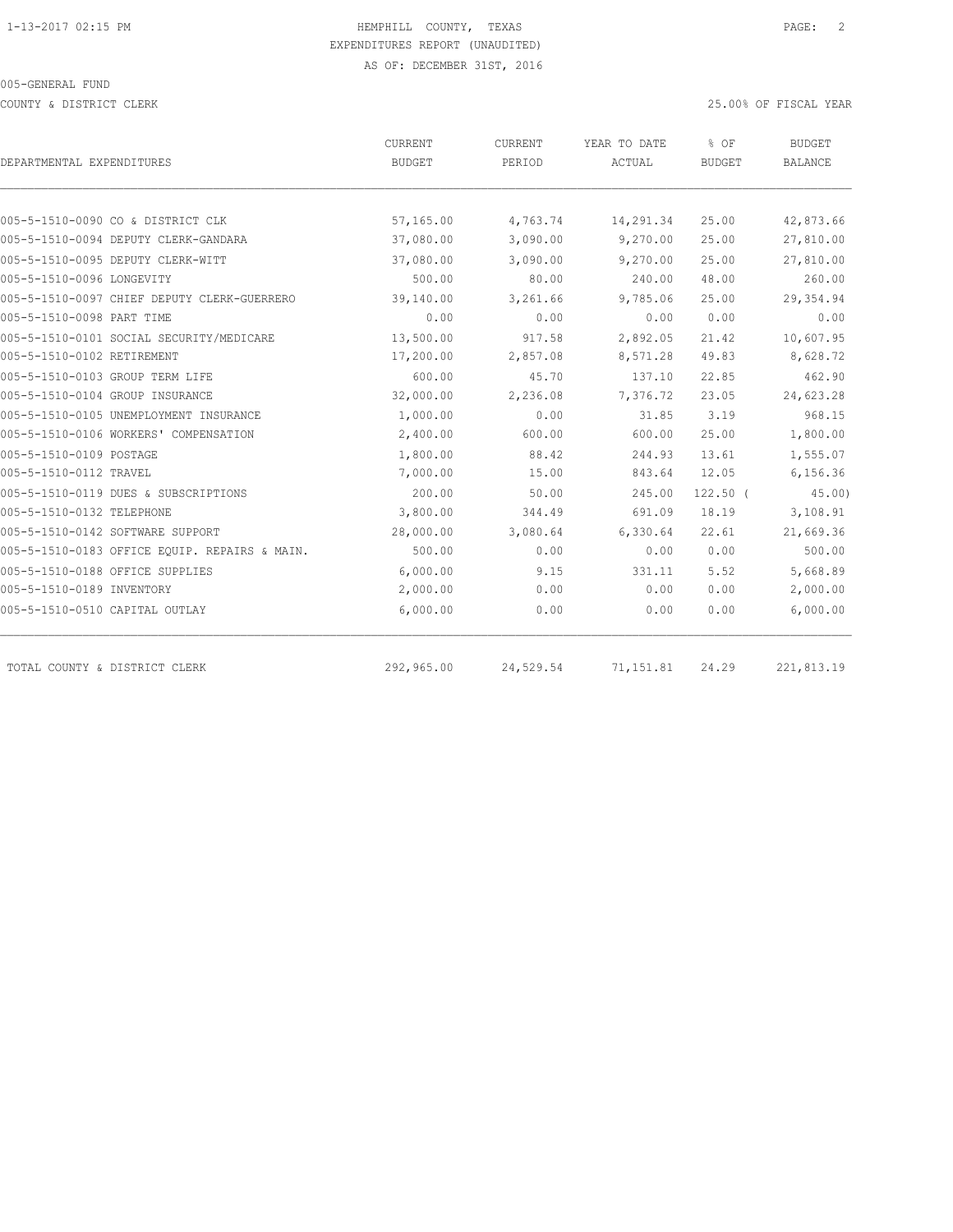COUNTY EXTENSION SERVICE 25.00% OF FISCAL YEAR

| DEPARTMENTAL EXPENDITURES                     | CURRENT<br><b>BUDGET</b> | CURRENT<br>PERIOD | YEAR TO DATE<br>ACTUAL | % OF<br><b>BUDGET</b> | <b>BUDGET</b><br><b>BALANCE</b> |
|-----------------------------------------------|--------------------------|-------------------|------------------------|-----------------------|---------------------------------|
|                                               |                          |                   |                        |                       |                                 |
| 005-5-1520-0091 CEA-AG/A. HOLLOWAY            | 34,758.00                | 2,896.50          | 8,689.50               | 25.00                 | 26,068.50                       |
| 005-5-1520-0092 CEA-FCS/T. HOLLOWAY           | 34,758.00                | 2,896.50          | 8,689.50               | 25.00                 | 26,068.50                       |
| 005-5-1520-0096 LONGEVITY                     | 550.00                   | 45.00             | 125.00                 | 22.73                 | 425.00                          |
| 005-5-1520-0097 CEA SECRETARY-EWING           | 39,140.00                | 3,261.66          | 9,410.47               | 24.04                 | 29,729.53                       |
| 005-5-1520-0098 PART-TIME SECRETARY           | 0.00                     | 0.00              | 0.00                   | 0.00                  | 0.00                            |
| 005-5-1520-0101 SOCIAL SECURITY/MEDICARE      | 9,200.00                 | 700.70            | 2,072.70               | 22.53                 | 7,127.30                        |
| 005-5-1520-0102 RETIREMENT                    | 4,000.00                 | 652.34            | 1,882.11               | 47.05                 | 2,117.89                        |
| 005-5-1520-0103 GROUP TERM LIFE               | 150.00                   | 10.44             | 30.12                  | 20.08                 | 119.88                          |
| 005-5-1520-0104 GROUP INSURANCE               | 8,000.00                 | 0.00              | 0.00                   | 0.00                  | 8,000.00                        |
| 005-5-1520-0105 UNEMPLOYMENT INSURANCE        | 350.00                   | 0.00              | 28.98                  | 8.28                  | 321.02                          |
| 005-5-1520-0106 WORKERS' COMPENSATION         | 1,700.00                 | 150.00            | 150.00                 | 8.82                  | 1,550.00                        |
| 005-5-1520-0109 POSTAGE                       | 1,000.00                 | 41.62             | 65.77                  | 6.58                  | 934.23                          |
| 005-5-1520-0112 TRAVEL/AG- A. HOLLOWAY        | 7,500.00                 | 69.99             | 947.91                 | 12.64                 | 6,552.09                        |
| 005-5-1520-0114 TRAVEL/FCS-T. HOLLOWAY        | 2,500.00                 | 62.27             | 237.86                 | 9.51                  | 2,262.14                        |
| 005-5-1520-0119 DUES & SUBSCRIPTIONS          | 1,000.00                 | 150.00            | 320.00                 | 32.00                 | 680.00                          |
| 005-5-1520-0122 FUEL & OIL                    | 3,500.00                 | 40.05             | 156.86                 | 4.48                  | 3,343.14                        |
| 005-5-1520-0132 TELEPHONE                     | 3,000.00                 | 403.37            | 867.00                 | 28.90                 | 2,133.00                        |
| 005-5-1520-0137 VEHICLE REPAIRS & MAINTENANCE | 1,500.00                 | 8.00              | 2,880.80               | $192.05$ (            | 1,380.80)                       |
| 005-5-1520-0142 IT TECH SUPPORT               | 1,500.00                 | 315.59            | 431.18                 | 28.75                 | 1,068.82                        |
| 005-5-1520-0183 OFFICE EQUIP.REPAIRS & MAIN.  | 500.00                   | 0.00              | 0.00                   | 0.00                  | 500.00                          |
| 005-5-1520-0188 OFFICE SUPPLIES               | 2,500.00                 | 15.70             | 15.70                  | 0.63                  | 2,484.30                        |
| 005-5-1520-0189 INVENTORY/EQUIPMENT           | 2,000.00                 | 0.00              | 0.00                   | 0.00                  | 2,000.00                        |
| 005-5-1520-0201 COMPUTER SUPPLIES & MAINT.    | 500.00                   | 0.00              | 0.00                   | 0.00                  | 500.00                          |
| 005-5-1520-0202 STOCK SHOW                    | 1,500.00                 | 0.00              | 0.00                   | 0.00                  | 1,500.00                        |
| 005-5-1520-0203 4-H FUND                      | 1,500.00                 | 0.00              | 0.00                   | 0.00                  | 1,500.00                        |
| 005-5-1520-0204 TRAVEL-SECRETARY              | 500.00                   | 0.00              | 0.00                   | 0.00                  | 500.00                          |
| 005-5-1520-0205 4-H FARM PROJECTS & MAINT.    | 2,500.00                 | 176.55            | 458.06                 | 18.32                 | 2,041.94                        |
| 005-5-1520-0510 CAPITAL OUTLAY                | 20,000.00                | 0.00              | 0.00                   | 0.00                  | 20,000.00                       |
| TOTAL COUNTY EXTENSION SERVICE                | 185,606.00               | 11,896.28         | 37,459.52              | 20.18                 | 148,146.48                      |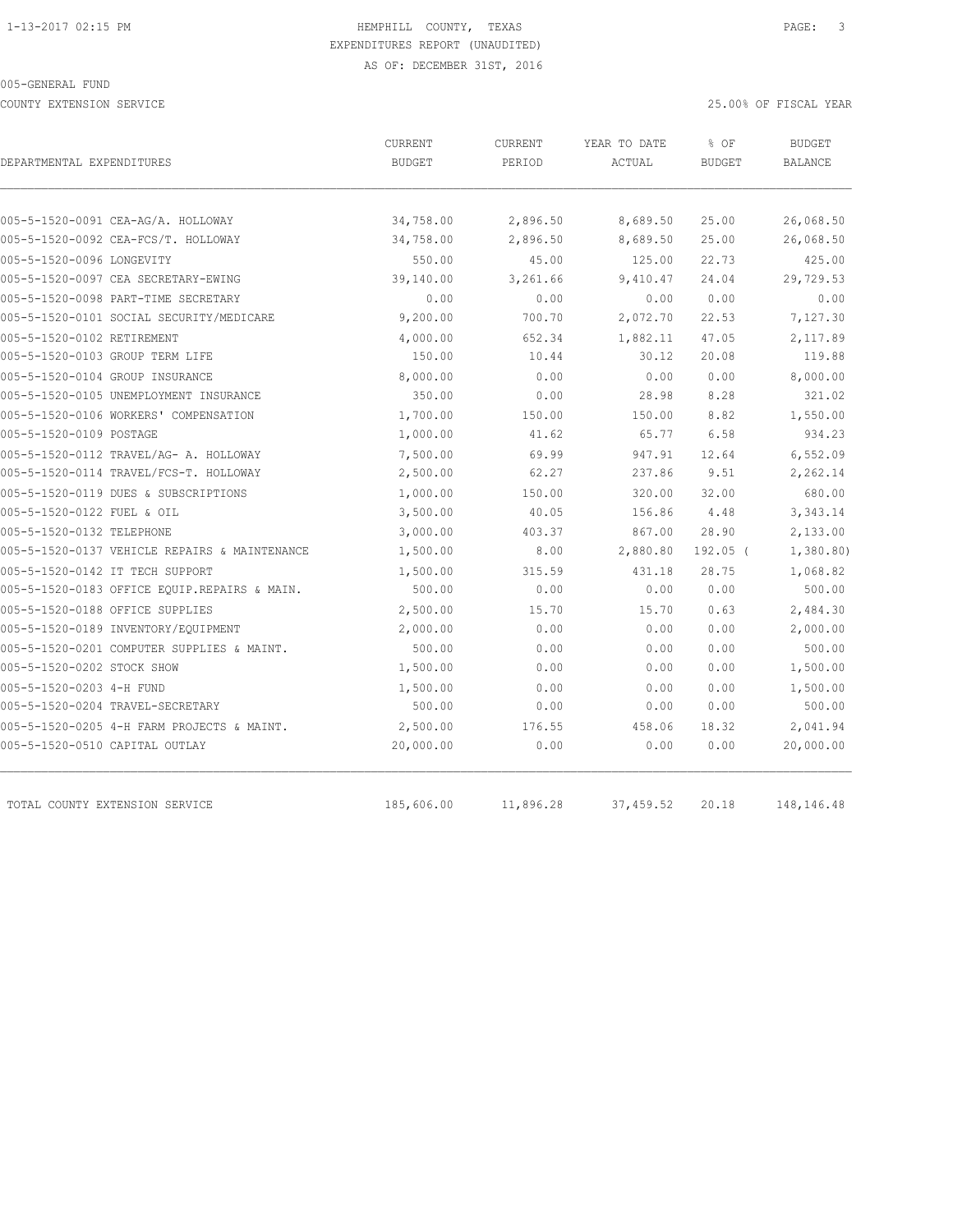| DEPARTMENTAL EXPENDITURES                  | CURRENT<br><b>BUDGET</b> | <b>CURRENT</b><br>PERIOD | YEAR TO DATE<br><b>ACTUAL</b> | % OF<br><b>BUDGET</b> | <b>BUDGET</b><br><b>BALANCE</b> |
|--------------------------------------------|--------------------------|--------------------------|-------------------------------|-----------------------|---------------------------------|
|                                            |                          |                          |                               |                       |                                 |
| 005-5-1530-0090 COUNTY TREASURER           | 57,165.00                | 4,763.74                 | 14,291.34                     | 25.00                 | 42,873.66                       |
| 005-5-1530-0095 CHIEF DEP TREASURER-REED   | 19,570.00                | 1,630.84                 | 4,892.44                      | 25.00                 | 14,677.56                       |
| 005-5-1530-0096 LONGEVITY                  | 425.00                   | 80.00                    | 240.00                        | 56.47                 | 185.00                          |
| 005-5-1530-0098 DEPUTY TREASURER/PART-TIME | 500.00                   | 0.00                     | 0.00                          | 0.00                  | 500.00                          |
| 005-5-1530-0101 SOCIAL SECURITY/MEDICARE   | 6,000.00                 | 437.61                   | 1,405.31                      | 23.42                 | 4,594.69                        |
| 005-5-1530-0102 RETIREMENT                 | 7,800.00                 | 1,294.90                 | 3,884.72                      | 49.80                 | 3,915.28                        |
| 005-5-1530-0103 GROUP TERM LIFE            | 280.00                   | 20.72                    | 62.16                         | 22.20                 | 217.84                          |
| 005-5-1530-0104 GROUP INSURANCE            | 12,000.00                | 845.22                   | 2,788.36                      | 23.24                 | 9,211.64                        |
| 005-5-1530-0105 UNEMPLOYMENT INSURANCE     | 150.00                   | 0.00                     | 10.33                         | 6.89                  | 139.67                          |
| 005-5-1530-0106 WORKERS' COMPENSATION      | 1,500.00                 | 300.00                   | 300.00                        | 20.00                 | 1,200.00                        |
| 005-5-1530-0109 POSTAGE                    | 1,800.00                 | 1.67                     | 6.46                          | 0.36                  | 1,793.54                        |
| 005-5-1530-0112 TRAVEL                     | 2,500.00                 | 0.00                     | 0.00                          | 0.00                  | 2,500.00                        |
| 005-5-1530-0119 DUES & SUBSCRIPTIONS       | 1,100.00                 | 0.00                     | 0.00                          | 0.00                  | 1,100.00                        |
| 005-5-1530-0132 TELEPHONE                  | 1,600.00                 | 131.75                   | 263.33                        | 16.46                 | 1,336.67                        |
| 005-5-1530-0140 OFFICE EQUIPMENT REPAIR    | 2,000.00                 | 950.00                   | 1,275.00                      | 63.75                 | 725.00                          |
| 005-5-1530-0142 MAINTENANCE CONTRACTS      | 15,000.00                | 0.00                     | 0.00                          | 0.00                  | 15,000.00                       |
| 005-5-1530-0188 OFFICE SUPPLIES            | 2,500.00                 | 217.83                   | 250.81                        | 10.03                 | 2,249.19                        |
| 005-5-1530-0189 INVENTORY/EQUIPMENT        | 5,000.00                 | 0.00                     | 0.00                          | 0.00                  | 5,000.00                        |
| TOTAL COUNTY TREASURER                     | 136,890.00               | 10,674.28                | 29,670.26                     | 21.67                 | 107,219.74                      |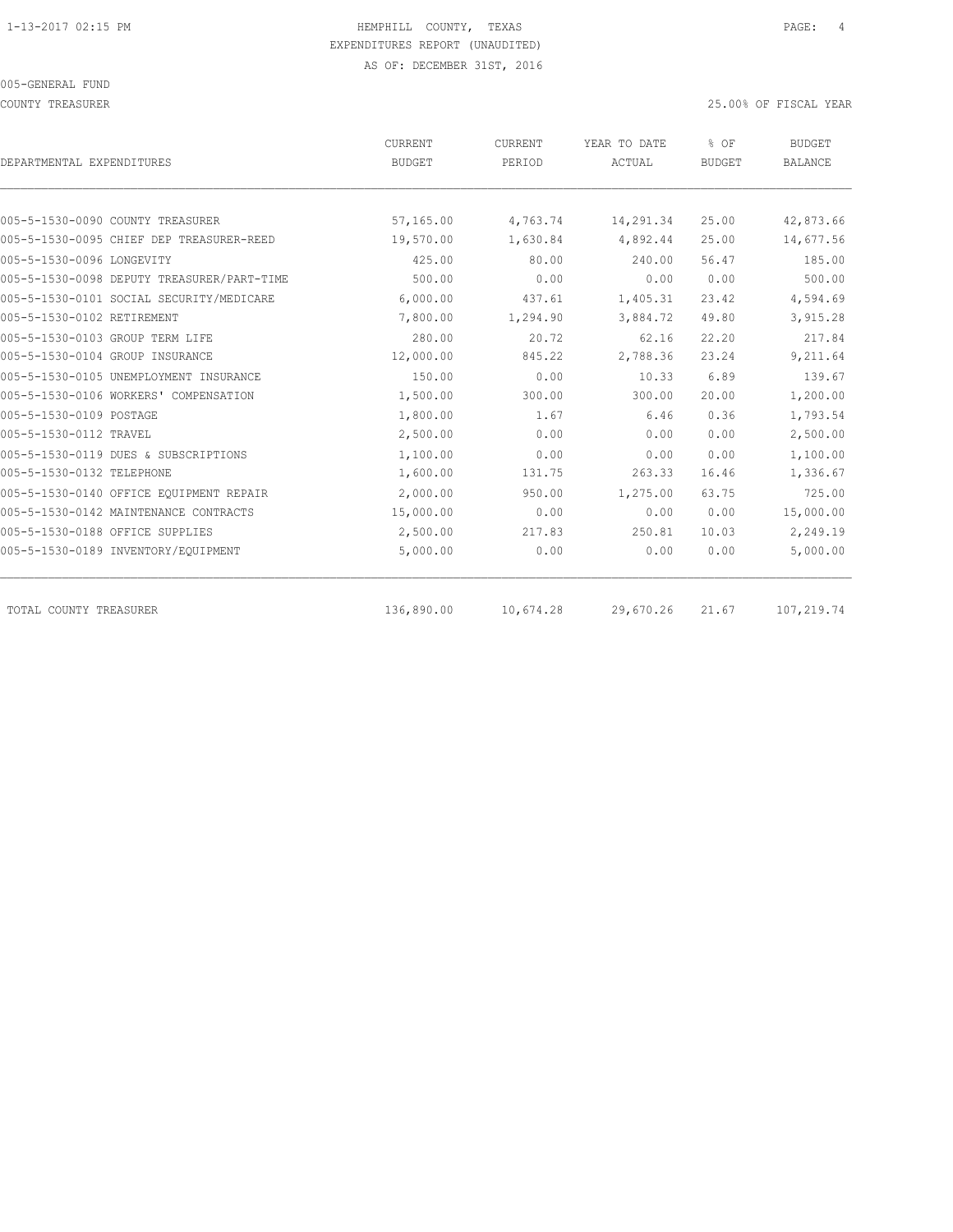COUNTY TAX COLLECTOR 25.00% OF FISCAL YEAR

| DEPARTMENTAL EXPENDITURES                | CURRENT<br><b>BUDGET</b> | <b>CURRENT</b><br>PERIOD | YEAR TO DATE<br>ACTUAL | % OF<br><b>BUDGET</b> | <b>BUDGET</b><br>BALANCE |
|------------------------------------------|--------------------------|--------------------------|------------------------|-----------------------|--------------------------|
| 005-5-1540-0090 COUNTY TAX COLLECTOR     | 57,165.00                | 4,763.74                 | 14,291.34              | 25.00                 | 42,873.66                |
| 005-5-1540-0094 PART TIME HELP           | 0.00                     | 0.00                     | 0.00                   | 0.00                  | 0.00                     |
| 005-5-1540-0095 CHIEF DEPUTY TAC/JACKSON | 39,140.00                | 3,261.66                 | 9,785.06               | 25.00                 | 29,354.94                |
| 005-5-1540-0096 LONGEVITY                | 2,700.00                 | 210.00                   | 630.00                 | 23.33                 | 2,070.00                 |
| 005-5-1540-0097 DEPUTY TAC/BENTLEY       | 37,080.00                | 3,090.00                 | 9,270.00               | 25.00                 | 27,810.00                |
| 005-5-1540-0098 DEPUTY TAC/CLARK         | 37,080.00                | 3,090.00                 | 9,270.00               | 25.00                 | 27,810.00                |
| 005-5-1540-0101 SOCIAL SECURITY/MEDICARE | 13,500.00                | 1,043.64                 | 3,053.88               | 22.62                 | 10,446.12                |
| 005-5-1540-0102 RETIREMENT               | 17,500.00                | 2,883.08                 | 8,649.28               | 49.42                 | 8,850.72                 |
| 005-5-1540-0103 GROUP TERM LIFE          | 600.00                   | 46.12                    | 138.36                 | 23.06                 | 461.64                   |
| 005-5-1540-0104 GROUP INSURANCE          | 32,000.00                | 2,236.08                 | 7,376.72               | 23.05                 | 24,623.28                |
| 005-5-1540-0105 UNEMPLOYMENT INSURANCE   | 1,000.00                 | 0.00                     | 29.36                  | 2.94                  | 970.64                   |
| 005-5-1540-0106 WORKERS' COMPENSATION    | 2,400.00                 | 600.00                   | 600.00                 | 25.00                 | 1,800.00                 |
| 005-5-1540-0109 POSTAGE                  | 10,000.00                | 0.00                     | 3, 411.75              | 34.12                 | 6,588.25                 |
| 005-5-1540-0112 TRAVEL                   | 4,000.00                 | 542.80                   | 1,095.76               | 27.39                 | 2,904.24                 |
| 005-5-1540-0119 DUES & SUBSCRIPTIONS     | 1,000.00                 | 0.00                     | 0.00                   | 0.00                  | 1,000.00                 |
| 005-5-1540-0132 TELEPHONE                | 3,200.00                 | 297.32                   | 587.01                 | 18.34                 | 2,612.99                 |
| 005-5-1540-0134 BONDS & INSURANCE        | 0.00                     | 0.00                     | 0.00                   | 0.00                  | 0.00                     |
| 005-5-1540-0138 DATA PROCESSING          | 48,000.00                | 0.00                     | 0.00                   | 0.00                  | 48,000.00                |
| 005-5-1540-0142 IT/MAINTENANCE CONTRACTS | 1,500.00                 | 359.00                   | 459.00                 | 30.60                 | 1,041.00                 |
| 005-5-1540-0148 ADVERTISING              | 1,000.00                 | 0.00                     | 0.00                   | 0.00                  | 1,000.00                 |
| 005-5-1540-0150 JUDGEMENTS               | 0.00                     | 0.00                     | 0.00                   | 0.00                  | 0.00                     |
| 005-5-1540-0181 CITATIONS & SUBPOENAS    | 500.00                   | 462.50                   | 462.50                 | 92.50                 | 37.50                    |
| 005-5-1540-0188 OFFICE SUPPLIES          | 7,000.00                 | 331.45                   | 642.55                 | 9.18                  | 6,357.45                 |
| 005-5-1540-0189 INVENTORY/EQUIPMENT      | 3,000.00                 | 0.00                     | 0.00                   | 0.00                  | 3,000.00                 |
| 005-5-1540-0510 CAPITAL OUTLAY           | 6,000.00                 | 0.00                     | 0.00                   | 0.00                  | 6,000.00                 |
| TOTAL COUNTY TAX COLLECTOR               | 325, 365.00              | 23, 217.39               | 69,752.57              | 21.44                 | 255, 612.43              |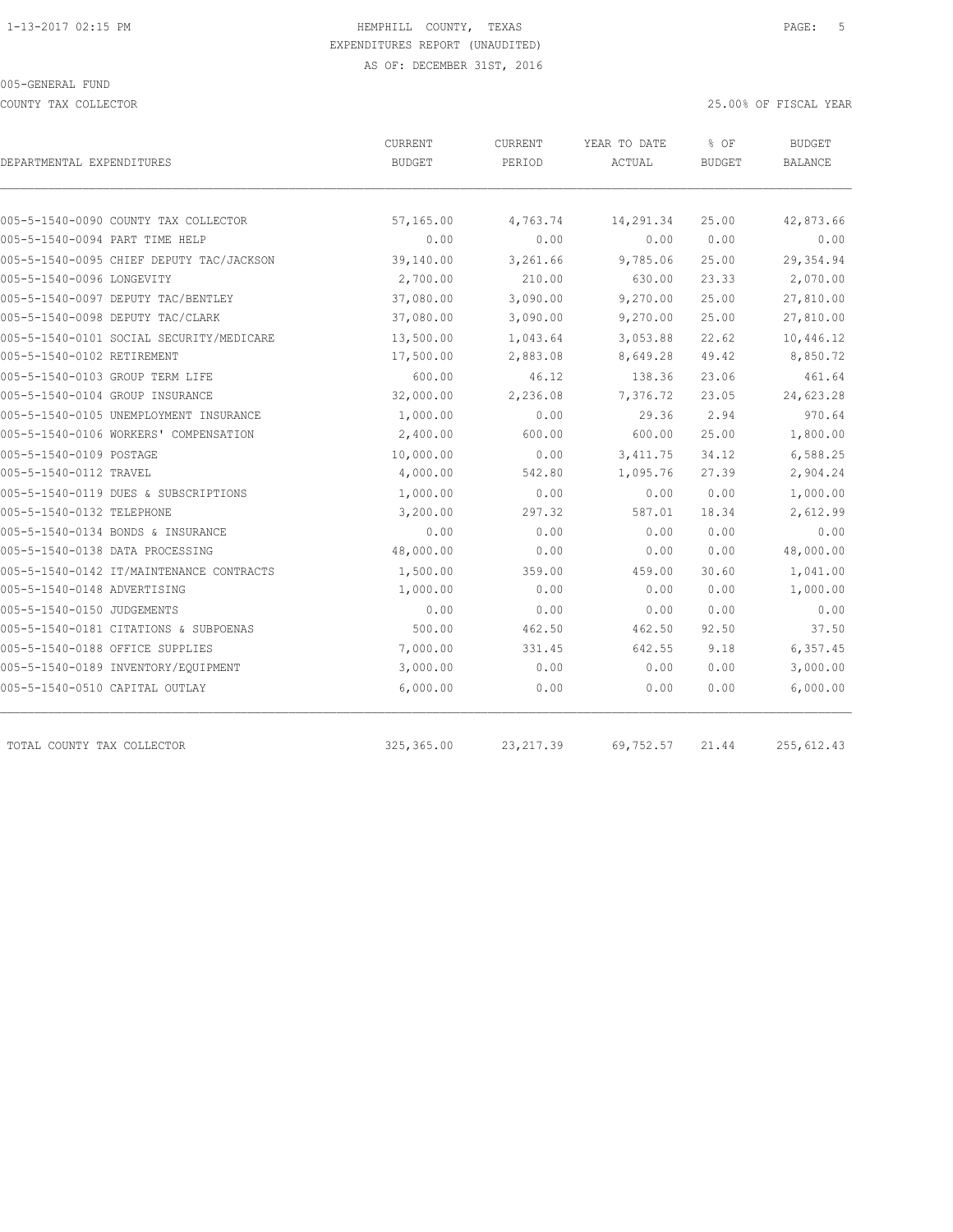| DEPARTMENTAL EXPENDITURES                      | <b>CURRENT</b><br><b>BUDGET</b> | <b>CURRENT</b><br>PERIOD | YEAR TO DATE<br>ACTUAL | % OF<br><b>BUDGET</b> | <b>BUDGET</b><br><b>BALANCE</b> |
|------------------------------------------------|---------------------------------|--------------------------|------------------------|-----------------------|---------------------------------|
|                                                |                                 |                          |                        |                       |                                 |
| 005-5-2400-0101 SOCIAL SECURITY/MEDICARE       | 0.00                            | 0.00                     | 176.92                 | $0.00$ (              | 176.92)                         |
| 005-5-2400-0106 WORKERS' COMPENSATION          | 2,500.00                        | 186.00                   | 186.00                 | 7.44                  | 2,314.00                        |
| 005-5-2400-0114 COUNTY COURT EXPENSES          | 1,500.00                        | 0.00                     | 1,701.00               | $113.40$ $($          | 201.00)                         |
| 005-5-2400-0115 CO.CRT. CONT LAB-REPORTER      | 1,500.00                        | 0.00                     | 0.00                   | 0.00                  | 1,500.00                        |
| 005-5-2400-0116 CO.CRT.CONT LAB-CRT APP ATTNY  | 5,000.00                        | 750.00                   | 3,258.25               | 65.17                 | 1,741.75                        |
| 005-5-2400-0117 ELECTION EXPENSES              | 15,000.00                       | 1,076.89                 | 10,474.58              | 69.83                 | 4,525.42                        |
| 005-5-2400-0118 ELECTION JUDGES                | 7,000.00                        | 0.00                     | 5,803.19               | 82.90                 | 1,196.81                        |
| 005-5-2400-0124 CONTRACT LABOR - CRT INTERPRET | 2,500.00                        | 0.00                     | 0.00                   | 0.00                  | 2,500.00                        |
| 005-5-2400-0131 OTHER EXPENSE                  | 0.00                            | 0.00                     | 0.00                   | 0.00                  | 0.00                            |
| 005-5-2400-0150 GRAND JURORS                   | 2,500.00                        | 0.00                     | 360.00                 | 14.40                 | 2,140.00                        |
| 005-5-2400-0151 PETIT JURORS                   | 2,500.00                        | 0.00                     | 0.00                   | 0.00                  | 2,500.00                        |
| 005-5-2400-0152 JUSTICE COURT JURORS           | 500.00                          | 0.00                     | 0.00                   | 0.00                  | 500.00                          |
| 005-5-2400-0196 CHILD PROT SER CRT APP ATTY    | 16,000.00                       | 740.00                   | 740.00                 | 4.63                  | 15,260.00                       |
| 005-5-2400-0197 CHILD PROT SER CRT REPORTER    | 1,500.00                        | 0.00                     | 0.00                   | 0.00                  | 1,500.00                        |
| TOTAL JURY & ELECTION                          | 58,000.00                       | 2,752.89                 | 22,699.94              | 39.14                 | 35,300.06                       |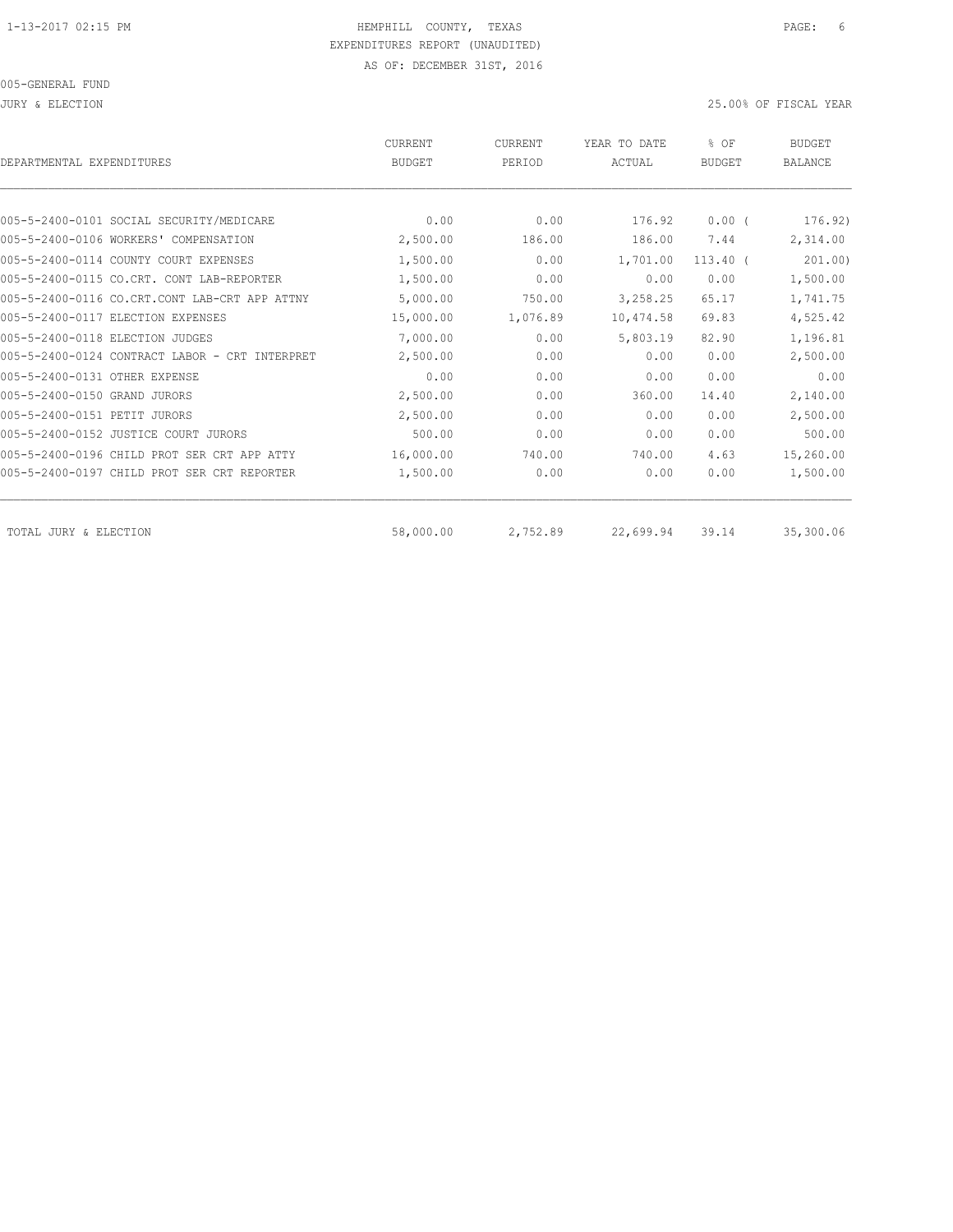DISTRICT COURT 25.00% OF FISCAL YEAR

| DEPARTMENTAL EXPENDITURES                      | <b>CURRENT</b><br><b>BUDGET</b> | CURRENT<br>PERIOD | YEAR TO DATE<br>ACTUAL | % OF<br><b>BUDGET</b> | <b>BUDGET</b><br><b>BALANCE</b> |
|------------------------------------------------|---------------------------------|-------------------|------------------------|-----------------------|---------------------------------|
|                                                |                                 |                   |                        |                       |                                 |
| 005-5-2410-0090 JUDGE-EMMERT                   | 1,850.00                        | 154.17            | 462.51                 | 25.00                 | 1,387.49                        |
| 005-5-2410-0095 COURT BAILIFF-HOLLAND          | 11,500.00                       | 949.84            | 2,849.52               | 24.78                 | 8,650.48                        |
| 005-5-2410-0096 LONGEVITY SPECIAL              | 500.00                          | 47.04             | 141.12                 | 28.22                 | 358.88                          |
| 005-5-2410-0097 COURT REPORTER-MCCLENDON       | 15,500.00                       | 1,287.72          | 3,863.27               | 24.92                 | 11,636.73                       |
| 005-5-2410-0098 COURT ADMINISTRATOR-BURCH      | 8,400.00                        | 696.16            | 2,088.48               | 24.86                 | 6,311.52                        |
| 005-5-2410-0101 SOCIAL SECURITY/MEDICARE       | 3,000.00                        | 239.84            | 719.53                 | 23.98                 | 2,280.47                        |
| 005-5-2410-0102 RETIREMENT                     | 4,000.00                        | 626.99            | 1,880.99               | 47.02                 | 2,119.01                        |
| 005-5-2410-0103 GROUP TERM LIFE                | 150.00                          | 10.03             | 30.09                  | 20.06                 | 119.91                          |
| 005-5-2410-0104 GROUP INSURANCE                | 6,000.00                        | 0.00              | 0.00                   | 0.00                  | 6,000.00                        |
| 005-5-2410-0105 UNEMPLOYMENT INSURANCE         | 200.00                          | 0.00              | 8.75                   | 4.38                  | 191.25                          |
| 005-5-2410-0106 WORKERS' COMPENSATION          | 2,400.00                        | 560.00            | 560.00                 | 23.33                 | 1,840.00                        |
| 005-5-2410-0116 DIST CRT-CONT LAB-CRT APP ATTN | 24,500.00                       | 2,250.00          | 2,250.00               | 9.18                  | 22,250.00                       |
| 005-5-2410-0124 CONTRACT LABOR                 | 2,000.00                        | 109.08            | 109.08                 | 5.45                  | 1,890.92                        |
| 005-5-2410-0154 JUDICIAL DISTRICT ASSESSMENT   | 500.00                          | 0.00              | 0.00                   | 0.00                  | 500.00                          |
| 005-5-2410-0155 BUDGET REIMBURSEMENT           | 8,000.00                        | 0.00              | 0.00                   | 0.00                  | 8,000.00                        |
| 005-5-2410-0219 STATEMENT OF FACTS             | 4,000.00                        | 0.00              | 0.00                   | 0.00                  | 4,000.00                        |
| TOTAL DISTRICT COURT                           | 92,500.00                       | 6,930.87          | 14,963.34              | 16.18                 | 77,536.66                       |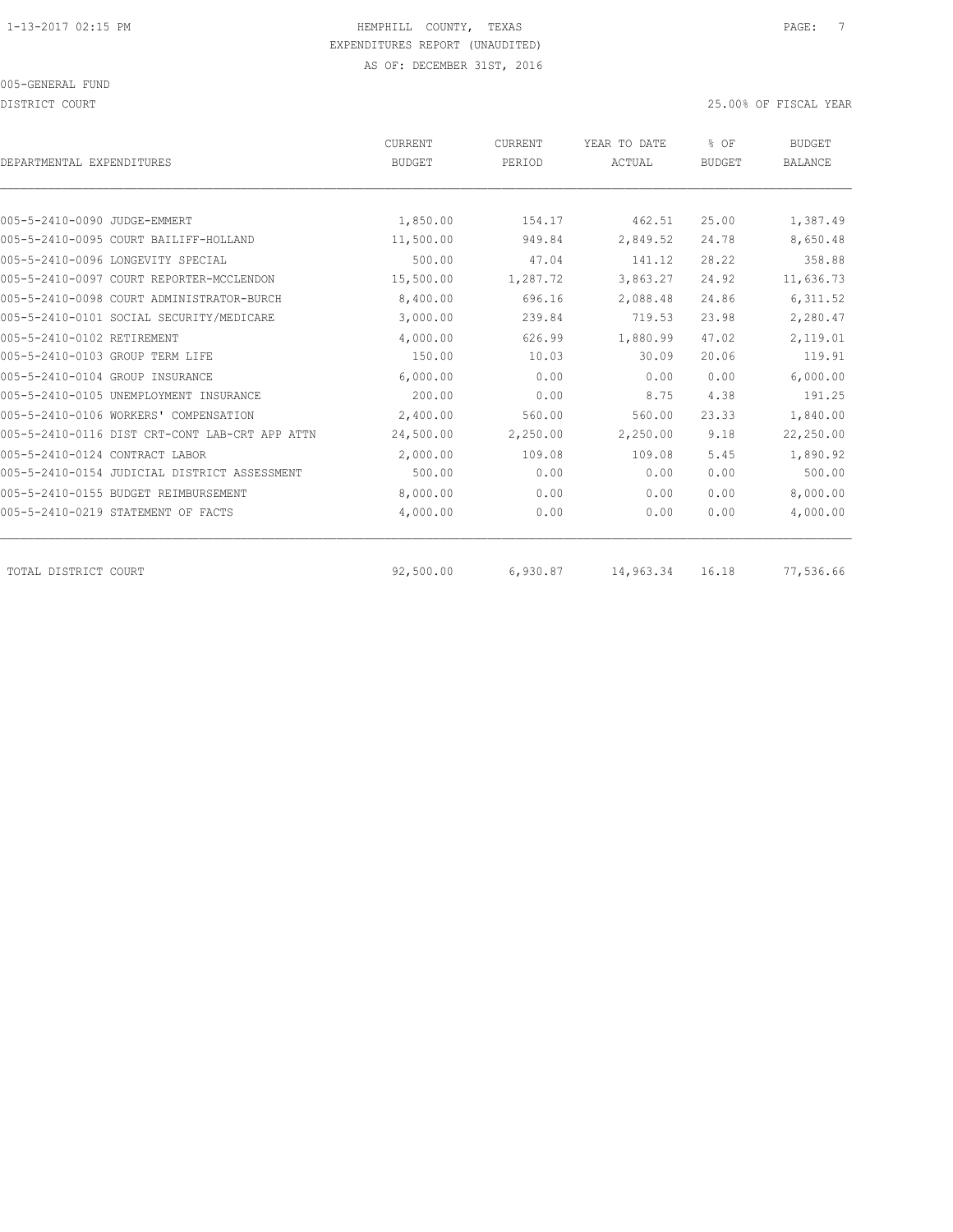COUNTY JUDGE 25.00% OF FISCAL YEAR

| DEPARTMENTAL EXPENDITURES                     | CURRENT<br><b>BUDGET</b> | <b>CURRENT</b><br>PERIOD | YEAR TO DATE<br>ACTUAL | % OF<br><b>BUDGET</b> | <b>BUDGET</b><br><b>BALANCE</b> |
|-----------------------------------------------|--------------------------|--------------------------|------------------------|-----------------------|---------------------------------|
|                                               |                          |                          |                        |                       |                                 |
| 005-5-2500-0082 OVERTIME                      | 1,000.00                 | 0.00                     | 0.00                   | 0.00                  | 1,000.00                        |
| 005-5-2500-0090 JUDGE SALARY                  | 59,534.00                | 4,961.16                 | 14,883.56              | 25.00                 | 44,650.44                       |
| 005-5-2500-0091 JUVENILE CRT JUDGE (1)        | 3,081.00                 | 256.76                   | 770.28                 | 25.00                 | 2,310.72                        |
| 005-5-2500-0092 STATE/CO JUDGE SAL SUPPLEMENT | 25,200.00                | 2,100.00                 | 6,300.00               | 25.00                 | 18,900.00                       |
| 005-5-2500-0094 JANITOR/LONGORIA              | 38,000.00                | 3,166.66                 | 9,500.06               | 25.00                 | 28,499.94                       |
| 005-5-2500-0095 JANITOR/JOHNSON               | 41,200.00                | 3,433.34                 | 10,299.94              | 25.00                 | 30,900.06                       |
| 005-5-2500-0096 LONGEVITY                     | 2,300.00                 | 190.00                   | 565.00                 | 24.57                 | 1,735.00                        |
| 005-5-2500-0097 ADMINSTRATIVE ASST/BRUNSON    | 39,140.00                | 3,261.66                 | 9,785.06               | 25.00                 | 29, 354.94                      |
| 005-5-2500-0098 PART-TIME SECRETARY           | 1,500.00                 | 0.00                     | 0.00                   | 0.00                  | 1,500.00                        |
| 005-5-2500-0101 SOCIAL SECURITY/MEDICARE      | 16,500.00                | 1,261.88                 | 3,872.66               | 23.47                 | 12,627.34                       |
| 005-5-2500-0102 RETIREMENT                    | 21,500.00                | 3,479.92                 | 10,438.79              | 48.55                 | 11,061.21                       |
| 005-5-2500-0103 GROUP TERM LIFE               | 750.00                   | 55.66                    | 166.97                 | 22.26                 | 583.03                          |
| 005-5-2500-0104 GROUP INSURANCE               | 24,000.00                | 1,677.06                 | 5,529.70               | 23.04                 | 18,470.30                       |
| 005-5-2500-0105 UNEMPLOYMENT INSURANCE        | 300.00                   | 0.00                     | 31.05                  | 10.35                 | 268.95                          |
| 005-5-2500-0106 WORKERS' COMPENSATION         | 2,300.00                 | 780.00                   | 780.00                 | 33.91                 | 1,520.00                        |
| 005-5-2500-0109 POSTAGE                       | 600.00                   | 7.15                     | 51.01                  | 8.50                  | 548.99                          |
| 005-5-2500-0112 TRAVEL                        | 6,000.00                 | 0.00                     | 328.25                 | 5.47                  | 5,671.75                        |
| 005-5-2500-0119 DUES & SUBSCRIPTIONS          | 4,000.00                 | 508.60                   | 708.60                 | 17.72                 | 3,291.40                        |
| 005-5-2500-0122 FUEL & OIL                    | 0.00                     | 0.00                     | 0.00                   | 0.00                  | 0.00                            |
| 005-5-2500-0130 COMMUNICATION REPAIRS         | 500.00                   | 0.00                     | 0.00                   | 0.00                  | 500.00                          |
| 005-5-2500-0132 TELEPHONE                     | 3,000.00                 | 275.44                   | 576.41                 | 19.21                 | 2,423.59                        |
| 005-5-2500-0139 TRAINING SEMINARS             | 2,000.00                 | 0.00                     | 0.00                   | 0.00                  | 2,000.00                        |
| 005-5-2500-0148 ADVERTISING                   | 2,000.00                 | 64.82                    | 236.42                 | 11.82                 | 1,763.58                        |
| 005-5-2500-0183 OFFICE EQUIP-R&M              | 500.00                   | 0.00                     | 0.00                   | 0.00                  | 500.00                          |
| 005-5-2500-0188 OFFICE SUPPLIES               | 2,500.00                 | 146.44                   | 146.44                 | 5.86                  | 2,353.56                        |
| 005-5-2500-0189 INVENTORY/EQUIPMENT           | 0.00                     | 0.00                     | 0.00                   | 0.00                  | 0.00                            |
| TOTAL COUNTY JUDGE                            | 297,405.00               | 25,626.55                | 74,970.20              | 25.21                 | 222,434.80                      |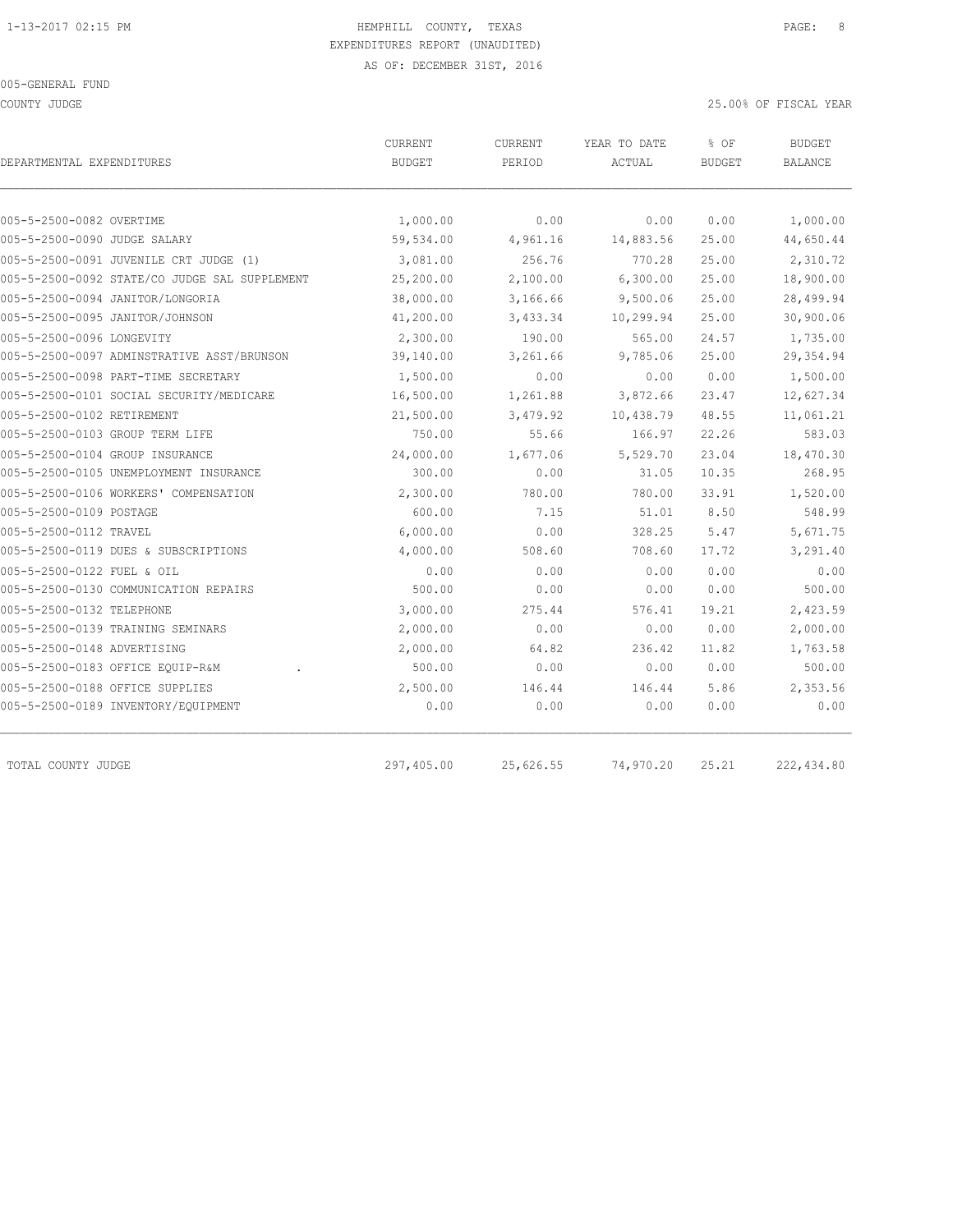JUVENILE PROBATION 25.00% OF FISCAL YEAR

| DEPARTMENTAL EXPENDITURES                        | <b>CURRENT</b><br><b>BUDGET</b> | CURRENT<br>PERIOD | YEAR TO DATE<br>ACTUAL | % OF<br><b>BUDGET</b> | BUDGET<br><b>BALANCE</b> |
|--------------------------------------------------|---------------------------------|-------------------|------------------------|-----------------------|--------------------------|
|                                                  |                                 |                   |                        |                       |                          |
| 005-5-2510-0090 STATE/CHIEF JUV PRO OFFICER      | 61,480.00                       | 5,123.34          | 15,369.94              | 25.00                 | 46,110.06                |
| 005-5-2510-0096 JPO/LONGEVITY                    | 600.00                          | 50.00             | 150.00                 | 25.00                 | 450.00                   |
| 005-5-2510-0101 JPO SOCIAL SEC/MEDICARE          | 4,770.00                        | 398.04            | 1,194.12               | 25.03                 | 3,575.88                 |
| 005-5-2510-0102 JPO RETIREMENT                   | 12,500.00                       | 1,040.66          | 3,121.97               | 24.98                 | 9,378.03                 |
| 005-5-2510-0103 JPO GROUP TERM LIFE              | 230.00                          | 16.66             | 49.98                  | 21.73                 | 180.02                   |
| 005-5-2510-0104 JPO GROUP INSURANCE              | 7,500.00                        | 559.02            | 1,844.18               | 24.59                 | 5,655.82                 |
| 005-5-2510-0105 JPO/UNEMPLOYMENT                 | 100.00                          | 0.00              | 15.71                  | 15.71                 | 84.29                    |
| 005-5-2510-0106 JPO/WORKERS' COMP                | 580.00                          | 150.00            | 150.00                 | 25.86                 | 430.00                   |
| 005-5-2510-0132 JUVENILE PROBATION<br>CELL PHONE | 360.00                          | 30.00             | 90.00                  | 25.00                 | 270.00                   |
|                                                  |                                 |                   |                        |                       |                          |
| TOTAL JUVENILE PROBATION                         | 88,120.00                       | 7,367.72          | 21,985.90              | 24.95                 | 66,134.10                |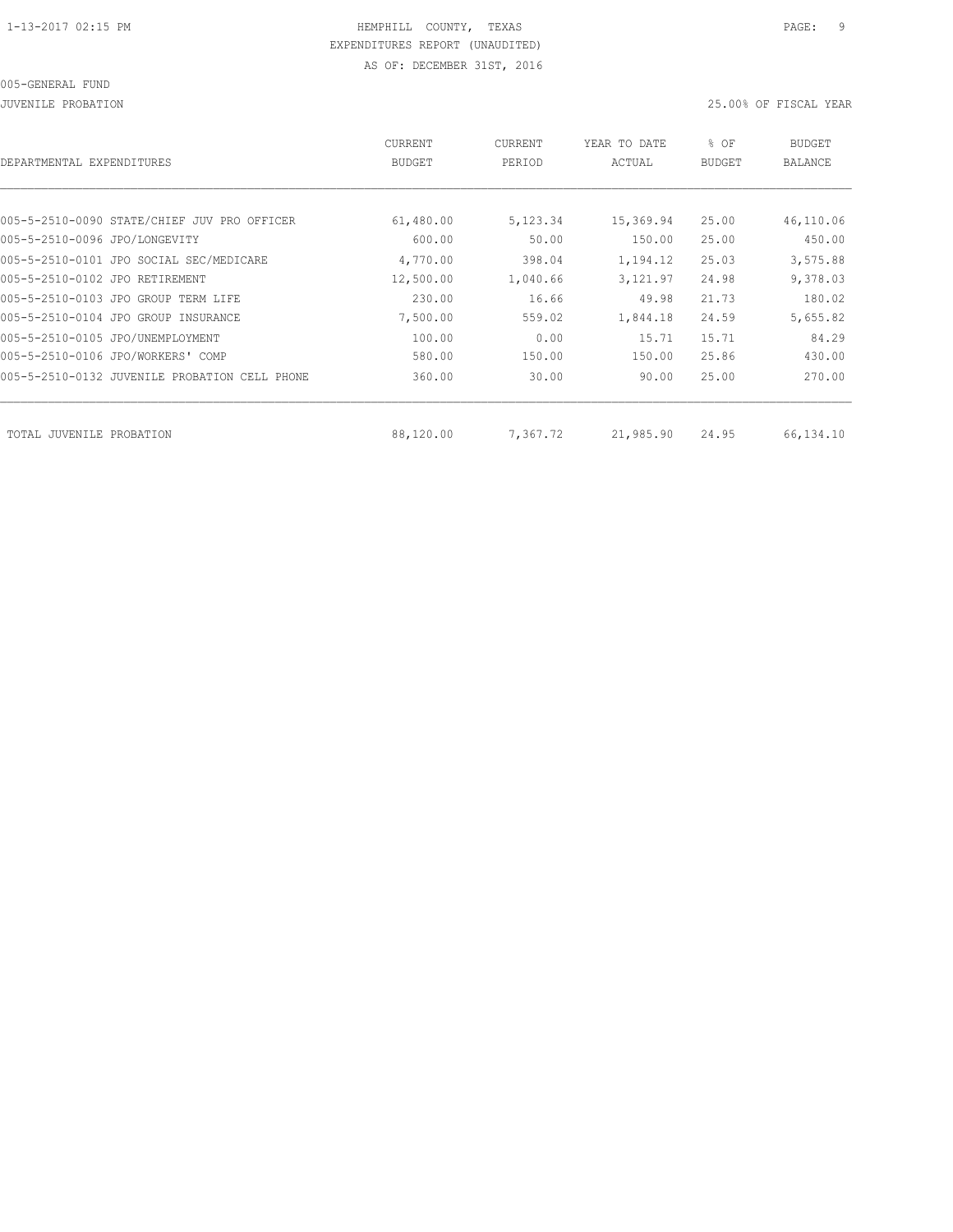LOCAL JUVENILE PROBATION 25.00% OF FISCAL YEAR

| DEPARTMENTAL EXPENDITURES                     | CURRENT<br><b>BUDGET</b> | CURRENT<br>PERIOD | YEAR TO DATE<br>ACTUAL | % OF<br><b>BUDGET</b> | BUDGET<br><b>BALANCE</b> |
|-----------------------------------------------|--------------------------|-------------------|------------------------|-----------------------|--------------------------|
|                                               |                          |                   |                        |                       |                          |
| 005-5-2520-0090 31ST DISTRICT JUV PRO OFFICER | 51,940.00                | 4,328.34          | 12,984.94              | 25.00                 | 38,955.06                |
| 005-5-2520-0091 JPO FISCAL AGENTS             | 0.00                     | 0.00              | 0.00                   | 0.00                  | 0.00                     |
| 005-5-2520-0096 JPO LOCAL/LONGEVITY           | 370.00                   | 30.00             | 90.00                  | 24.32                 | 280.00                   |
| 005-5-2520-0101 LOCAL JPO SS/MEDICARE         | 4,050.00                 | 335.72            | 1,007.14               | 24.87                 | 3,042.86                 |
| 005-5-2520-0102 LOCAL JPO RETIREMENT          | 10,520.00                | 877.66            | 2,632.97               | 25.03                 | 7,887.03                 |
| 005-5-2520-0103 LOCAL JPO GROUP TERM LIFE     | 200.00                   | 14.04             | 42.12                  | 21.06                 | 157.88                   |
| 005-5-2520-0104 LOCAL JPO GROUP INSURANCE     | 7,500.00                 | 559.02            | 1,844.18               | 24.59                 | 5,655.82                 |
| 005-5-2520-0105 JPO LOCAL/UNEMPLOYMENT        | 100.00                   | 0.00              | 13.26                  | 13.26                 | 86.74                    |
| 005-5-2520-0106 JPO LOCAL/WORKERS' COMP       | 580.00                   | 150.00            | 150.00                 | 25.86                 | 430.00                   |
| 005-5-2520-0132 LOCAL JPO CELL PHONE          | 360.00                   | 30.00             | 90.00                  | 25.00                 | 270.00                   |
| TOTAL LOCAL JUVENILE PROBATION                | 75,620.00                | 6,324.78          | 18,854.61              | 24.93                 | 56,765.39                |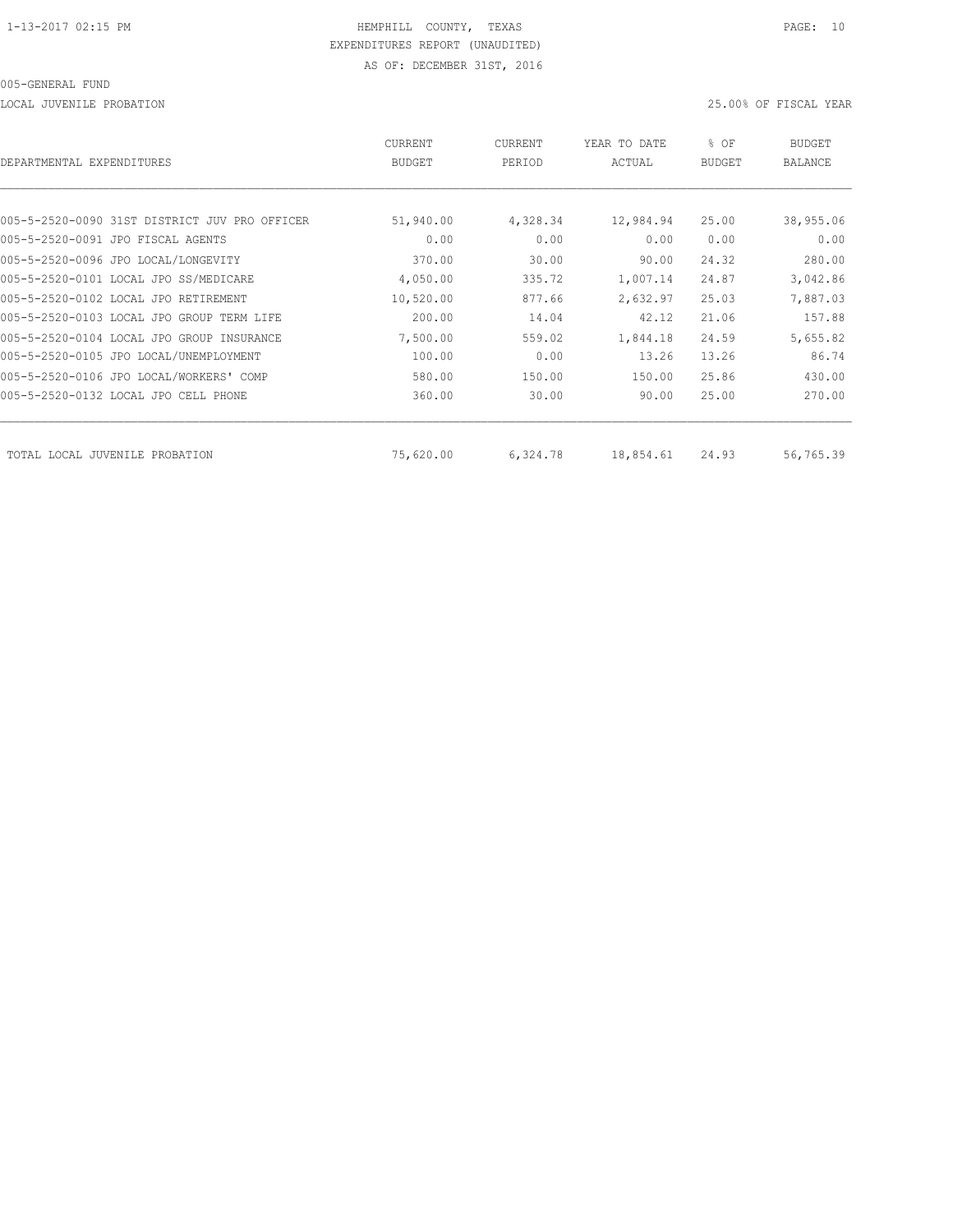COUNTY ATTORNEY 25.00% OF FISCAL YEAR

|                                               | CURRENT       | CURRENT     | YEAR TO DATE | % OF          | <b>BUDGET</b>  |
|-----------------------------------------------|---------------|-------------|--------------|---------------|----------------|
| DEPARTMENTAL EXPENDITURES                     | <b>BUDGET</b> | PERIOD      | ACTUAL       | <b>BUDGET</b> | <b>BALANCE</b> |
|                                               |               |             |              |               |                |
| 005-5-2550-0090 COUNTY ATTORNEY               | 57,165.00     | 4,763.74    | 14,291.34    | 25.00         | 42,873.66      |
| 005-5-2550-0091 CO ATTNY ST SALARY SUPPLEMENT | 23,333.00     | 1,944.42    | 5,833.26     | 25.00         | 17,499.74      |
| 005-5-2550-0095 LEGAL ASST/REED               | 19,570.00     | 1,630.84    | 4,892.44     | 25.00         | 14,677.56      |
| 005-5-2550-0096 LONGEVITY                     | 425.00        | 0.00        | 0.00         | 0.00          | 425.00         |
| 005-5-2550-0101 SOCIAL SECURITY/MEDICARE      | 7,700.00      | 621.24      | 1,862.27     | 24.19         | 5,837.73       |
| 005-5-2550-0102 RETIREMENT                    | 10,050.00     | 1,667.82    | 5,003.46     | 49.79         | 5,046.54       |
| 005-5-2550-0103 GROUP TERM LIFE               | 400.00        | 26.68       | 80.04        | 20.01         | 319.96         |
| 005-5-2550-0104 GROUP INSURANCE               | 12,000.00     | 831.84      | 2,740.14     | 22.83         | 9,259.86       |
| 005-5-2550-0105 UNEMPLOYMENT INSURANCE        | 200.00        | 0.00        | 0.00         | 0.00          | 200.00         |
| 005-5-2550-0106 WORKERS' COMPENSATION         | 1,500.00      | 150.00      | 150.00       | 10.00         | 1,350.00       |
| 005-5-2550-0109 POSTAGE                       | 250.00        | 6.14        | 11.44        | 4.58          | 238.56         |
| 005-5-2550-0112 TRAVEL/EDUCATION              | 3,500.00      | 407.72      | 1,783.24     | 50.95         | 1,716.76       |
| 005-5-2550-0119 DUES & SUBSCRIPTIONS          | 300.00        | 0.00        | 0.00         | 0.00          | 300.00         |
| 005-5-2550-0132 TELEPHONE                     | 1,600.00      | 141.82      | 278.03       | 17.38         | 1,321.97       |
| 005-5-2550-0140 OFFICE EQUIPMENT REPAIRS      | 500.00        | 1,531.99    | 1,731.99     | $346.40$ (    | 1,231.99)      |
| 005-5-2550-0142 SOFTWARE SUPPORT              | 3,500.00      | 297.00      | 594.00       | 16.97         | 2,906.00       |
| 005-5-2550-0168 C/ATTY LAW LIB                | 0.00          | 0.00        | 0.00         | 0.00          | 0.00           |
| 005-5-2550-0188 OFFICE SUPPLIES               | 1,000.00      | 124.16      | 124.16       | 12.42         | 875.84         |
| 005-5-2550-0189 INVENTORY/EQUIPMENT           | 500.00        | 0.00        | 0.00         | 0.00          | 500.00         |
| TOTAL COUNTY ATTORNEY                         | 143,493.00    | 14, 145. 41 | 39, 375.81   | 27.44         | 104, 117.19    |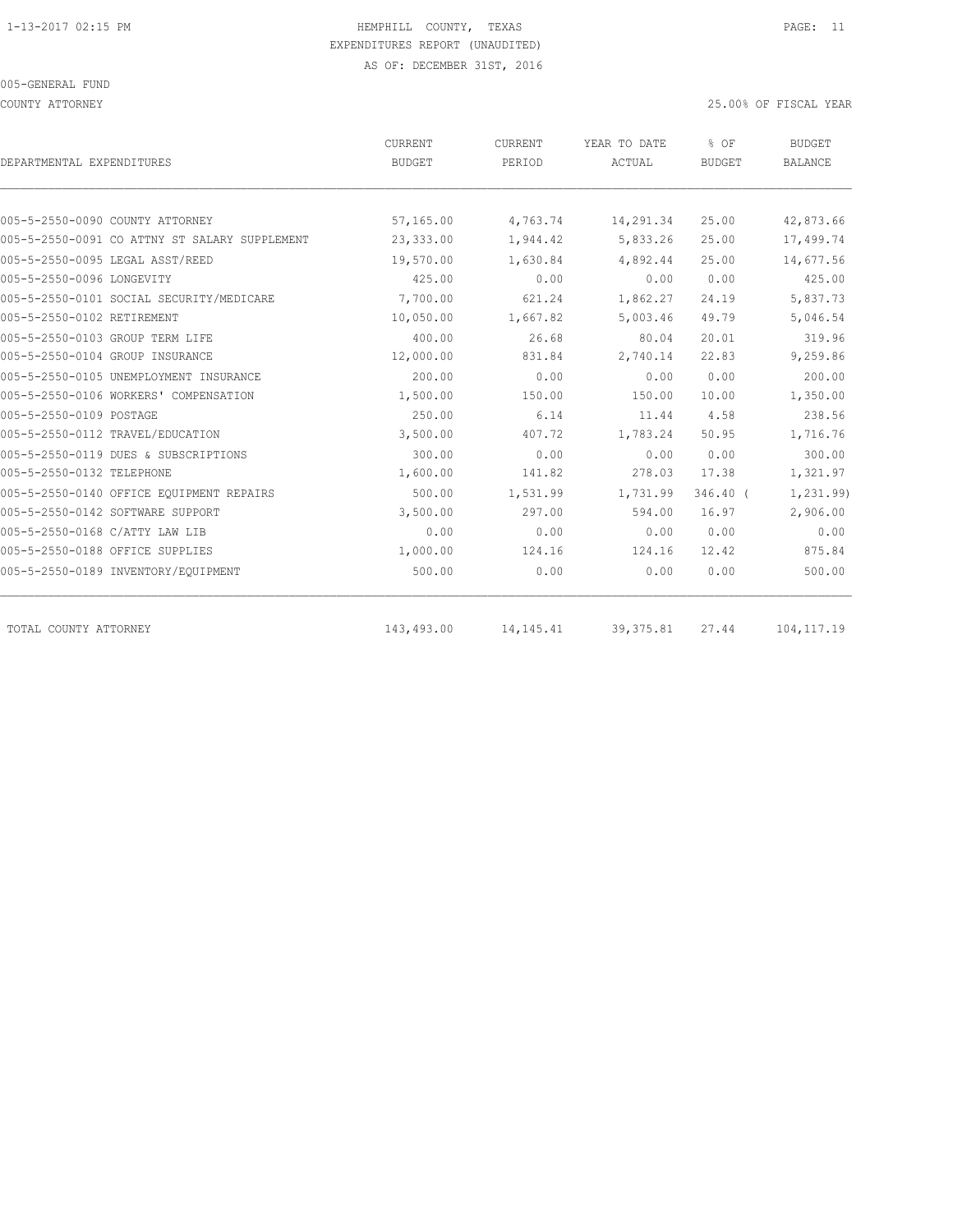COUNTY JUSTICE OF PEACE 25.00% OF FISCAL YEAR

| DEPARTMENTAL EXPENDITURES                | <b>CURRENT</b> | CURRENT   | YEAR TO DATE | % OF<br><b>BUDGET</b> | <b>BUDGET</b><br><b>BALANCE</b> |
|------------------------------------------|----------------|-----------|--------------|-----------------------|---------------------------------|
|                                          | <b>BUDGET</b>  | PERIOD    | ACTUAL       |                       |                                 |
|                                          |                |           |              |                       |                                 |
| 005-5-2560-0090 JUSTICE OF THE PEACE     | 57,165.00      | 4,763.74  | 14,291.34    | 25.00                 | 42,873.66                       |
| 005-5-2560-0096 LONGEVITY                | 530.00         | 40.00     | 120.00       | 22.64                 | 410.00                          |
| 005-5-2560-0097 JP SECRETARY-NAVARRO     | 39,140.00      | 3,261.66  | 9,785.06     | 25.00                 | 29,354.94                       |
| 005-5-2560-0098 PART-TIME                | 0.00           | 0.00      | 0.00         | 0.00                  | 0.00                            |
| 005-5-2560-0101 SOCIAL SECURITY/MEDICARE | 7,500.00       | 610.85    | 1,831.13     | 24.42                 | 5,668.87                        |
| 005-5-2560-0102 RETIREMENT               | 9,800.00       | 1,613.08  | 4,839.28     | 49.38                 | 4,960.72                        |
| 005-5-2560-0103 GROUP TERM LIFE          | 350.00         | 25.80     | 77.40        | 22.11                 | 272.60                          |
| 005-5-2560-0104 GROUP INSURANCE          | 8,000.00       | 559.02    | 1,848.24     | 23.10                 | 6,151.76                        |
| 005-5-2560-0105 UNEMPLOYMENT INSURANCE   | 100.00         | 0.00      | 10.23        | 10.23                 | 89.77                           |
| 005-5-2560-0106 WORKERS' COMPENSATION    | 1,200.00       | 300.00    | 300.00       | 25.00                 | 900.00                          |
| 005-5-2560-0109 POSTAGE                  | 400.00         | 12.23     | 47.93        | 11.98                 | 352.07                          |
| 005-5-2560-0112 TRAVEL                   | 1,500.00       | 0.00      | 0.00         | 0.00                  | 1,500.00                        |
| 005-5-2560-0119 DUES & SUBSCRIPTIONS     | 1,000.00       | 0.00      | 125.00       | 12.50                 | 875.00                          |
| 005-5-2560-0131 OTHER EXPENSE            | 0.00           | 0.00      | 0.00         | 0.00                  | 0.00                            |
| 005-5-2560-0132 TELEPHONE                | 1,500.00       | 135.33    | 273.98       | 18.27                 | 1,226.02                        |
| 005-5-2560-0140 SOFTWARE                 | 3,600.00       | 600.00    | 800.00       | 22.22                 | 2,800.00                        |
| 005-5-2560-0188 OFFICE SUPPLIES          | 2,000.00       | 0.00      | 0.00         | 0.00                  | 2,000.00                        |
| TOTAL COUNTY JUSTICE OF PEACE            | 133,785.00     | 11,921.71 | 34, 349.59   | 25.68                 | 99, 435.41                      |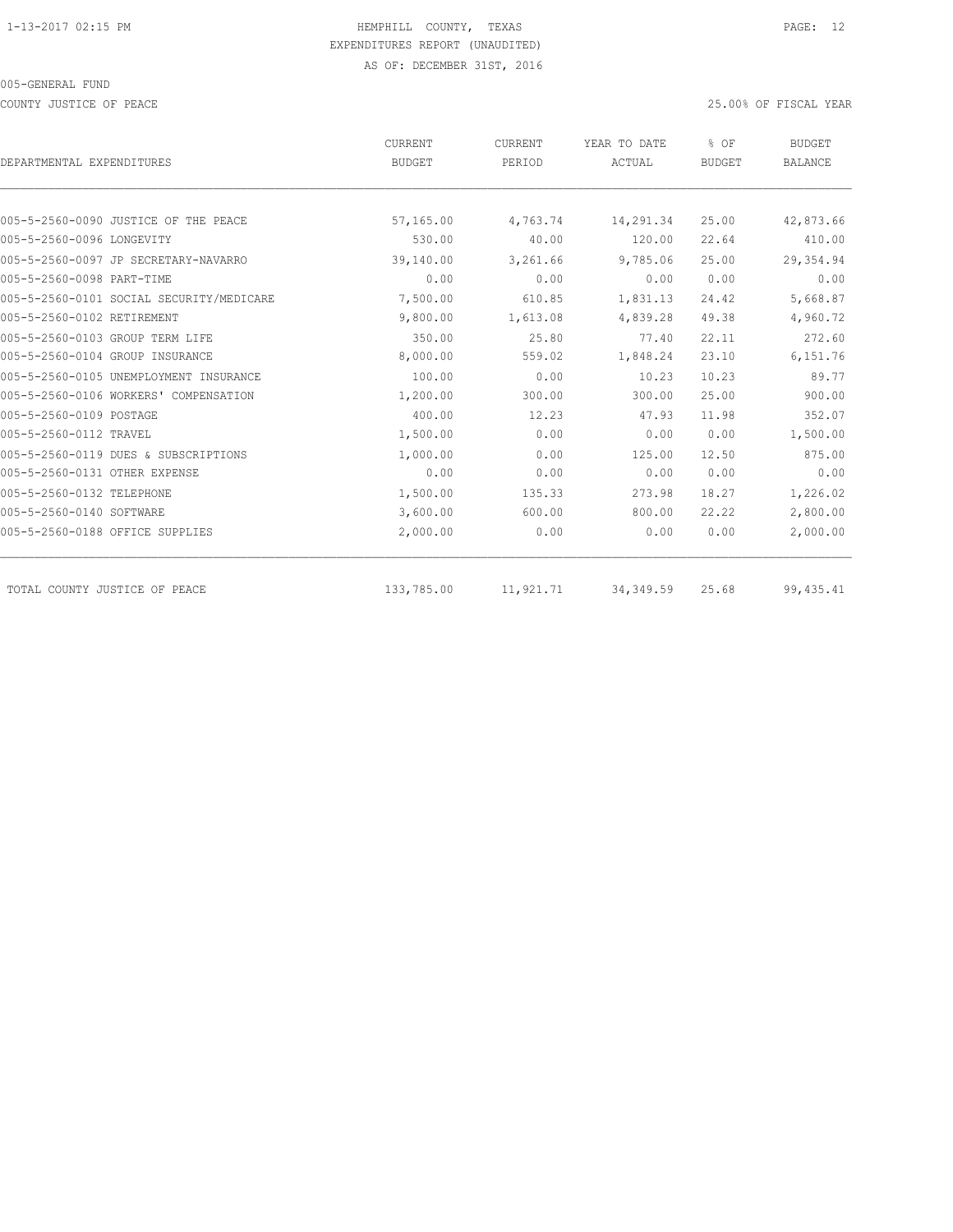CANADIAN FIRE DEPT 25.00% OF FISCAL YEAR

| DEPARTMENTAL EXPENDITURES         |                                       | <b>CURRENT</b><br><b>BUDGET</b> | CURRENT<br>PERIOD | YEAR TO DATE<br>ACTUAL | % OF<br><b>BUDGET</b> | <b>BUDGET</b><br><b>BALANCE</b> |
|-----------------------------------|---------------------------------------|---------------------------------|-------------------|------------------------|-----------------------|---------------------------------|
|                                   |                                       |                                 |                   |                        |                       |                                 |
|                                   | 005-5-3019-0119 DUES & SUBSCRIPTIONS  | 500.00                          | 0.00              | 0.00                   | 0.00                  | 500.00                          |
| 005-5-3019-0122 FUEL & OIL        |                                       | 6,000.00                        | 0.00              | 1,208.96               | 20.15                 | 4,791.04                        |
| 005-5-3019-0124 CONTRACT LABOR    |                                       | 5,000.00                        | 0.00              | 0.00                   | 0.00                  | 5,000.00                        |
| 005-5-3019-0125 TIRES & TUBES     |                                       | 5,000.00                        | 0.00(             | 200.00                 | $4.00 -$              | 5,200.00                        |
| 005-5-3019-0128 SUPPLIES          |                                       | 7,000.00                        | 22.44             | 6,429.41               | 91.85                 | 570.59                          |
|                                   | 005-5-3019-0130 COMMUNICATION REPAIRS | 5,000.00                        | 30.00             | 185.00                 | 3.70                  | 4,815.00                        |
| 005-5-3019-0137 VEHICLE R&M       |                                       | 10,000.00                       | 258.36            | 1,834.56               | 18.35                 | 8,165.44                        |
| 005-5-3019-0139 TRAINING SEMINARS |                                       | 5,000.00                        | 0.00              | 0.00                   | 0.00                  | 5,000.00                        |
|                                   | 005-5-3019-0141 UNIFORMS & CLOTHING   | 7,000.00                        | 0.00              | 0.00                   | 0.00                  | 7,000.00                        |
| 005-5-3019-0185 BUILDING R&M      |                                       | 2,000.00                        | 0.00              | 0.00                   | 0.00                  | 2,000.00                        |
| 005-5-3019-0187 PENSION FUND      |                                       | 18,000.00                       | 0.00              | 3,975.02               | 22.08                 | 14,024.98                       |
| 005-5-3019-0189 INVENTORY         |                                       | 10,000.00                       | 0.00              | 0.00                   | 0.00                  | 10,000.00                       |
| 005-5-3019-0510 CAPITAL OUTLAY    |                                       | 10,000.00                       | 0.00              | 0.00                   | 0.00                  | 10,000.00                       |
| TOTAL CANADIAN FIRE DEPT          |                                       | 90,500.00                       | 310.80            | 13,432.95              | 14.84                 | 77,067.05                       |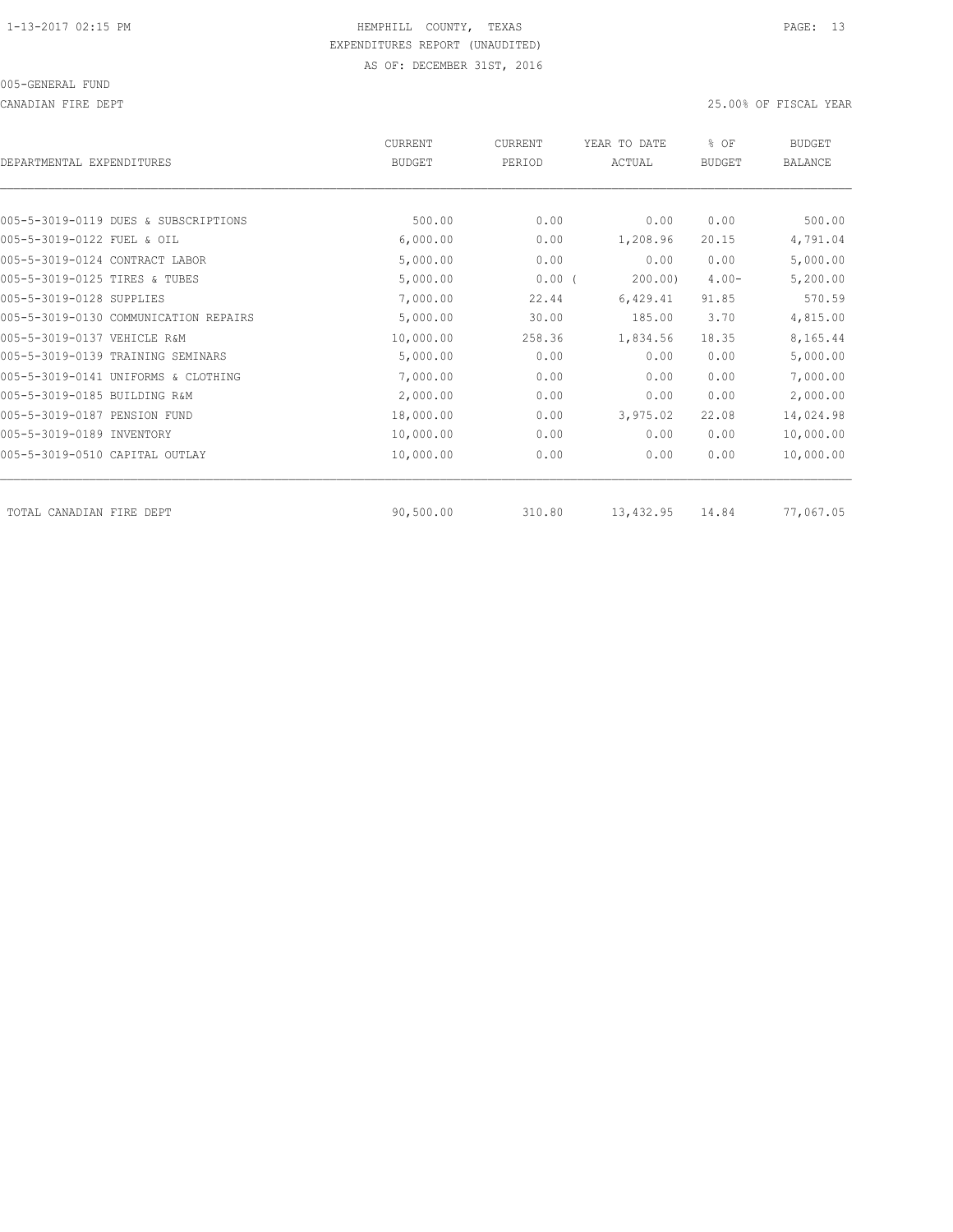LAW ENFORCEMENT 25.00% OF FISCAL YEAR

| DEPARTMENTAL EXPENDITURES                      | CURRENT<br><b>BUDGET</b> | CURRENT<br>PERIOD | YEAR TO DATE<br>ACTUAL | % OF<br><b>BUDGET</b> | <b>BUDGET</b><br><b>BALANCE</b> |
|------------------------------------------------|--------------------------|-------------------|------------------------|-----------------------|---------------------------------|
|                                                |                          |                   |                        |                       |                                 |
| 005-5-3500-0080 SHERIFF-LEWIS                  | 64,000.00                | 5,333.34          | 16,000.02              | 25.00                 | 47,999.98                       |
| 005-5-3500-0081 CHIEF DEPUTY-CLAPP             | 54,590.00                | 4,549.16          | 13,647.48              | 25.00                 | 40,942.52                       |
| 005-5-3500-0082 OVERTIME                       | 6,000.00                 | 0.00              | 306.25                 | 5.10                  | 5,693.75                        |
| 005-5-3500-0083 CERTIFICATE PAY                | 12,000.00                | 1,803.13          | 4,203.13               | 35.03                 | 7,796.87                        |
| 005-5-3500-0084 OVERTIME FOREST SERVICE CONTRA | 3,500.00                 | 0.00              | 0.00                   | 0.00                  | 3,500.00                        |
| 005-5-3500-0086 708-EGGLESTON                  | 0.00                     | 0.00              | 0.00                   | 0.00                  | 0.00                            |
| 005-5-3500-0087 DEPUTY-GREGORY                 | 49,440.00                | 4,120.00          | 12,360.00              | 25.00                 | 37,080.00                       |
| 005-5-3500-0088 DEPUTY-JL ORTEGA               | 49,440.00                | 4,120.00          | 12,360.00              | 25.00                 | 37,080.00                       |
| 005-5-3500-0089 DEPUTY-O. ORTEGA               | 49,440.00                | 4,120.00          | 12,375.00              | 25.03                 | 37,065.00                       |
| 005-5-3500-0090 DEPUTY-MOSELEY                 | 49,440.00                | 4,120.00          | 10,033.13              | 20.29                 | 39,406.87                       |
| 005-5-3500-0091 DEPUTY                         | 49,440.00                | 0.00              | 0.00                   | 0.00                  | 49,440.00                       |
| 005-5-3500-0092 DEPUTY-DeHERRERA               | 49,440.00                | 4,120.00          | 12,360.00              | 25.00                 | 37,080.00                       |
| 005-5-3500-0093 DEPUTY                         | 49,440.00                | 0.00              | 0.00                   | 0.00                  | 49,440.00                       |
| 005-5-3500-0096 LONGEVITY                      | 4,000.00                 | 10.00             | 30.00                  | 0.75                  | 3,970.00                        |
| 005-5-3500-0097 ADMINISTRATIVE ASST-SCHAFER    | 37,080.00                | 3,090.00          | 9,393.75               | 25.33                 | 27,686.25                       |
| 005-5-3500-0098 PART TIME HELP                 | 0.00                     | 0.00              | 0.00                   | 0.00                  | 0.00                            |
| 005-5-3500-0101 SOCIAL SECURITY/MEDICARE       | 41,000.00                | 2,554.22          | 7,662.14               | 18.69                 | 33, 337.86                      |
| 005-5-3500-0102 RETIREMENT                     | 56,000.00                | 7,038.50          | 20,564.13              | 36.72                 | 35, 435.87                      |
| 005-5-3500-0103 GROUP TERM LIFE                | 2,200.00                 | 112.62            | 329.04                 | 14.96                 | 1,870.96                        |
| 005-5-3500-0104 GROUP INSURANCE                | 85,000.00                | 4,472.16          | 10,481.63              | 12.33                 | 74,518.37                       |
| 005-5-3500-0105 UNEMPLOYMENT INSURANCE         | 2,000.00                 | 0.00              | 162.52                 | 8.13                  | 1,837.48                        |
| 005-5-3500-0106 WORKERS' COMPENSATION          | 7,000.00                 | 3,126.00          | 3,126.00               | 44.66                 | 3,874.00                        |
| 005-5-3500-0109 POSTAGE                        | 1,000.00                 | 84.09             | 351.79                 | 35.18                 | 648.21                          |
| 005-5-3500-0112 TRAVEL & EDUCATION             | 12,000.00                | 1,823.51          | 2,298.35               | 19.15                 | 9,701.65                        |
| 005-5-3500-0119 DUES & SUBSCRIPTIONS           | 1,100.00                 | 0.00              | 0.00                   | 0.00                  | 1,100.00                        |
| 005-5-3500-0122 FUEL & OIL                     | 40,000.00                | 312.31            | 1,848.78               | 4.62                  | 38, 151.22                      |
| 005-5-3500-0130 COMMUNICATION EXPENSES         | 2,000.00                 | 0.00              | 0.50                   | 0.03                  | 1,999.50                        |
| 005-5-3500-0131 OTHER EXPENSE                  | 2,500.00                 | 0.00              | 0.00                   | 0.00                  | 2,500.00                        |
| 005-5-3500-0132 TELEPHONE                      | 14,000.00                | 1,197.56          | 2,893.00               | 20.66                 | 11,107.00                       |
| 005-5-3500-0137 VEHICLE REPAIRS & MAIN.        | 12,000.00                | 504.27            | 2,205.16               | 18.38                 | 9,794.84                        |
| 005-5-3500-0141 UNIFORMS                       | 2,000.00                 | 1,126.53          | 5,998.32               | $299.92$ (            | 3,998.32)                       |
| 005-5-3500-0142 MAINTENANCE CONTRACTS          | 30,000.00                | 2,995.98          | 7,459.98               | 24.87                 | 22,540.02                       |
| 005-5-3500-0143 JANITORIAL SUPPLIES            | 300.00                   | 0.00              | 0.00                   | 0.00                  | 300.00                          |
| 005-5-3500-0160 D.A.R.E. PROGRAM               | 6,000.00                 | 10.00             | 2,818.05               | 46.97                 | 3,181.95                        |
| 005-5-3500-0165 COMMUNITY SERVICE PROJECTS     | 0.00                     | 0.00              | 0.00                   | 0.00                  | 0.00                            |
| 005-5-3500-0183 REPAIRS-MAINTENANCE            | 2,500.00                 | 127.50            | 348.95                 | 13.96                 | 2,151.05                        |
| 005-5-3500-0188 OFFICE SUPPLIES                | 2,500.00                 | 565.83            | 1,014.46               | 40.58                 | 1,485.54                        |
| 005-5-3500-0189 INVENTORY/EQUIPMENT            | 25,000.00                | 510.00            | 14,993.75              | 59.98                 | 10,006.25                       |
| 005-5-3500-0510 CAPITAL OUTLAY                 | 40,000.00                | 0.00              | 0.00                   | 0.00                  | 40,000.00                       |
| TOTAL LAW ENFORCEMENT                          | 913,350.00               | 61,946.71         | 187,625.31             | 20.54                 | 725,724.69                      |
|                                                |                          |                   |                        |                       |                                 |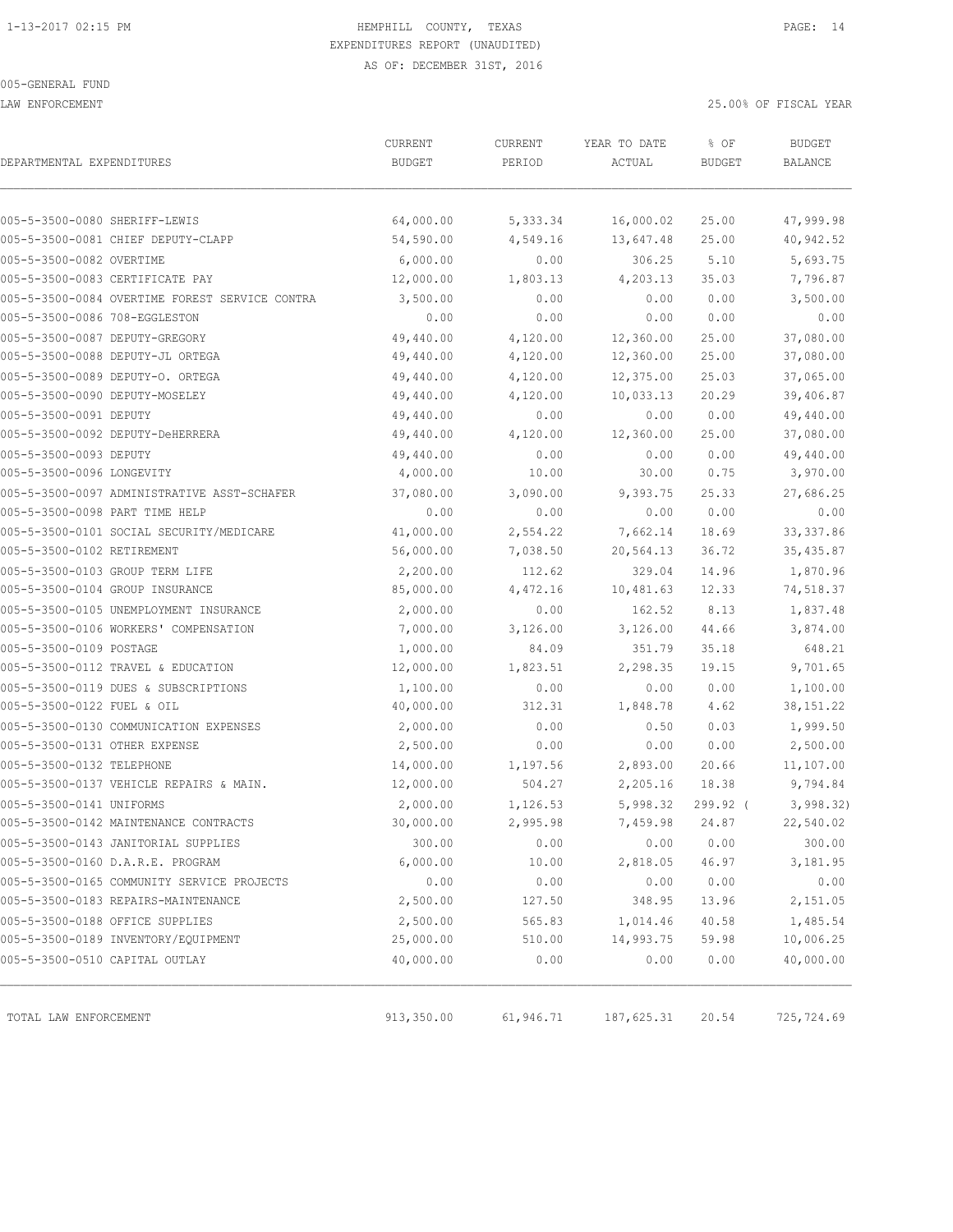LAW/JAIL OPERATIONS 25.00% OF FISCAL YEAR

|                                          | CURRENT<br>CURRENT |           | YEAR TO DATE | % OF          | <b>BUDGET</b> |  |
|------------------------------------------|--------------------|-----------|--------------|---------------|---------------|--|
| DEPARTMENTAL EXPENDITURES                | <b>BUDGET</b>      | PERIOD    | ACTUAL       | <b>BUDGET</b> | BALANCE       |  |
| 005-5-3600-0082 OVERTIME PAY             | 2,000.00           | 0.00      | 0.00         | 0.00          | 2,000.00      |  |
| 005-5-3600-0083 CERTIFICATE PAY          | 6,000.00           | 500.00    | 900.00       | 15.00         | 5,100.00      |  |
| 005-5-3600-0090 DISPATCHER-JONES         | 40,685.00          | 3,390.42  | 10, 171.22   | 25.00         | 30,513.78     |  |
| 005-5-3600-0091 CHIEF DISPATCH-BRITTIAN  | 44,290.00          | 3,690.84  | 11,622.44    | 26.24         | 32,667.56     |  |
| 005-5-3600-0092 JAIL ADMIN-              | 0.00               | 0.00      | 0.00         | 0.00          | 0.00          |  |
| 005-5-3600-0093 DISPATCHER-OATMAN        | 40,685.00          | 3,390.42  | 10, 171.22   | 25.00         | 30,513.78     |  |
| 005-5-3600-0094 DISPATCHER-CANO          | 40,685.00          | 3,390.42  | 10, 171.22   | 25.00         | 30,513.78     |  |
| 005-5-3600-0095 DISPATCHER-KELLS         | 40,685.00          | 3,390.42  | 10, 171.22   | 25.00         | 30,513.78     |  |
| 005-5-3600-0096 LONGEVITY                | 5,500.00           | 440.00    | 1,300.00     | 23.64         | 4,200.00      |  |
| 005-5-3600-0097 DISPATCHER-CARTER        | 40,685.00          | 3,390.42  | 10, 171.22   | 25.00         | 30,513.78     |  |
| 005-5-3600-0101 SOCIAL SECURITY/MEDICARE | 20,000.00          | 1,596.38  | 4,780.54     | 23.90         | 15,219.46     |  |
| 005-5-3600-0102 RETIREMENT               | 26,200.00          | 4,316.56  | 12,935.62    | 49.37         | 13,264.38     |  |
| 005-5-3600-0103 GROUP TERM LIFE          | 1,200.00           | 69.06     | 206.94       | 17.25         | 993.06        |  |
| 005-5-3600-0104 GROUP INSURANCE          | 52,500.00          | 3,354.12  | 10,960.34    | 20.88         | 41,539.66     |  |
| 005-5-3600-0105 UNEMPLOYMENT INSURANCE   | 2,000.00           | 0.00      | 77.44        | 3.87          | 1,922.56      |  |
| 005-5-3600-0106 WORKERS' COMPENSATION    | 4,000.00           | 900.00    | 900.00       | 22.50         | 3,100.00      |  |
| 005-5-3600-0112 TRAVEL & EDUCATION       | 4,000.00           | 250.00    | 546.90       | 13.67         | 3,453.10      |  |
| 005-5-3600-0131 OTHER EXPENSE            | 2,000.00           | 0.00      | 0.00         | 0.00          | 2,000.00      |  |
| 005-5-3600-0141 UNIFORMS                 | 1,000.00           | 0.00      | 0.00         | 0.00          | 1,000.00      |  |
| 005-5-3600-0143 PRISONER EXPENSES        | 10,000.00          | 964.72    | 1,636.36     | 16.36         | 8,363.64      |  |
| 005-5-3600-0145 PRISONER MEALS           | 40,000.00          | 0.00      | 0.00         | 0.00          | 40,000.00     |  |
| 005-5-3600-0183 REPAIRS                  | 15,000.00          | 849.69    | 1,754.46     | 11.70         | 13,245.54     |  |
| 005-5-3600-0188 OFFICE SUPPLIES          | 2,000.00           | 100.10    | 336.80       | 16.84         | 1,663.20      |  |
| 005-5-3600-0189 INVENTORY/EQUIPMENT      | 5,000.00           | 219.22    | 219.22       | 4.38          | 4,780.78      |  |
| 005-5-3600-0510 CAPITAL OUTLAY           | 5,000.00           | 0.00      | 0.00         | 0.00          | 5,000.00      |  |
| TOTAL LAW/JAIL OPERATIONS                | 451, 115.00        | 34,202.79 | 99,033.16    | 21.95         | 352,081.84    |  |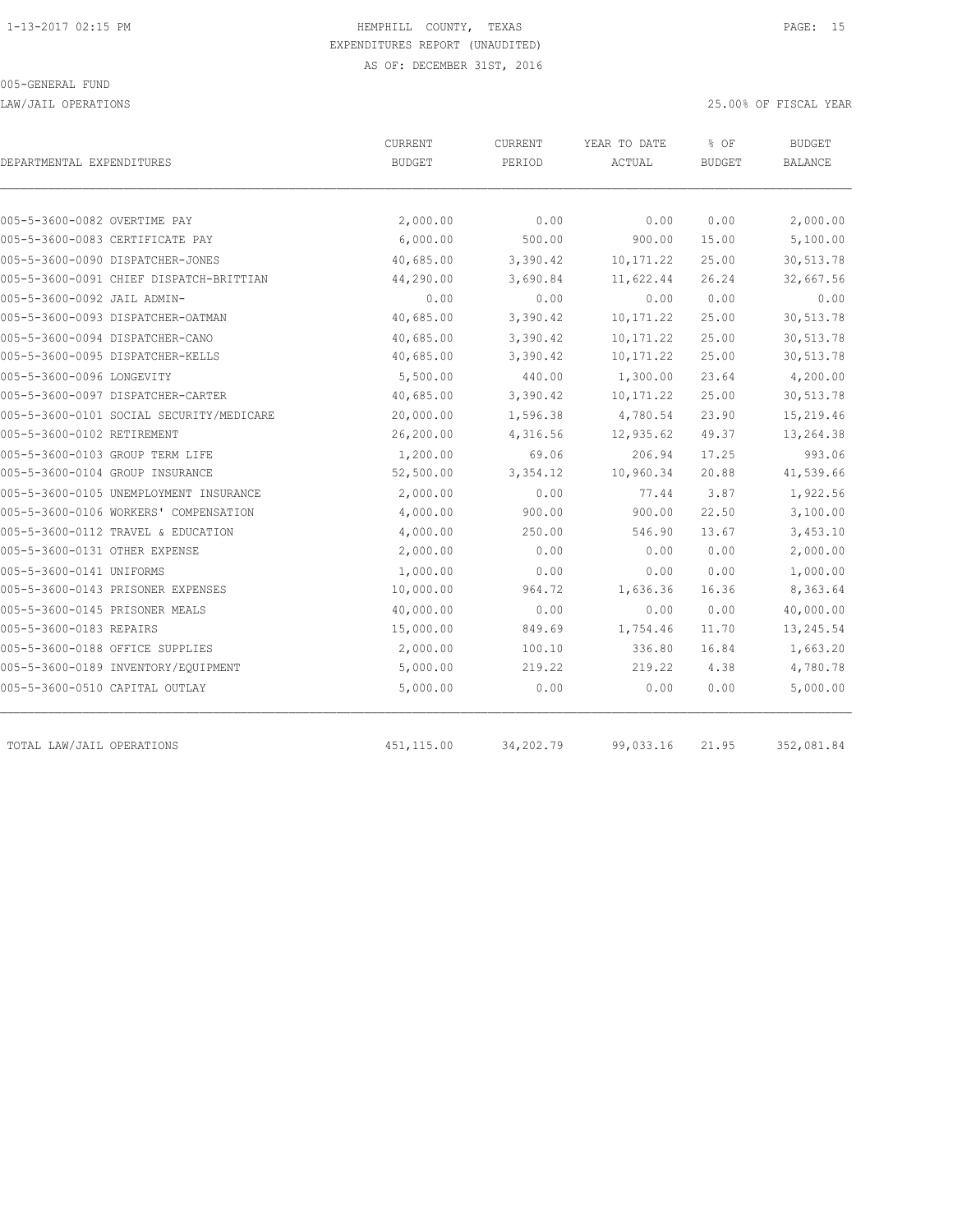| 1-13-2017 02:15 PM |  |
|--------------------|--|

# HEMPHILL COUNTY, TEXAS **PAGE:** 16 EXPENDITURES REPORT (UNAUDITED) AS OF: DECEMBER 31ST, 2016

SOLID WASTE DISPOSAL 25.00% OF FISCAL YEAR

| DEPARTMENTAL EXPENDITURES      | CURRENT<br>BUDGET | CURRENT<br>PERIOD | YEAR TO DATE<br>ACTUAL | % OF<br><b>BUDGET</b> | BUDGET<br><b>BALANCE</b> |
|--------------------------------|-------------------|-------------------|------------------------|-----------------------|--------------------------|
|                                |                   |                   |                        |                       |                          |
| 005-5-6025-0122 FUEL & OIL     | 25,000.00         | 654.26            | 1,545.15               | 6.18                  | 23,454.85                |
| 005-5-6025-0127 TIPPING FEES   | 150,000.00        | 15,057.46         | 30,883.97              | 20.59                 | 119,116.03               |
| 005-5-6025-0510 CAPITAL OUTLAY | 0.00              | 0.00              | 0.00                   | 0.00                  | 0.00                     |
| TOTAL SOLID WASTE DISPOSAL     | 175,000.00        | 15,711.72         | 32,429.12              | 18.53                 | 142,570.88               |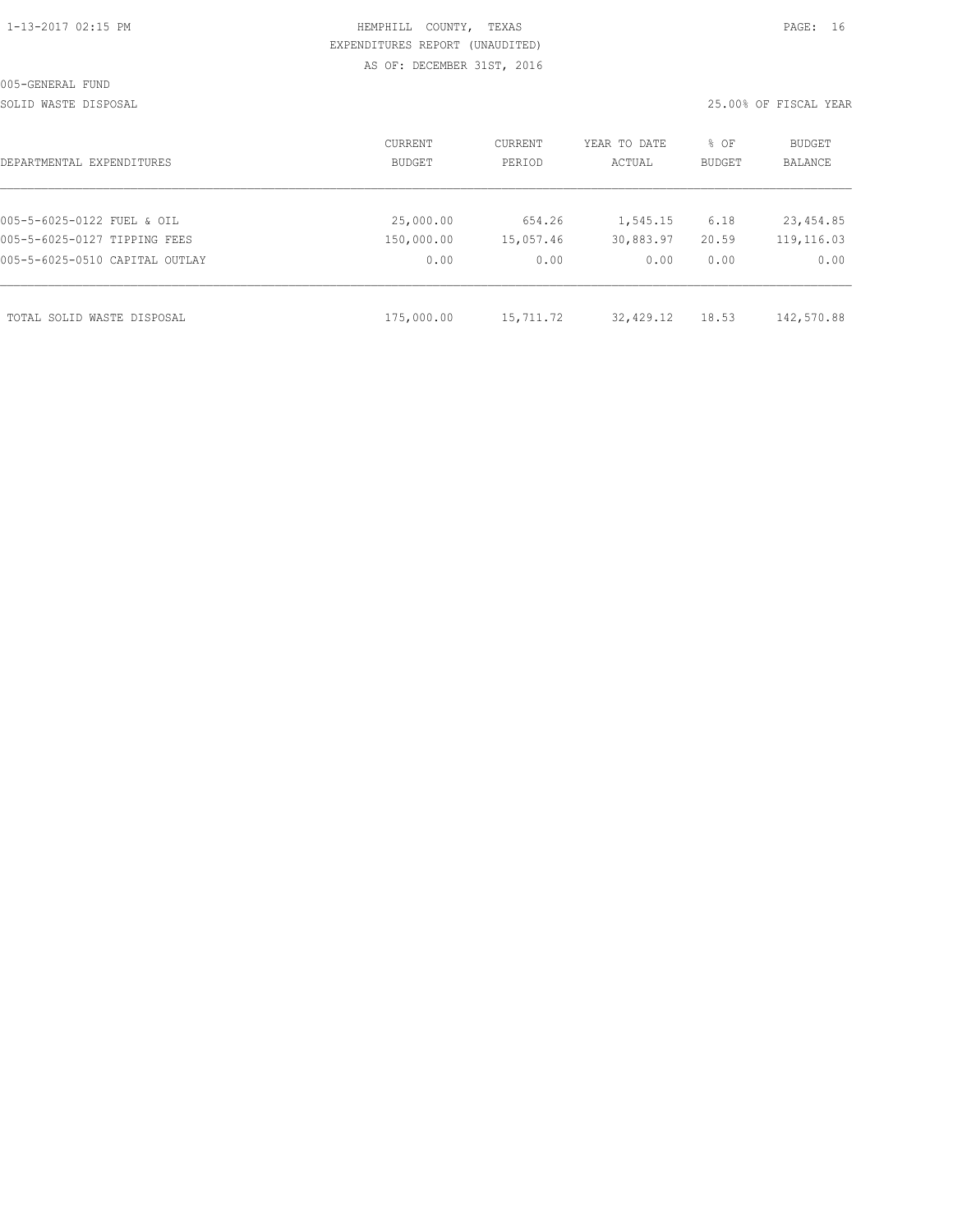PUBLIC FACILITIES 25.00% OF FISCAL YEAR

| DEPARTMENTAL EXPENDITURES               | <b>CURRENT</b><br><b>BUDGET</b> | CURRENT<br>PERIOD | YEAR TO DATE<br>ACTUAL | % OF<br><b>BUDGET</b> | BUDGET<br><b>BALANCE</b> |
|-----------------------------------------|---------------------------------|-------------------|------------------------|-----------------------|--------------------------|
|                                         |                                 |                   |                        |                       |                          |
| 005-5-7001-0124 TECH SUPPORT CONTRACT   | 12,000.00                       | 0.00              | 0.00                   | 0.00                  | 12,000.00                |
| 005-5-7001-0126 ROAD REPAIR             | 350,000.00                      | 0.00              | 0.00                   | 0.00                  | 350,000.00               |
| 005-5-7001-0128 SUPPLIES                | 13,000.00                       | 1,532.53          | 2,613.73               | 20.11                 | 10,386.27                |
| 005-5-7001-0129 COKES & COFFEE          | 4,000.00                        | 424.39            | 1,217.63               | 30.44                 | 2,782.37                 |
| 005-5-7001-0133 UTILITIES/GENERAL       | 120,000.00                      | 10,657.26         | 21,487.60              | 17.91                 | 98,512.40                |
| 005-5-7001-0183 PUBLIC FACILITIES R&M   | 35,000.00                       | 106.00            | 1,343.23               | 3.84                  | 33,656.77                |
| 005-5-7001-0185 COURTHOUSE R&M          | 15,000.00                       | 0.00              | 96.95                  | 0.65                  | 14,903.05                |
| 005-5-7001-0186 BRIDGE/DAM-REPAIR/SPRAY | 30,000.00                       | 0.00              | 0.00                   | 0.00                  | 30,000.00                |
| 005-5-7001-0189 INVENTORY/EQUIPMENT     | 5,000.00                        | 0.00              | 0.00                   | 0.00                  | 5,000.00                 |
| 005-5-7001-0217 TRANSFER OUT            | 0.00                            | 0.00              | 0.00                   | 0.00                  | 0.00                     |
| 005-5-7001-0510 CAPITAL OUTLAY          | 216,361.00                      | 0.00              | 0.00                   | 0.00                  | 216,361.00               |
| TOTAL PUBLIC FACILITIES                 | 800,361.00                      | 12,720.18         | 26,759.14              | 3.34                  | 773,601.86               |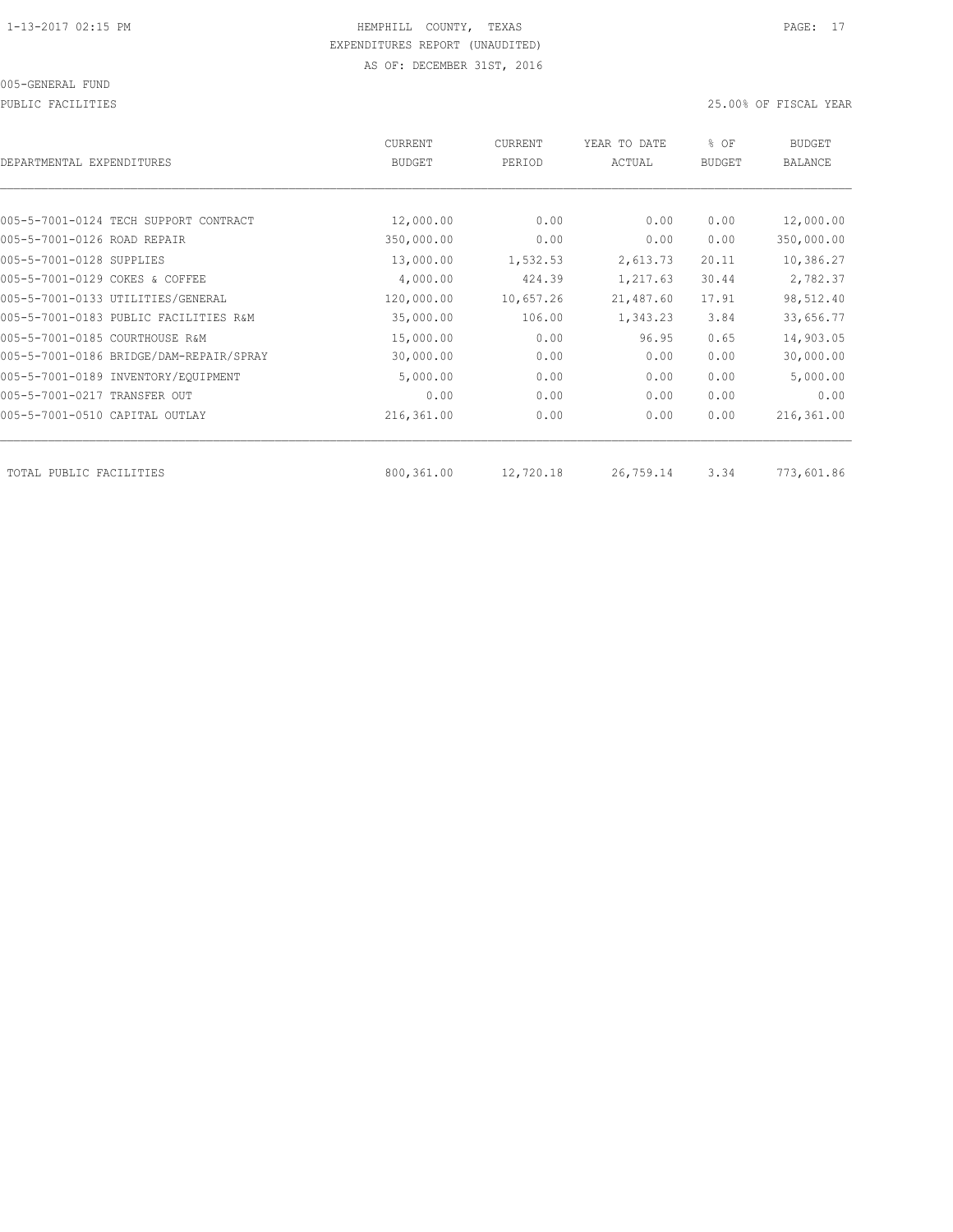CEMETERY 25.00% OF FISCAL YEAR

| DEPARTMENTAL EXPENDITURES                  | <b>CURRENT</b><br><b>BUDGET</b> | CURRENT<br>PERIOD | YEAR TO DATE<br>ACTUAL | % OF<br><b>BUDGET</b> | <b>BUDGET</b><br>BALANCE |
|--------------------------------------------|---------------------------------|-------------------|------------------------|-----------------------|--------------------------|
|                                            |                                 |                   |                        |                       |                          |
| 005-5-7016-0097 CEMETERY ADM-JAHNEL        | 7,500.00                        | 0.00              | 3,525.00               | 47.00                 | 3,975.00                 |
| 005-5-7016-0101 SOCIAL SECURITY/MEDICARE   | 600.00                          | 0.00              | 269.66                 | 44.94                 | 330.34                   |
| 005-5-7016-0105 UNEMPLOYMENT INSURANCE     | 100.00                          | 0.00              | 0.00                   | 0.00                  | 100.00                   |
| 005-5-7016-0114 VETERAN'S MARKERS          | 1,000.00                        | 0.00              | 0.00                   | 0.00                  | 1,000.00                 |
| 005-5-7016-0124 CONTRACT LABOR             | 5,000.00                        | 0.00              | 485.00                 | 9.70                  | 4,515.00                 |
| 005-5-7016-0128 SUPPLIES                   | 500.00                          | 67.50             | 67.50                  | 13.50                 | 432.50                   |
| 005-5-7016-0130 UNMARKED GRAVES            | 1,000.00                        | 0.00              | 0.00                   | 0.00                  | 1,000.00                 |
| 005-5-7016-0133 UTILITIES                  | 300.00                          | 12.74             | 25.48                  | 8.49                  | 274.52                   |
| 005-5-7016-0140 LANDSCAPING                | 2,000.00                        | 0.00              | 0.00                   | 0.00                  | 2,000.00                 |
| 005-5-7016-0142 CONTRACT MOWING & PCTs 3&4 | 46,000.00                       | 3,737.50          | 11,212.50              | 24.38                 | 34,787.50                |
| 005-5-7016-0510 CAPITAL OUTLAY             | 0.00                            | 0.00              | 0.00                   | 0.00                  | 0.00                     |
| TOTAL CEMETERY                             | 64,000.00                       | 3,817.74          | 15,585.14              | 24.35                 | 48, 414.86               |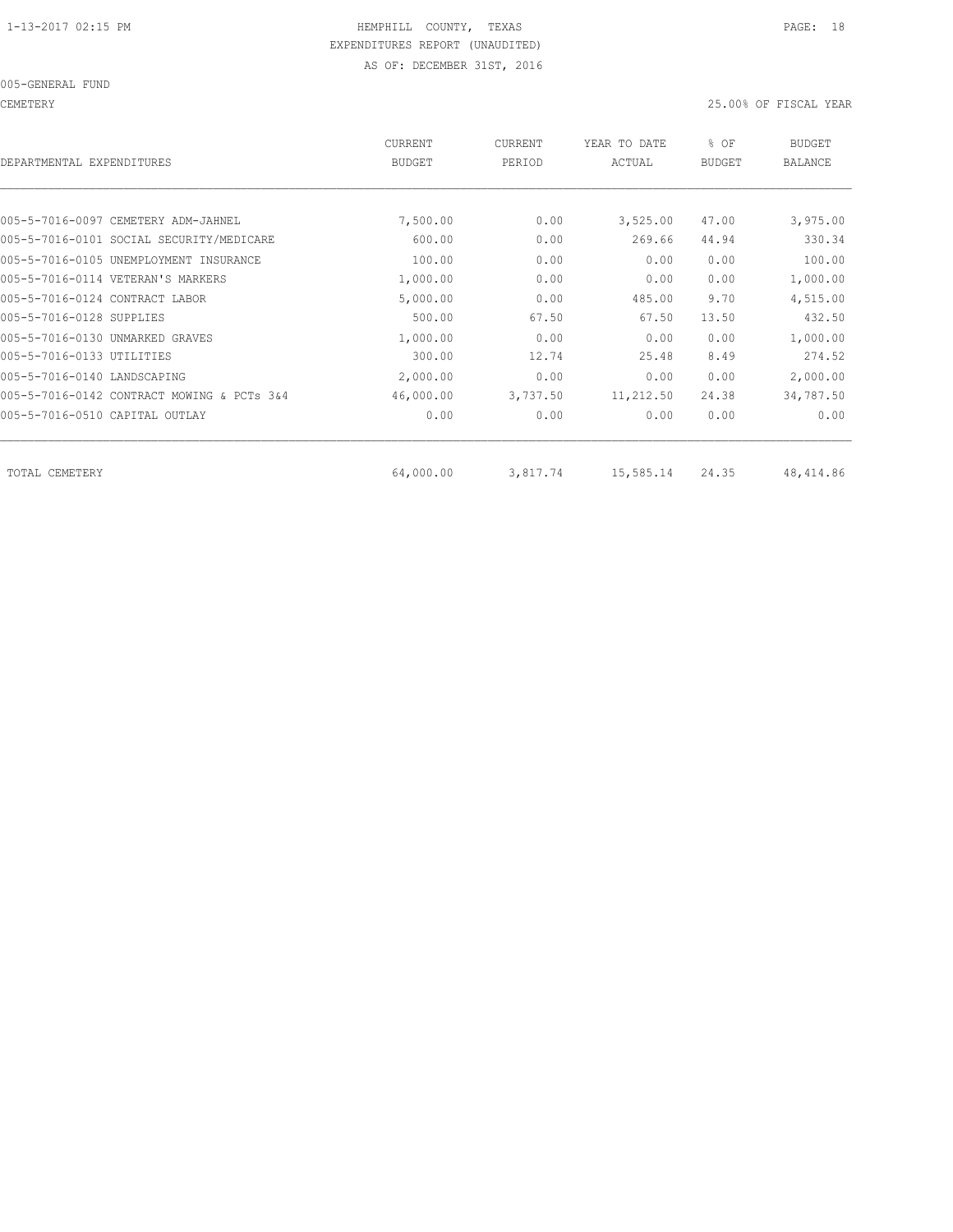OTHER COMPLEXES 25.00% OF FISCAL YEAR

| <b>BUDGET</b><br>1,500.00<br>52,530.00<br>47,380.00<br>4,000.00 | PERIOD<br>0.00<br>4,377.50<br>3,948.34<br>320.00                                                                                                                  | ACTUAL<br>0.00<br>13, 132.50<br>11,844.94<br>960.00 | <b>BUDGET</b><br>0.00<br>25.00<br>25.00<br>24.00 | <b>BALANCE</b><br>1,500.00<br>39, 397.50<br>35,535.06 |
|-----------------------------------------------------------------|-------------------------------------------------------------------------------------------------------------------------------------------------------------------|-----------------------------------------------------|--------------------------------------------------|-------------------------------------------------------|
|                                                                 |                                                                                                                                                                   |                                                     |                                                  |                                                       |
|                                                                 |                                                                                                                                                                   |                                                     |                                                  |                                                       |
|                                                                 |                                                                                                                                                                   |                                                     |                                                  |                                                       |
|                                                                 |                                                                                                                                                                   |                                                     |                                                  |                                                       |
|                                                                 |                                                                                                                                                                   |                                                     |                                                  |                                                       |
|                                                                 |                                                                                                                                                                   |                                                     |                                                  | 3,040.00                                              |
|                                                                 |                                                                                                                                                                   | 0.00                                                | 0.00                                             | 8,000.00                                              |
|                                                                 | 661.46                                                                                                                                                            | 1,984.37                                            | 23.07                                            | 6,615.63                                              |
|                                                                 | 1,735.16                                                                                                                                                          | 5,205.47                                            | 43.93                                            | 6,644.53                                              |
| 400.00                                                          | 27.76                                                                                                                                                             | 83.28                                               | 20.82                                            | 316.72                                                |
|                                                                 | 1,118.04                                                                                                                                                          | 3,685.52                                            | 23.03                                            | 12, 314.48                                            |
| 500.00                                                          | 0.00                                                                                                                                                              | 28.79                                               | 5.76                                             | 471.21                                                |
|                                                                 | 500.00                                                                                                                                                            | 500.00                                              | 35.71                                            | 900.00                                                |
|                                                                 | 565.88                                                                                                                                                            | 910.98                                              | 6.07                                             | 14,089.02                                             |
|                                                                 | 515.60                                                                                                                                                            | 565.60                                              | 37.71                                            | 934.40                                                |
|                                                                 | 0.00                                                                                                                                                              | 12.00                                               | 0.80                                             | 1,488.00                                              |
|                                                                 | 282.95                                                                                                                                                            | 1,754.28                                            | 17.54                                            | 8,245.72                                              |
| 700.00                                                          | 30.00                                                                                                                                                             | 90.00                                               | 12.86                                            | 610.00                                                |
|                                                                 | 0.00                                                                                                                                                              | 0.00                                                | 0.00                                             | 15,000.00                                             |
| 0.00                                                            | 0.00                                                                                                                                                              | 0.00                                                | 0.00                                             | 0.00                                                  |
|                                                                 | 0.00                                                                                                                                                              | 0.00                                                | 0.00                                             | 12,000.00                                             |
|                                                                 | 0.00                                                                                                                                                              | 0.00                                                | 0.00                                             | 3,000.00                                              |
|                                                                 | 0.00                                                                                                                                                              | 0.00                                                | 0.00                                             | 20,000.00                                             |
|                                                                 |                                                                                                                                                                   |                                                     |                                                  | 190,102.27                                            |
|                                                                 | 8,600.00<br>11,850.00<br>16,000.00<br>1,400.00<br>15,000.00<br>1,500.00<br>1,500.00<br>10,000.00<br>15,000.00<br>12,000.00<br>3,000.00<br>20,000.00<br>230,860.00 | 8,000.00<br>0.00<br>14,082.69                       | 40,757.73                                        | 17.65                                                 |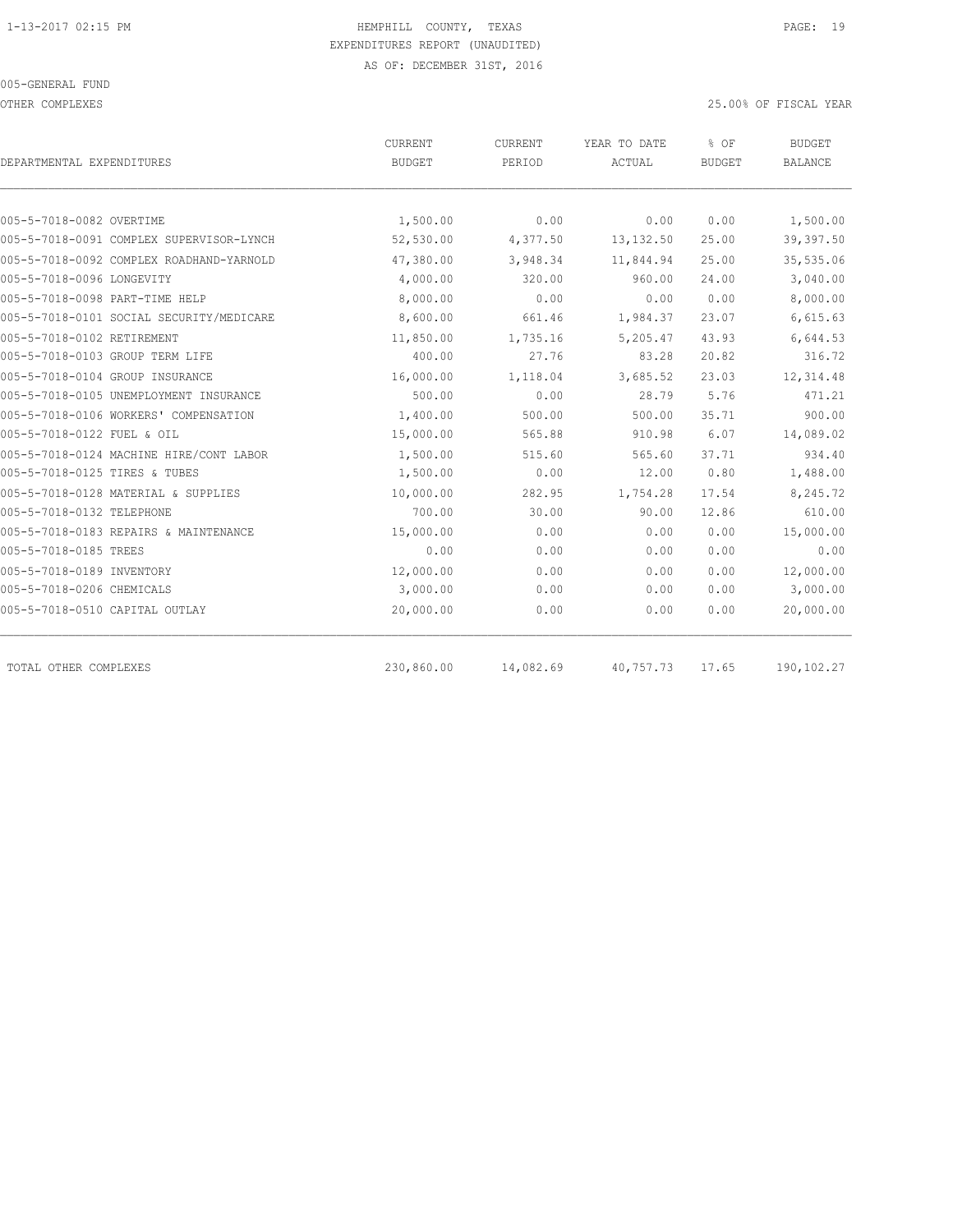LIBRARY 25.00% OF FISCAL YEAR

| DEPARTMENTAL EXPENDITURES                   | <b>CURRENT</b><br>BUDGET | <b>CURRENT</b><br>PERIOD | YEAR TO DATE<br>ACTUAL  | % OF<br><b>BUDGET</b> | BUDGET<br>BALANCE |
|---------------------------------------------|--------------------------|--------------------------|-------------------------|-----------------------|-------------------|
| 005-5-7041-0090 LIBRARIAN-DILLON            | 52,530.00                | 4,377.50                 | 13,132.50               | 25.00                 | 39,397.50         |
| 005-5-7041-0094 PART-TIME JANITOR           | 0.00                     | 0.00                     | 0.00                    | 0.00                  | 0.00              |
| 005-5-7041-0095 CLERK-GARCIA                | 33,000.00                | 2,750.00                 | 8,250.00                | 25.00                 | 24,750.00         |
| 005-5-7041-0096 LONGEVITY                   | 3,850.00                 | 260.00                   | 780.00                  | 20.26                 | 3,070.00          |
| 005-5-7041-0097 CLERK/PT-LIBRARY CLERK      | 33,000.00                | 2,708.88                 | 7,223.83                | 21.89                 | 25,776.17         |
| 005-5-7041-0098 CLERK-POWELL                | 31,518.00                | 2,626.50                 | 7,879.50                | 25.00                 | 23,638.50         |
| 005-5-7041-0101 SOCIAL SECURITY/MEDICARE    | 12,000.00                | 928.48                   | 2,712.44                | 22.60                 | 9,287.56          |
| 005-5-7041-0102 RETIREMENT                  | 15,500.00                | 2,451.08                 | 7,044.04                | 45.45                 | 8,455.96          |
| 005-5-7041-0103 GROUP TERM LIFE             | 600.00                   | 39.22                    | 112.69                  | 18.78                 | 487.31            |
| 005-5-7041-0104 GROUP INSURANCE             | 24,000.00                | 1,677.06                 | 4,352.12                | 18.13                 | 19,647.88         |
| 005-5-7041-0105 UNEMPLOYMENT INSURANCE      | 1,000.00                 | 0.00                     | 38.81                   | 3.88                  | 961.19            |
| 005-5-7041-0106 WORKERS' COMPENSATION       | 2,500.00                 | 675.00                   | 675.00                  | 27.00                 | 1,825.00          |
| 005-5-7041-0112 TRAVEL                      | 3,000.00                 | 66.78                    | 148.78                  | 4.96                  | 2,851.22          |
| 005-5-7041-0119 DUES                        | 2,000.00                 | 296.47                   | 551.47                  | 27.57                 | 1,448.53          |
| 005-5-7041-0128 SUPPLIES                    | 8,000.00                 | 357.78                   | 966.95                  | 12.09                 | 7,033.05          |
| 005-5-7041-0132 TELEPHONE                   | 7,100.00                 | 628.60                   | 1,257.40                | 17.71                 | 5,842.60          |
| 005-5-7041-0142 HARRINGTON L. CONSORTIUM    | 9,050.00                 | 0.00                     | 10,238.87               | $113.14$ (            | 1,188.87)         |
| 005-5-7041-0168 BOOKS                       | 22,000.00                | 1,562.62                 | 5,853.07                | 26.60                 | 16, 146. 93       |
| 005-5-7041-0169 LIBRARY MEMORIALS/DONATIONS | 4,000.00                 | 269.79                   | 60.78                   | 1.52                  | 3,939.22          |
| 005-5-7041-0181 TECH SUPPORT                | 4,500.00                 | 0.00                     | 955.49                  | 21.23                 | 3,544.51          |
| 005-5-7041-0189 INVENTORY                   | 3,000.00                 | 0.00                     | 121.28                  | 4.04                  | 2,878.72          |
| TOTAL LIBRARY                               | 272,148.00               | 21,675.76                | 72,355.02               | 26.59                 | 199,792.98        |
| TOTAL EXPENDITURES                          | 5,988,683.00             |                          | 339,866.98 1,378,319.00 | 23.02                 | 4,610,364.00      |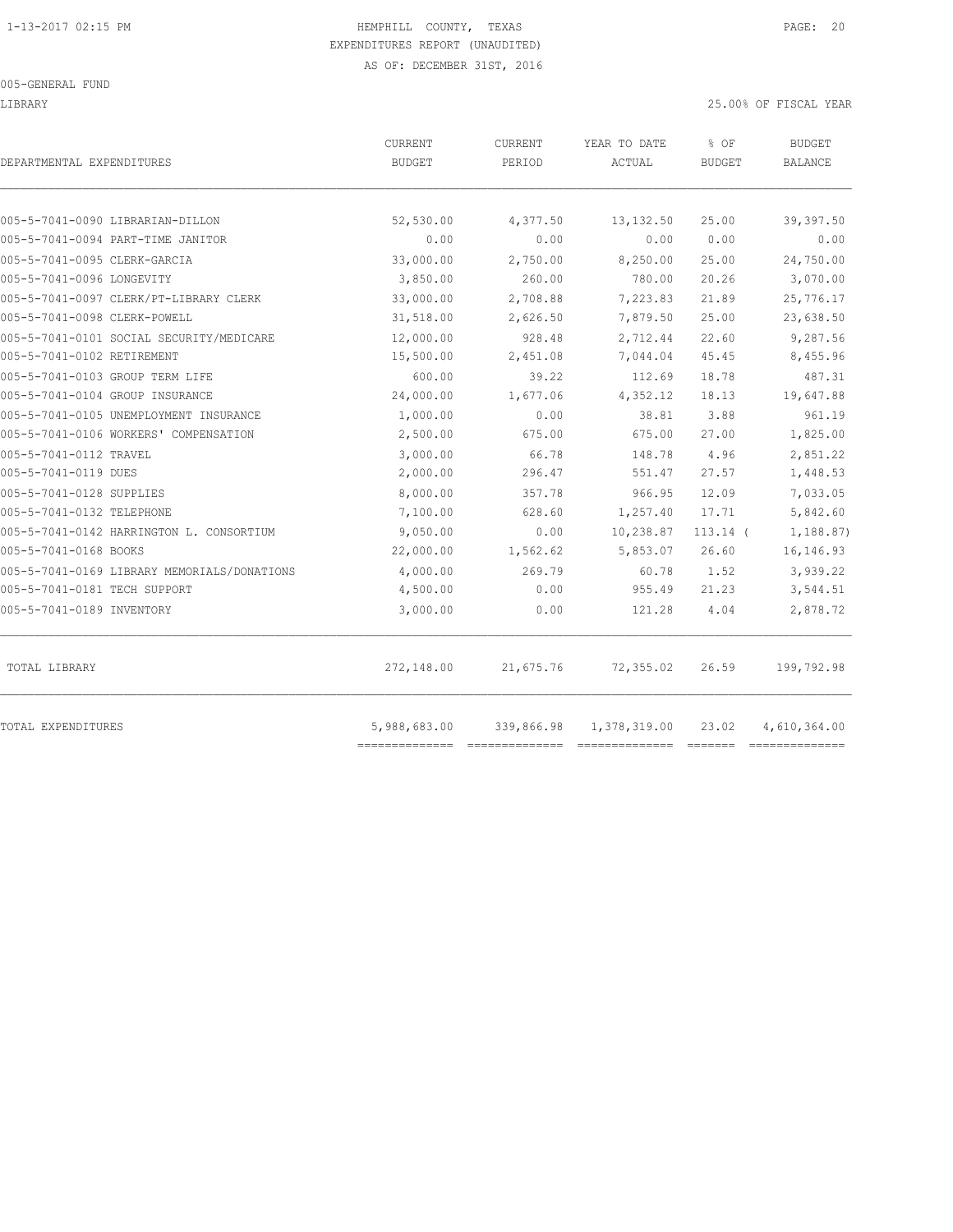LAW LIBRARY 25.00% OF FISCAL YEAR

| DEPARTMENTAL EXPENDITURES            | CURRENT<br><b>BUDGET</b>  | CURRENT<br>PERIOD | YEAR TO DATE<br>ACTUAL | % OF<br>BUDGET | BUDGET<br>BALANCE      |
|--------------------------------------|---------------------------|-------------------|------------------------|----------------|------------------------|
| 008-5-2008-0114 LAW LIBRARY EXPENSES | 2,000.00                  | 686.00            | 686.00                 | 34.30          | 1,314.00               |
| TOTAL LAW LIBRARY                    | 2,000.00                  | 686.00            | 686.00                 | 34.30          | 1,314.00               |
| TOTAL EXPENDITURES                   | 2,000.00<br>_____________ | 686.00            | 686.00                 | 34.30          | 1,314.00<br>__________ |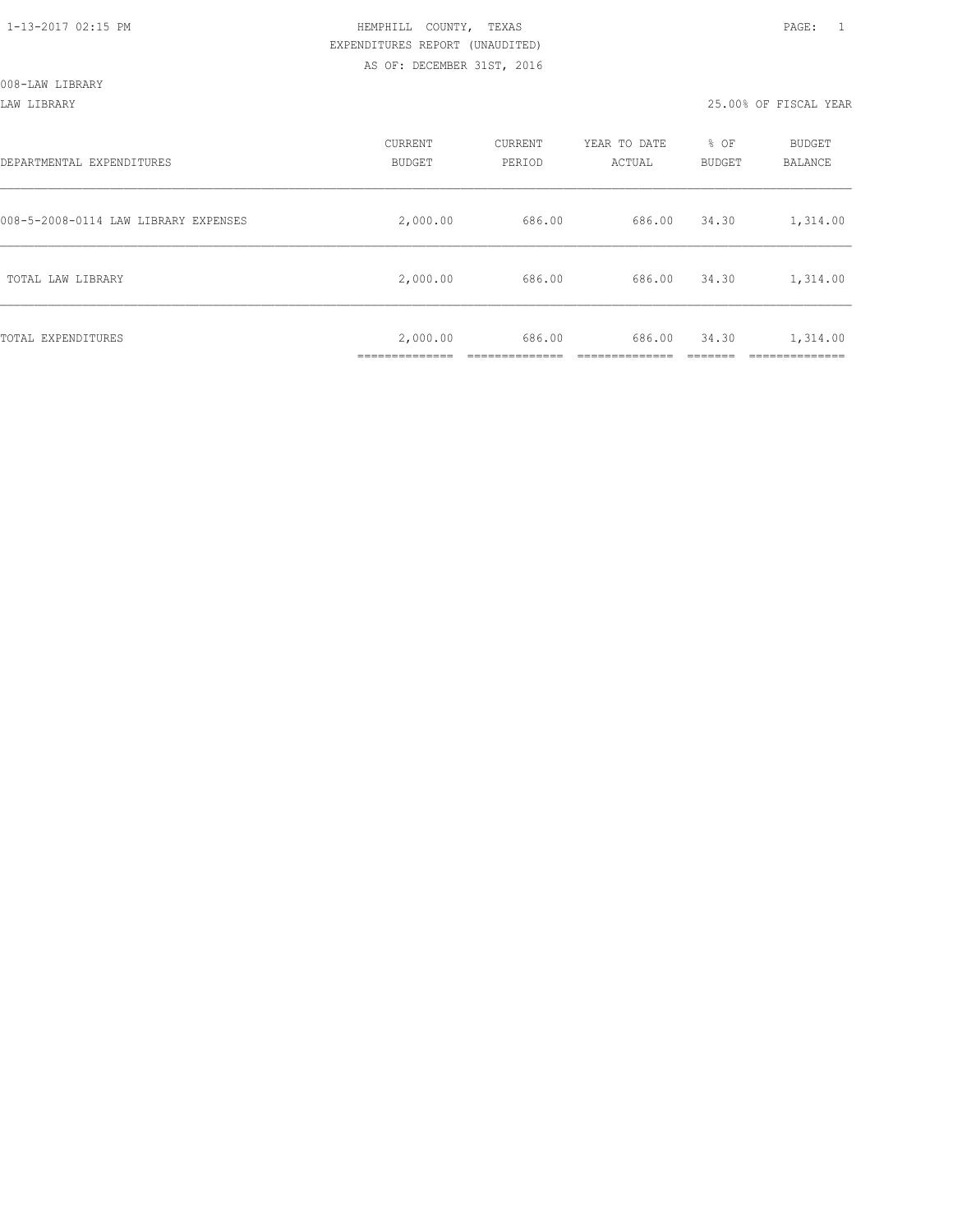| 1-13-2017 02:15 PM |  |
|--------------------|--|
|                    |  |

CO COURTHOUSE SECURITY 25.00% OF FISCAL YEAR

| DEPARTMENTAL EXPENDITURES          | CURRENT<br>BUDGET | CURRENT<br>PERIOD | YEAR TO DATE<br>ACTUAL | % OF<br><b>BUDGET</b> | BUDGET<br><b>BALANCE</b> |
|------------------------------------|-------------------|-------------------|------------------------|-----------------------|--------------------------|
| 009-5-3009-0114 CRTHS SECURITY EXP | 54,000.00         | 0.00              | 0.00                   | 0.00                  | 54,000.00                |
| TOTAL CO COURTHOUSE SECURITY       | 54,000.00         | 0.00              | 0.00                   | 0.00                  | 54,000.00                |
| TOTAL EXPENDITURES                 | 54,000.00         | 0.00              | 0.00                   | 0.00                  | 54,000.00                |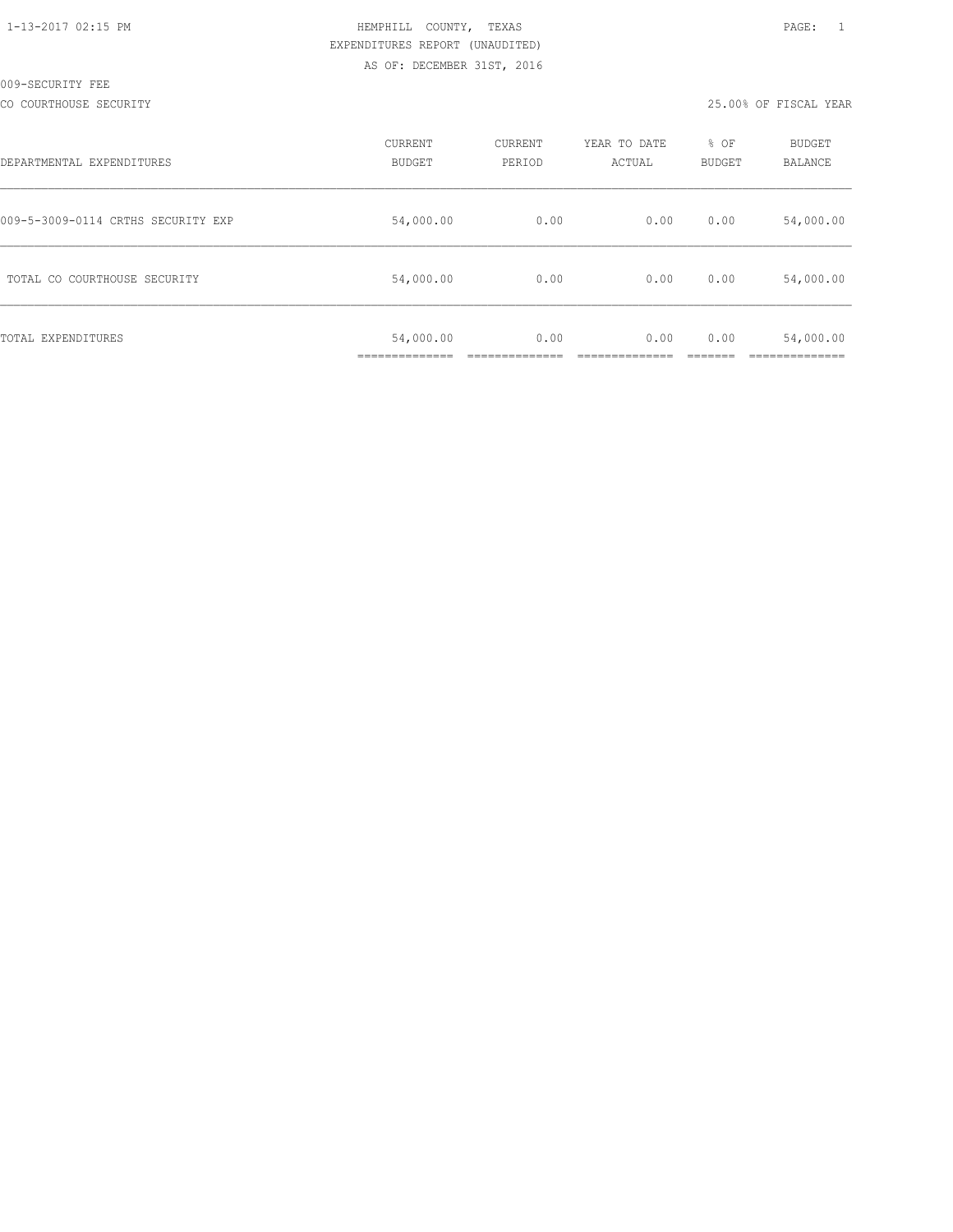AIRPORT 25.00% OF FISCAL YEAR

| DEPARTMENTAL EXPENDITURES                     | CURRENT<br><b>BUDGET</b>     | CURRENT<br>PERIOD | YEAR TO DATE<br>ACTUAL | % OF<br>BUDGET | <b>BUDGET</b><br><b>BALANCE</b> |
|-----------------------------------------------|------------------------------|-------------------|------------------------|----------------|---------------------------------|
| 010-5-7010-0109 POSTAGE                       | 200.00                       | 0.00              | 47.00                  | 23.50          | 153.00                          |
| 010-5-7010-0112 TRAVEL/DUES/PUBLICATIONS      | 800.00                       | 0.00              | 0.00                   | 0.00           | 800.00                          |
| 010-5-7010-0122 FUEL & OIL                    | 75,000.00                    | 40.00             | 20,849.91              | 27.80          | 54,150.09                       |
| 010-5-7010-0124 AIRPORT MGR CONTRACT          | 56,000.00                    | 4,115.10          | 13,333.08              | 23.81          | 42,666.92                       |
| 010-5-7010-0127 FUEL SYSTEM MAINTENANCE       | 5,000.00                     | 0.00              | 0.00                   | 0.00           | 5,000.00                        |
| 010-5-7010-0131 OTHER EXPENSE                 | 2,000.00                     | 484.55            | 542.37                 | 27.12          | 1,457.63                        |
| 010-5-7010-0132 AWOS SATELLITE LINK/TELEPHONE | 5,000.00                     | 215.87            | 431.81                 | 8.64           | 4,568.19                        |
| 010-5-7010-0133 UTILITIES                     | 7,500.00                     | 512.59            | 1,098.75               | 14.65          | 6,401.25                        |
| 010-5-7010-0134 BONDS & INSURANCE             | 2,500.00                     | 0.00              | 0.00                   | 0.00           | 2,500.00                        |
| 010-5-7010-0140 SATELLITE TELEVISION          | 1,100.00                     | 1,008.60          | 1,008.60               | 91.69          | 91.40                           |
| 010-5-7010-0168 MOWING EOUIP./MAINT.          | 2,500.00                     | 0.00              | 0.00                   | 0.00           | 2,500.00                        |
| 010-5-7010-0173 NAVIGATION EQUIP/MAINT        | 3,000.00                     | 210.00            | 423.73                 | 14.12          | 2,576.27                        |
| 010-5-7010-0183 HANGAR-LOUNGE R&M             | 6,000.00                     | 198.53            | 670.03                 | 11.17          | 5,329.97                        |
| 010-5-7010-0185 WSI WEATHER                   | 1,500.00                     | 0.00              | 417.00                 | 27.80          | 1,083.00                        |
| 010-5-7010-0189 INVENTORY                     | 3,000.00                     | 0.00              | 364.64                 | 12.15          | 2,635.36                        |
| 010-5-7010-0510 CAPITAL OUTLAY                | 17,020.00                    | 0.00              | 0.00                   | 0.00           | 17,020.00                       |
| TOTAL AIRPORT                                 | 188,120.00                   | 6,785.24          | 39,186.92              | 20.83          | 148,933.08                      |
| TOTAL EXPENDITURES                            | 188,120.00<br>-------------- | 6,785.24          | 39,186.92              | 20.83          | 148,933.08                      |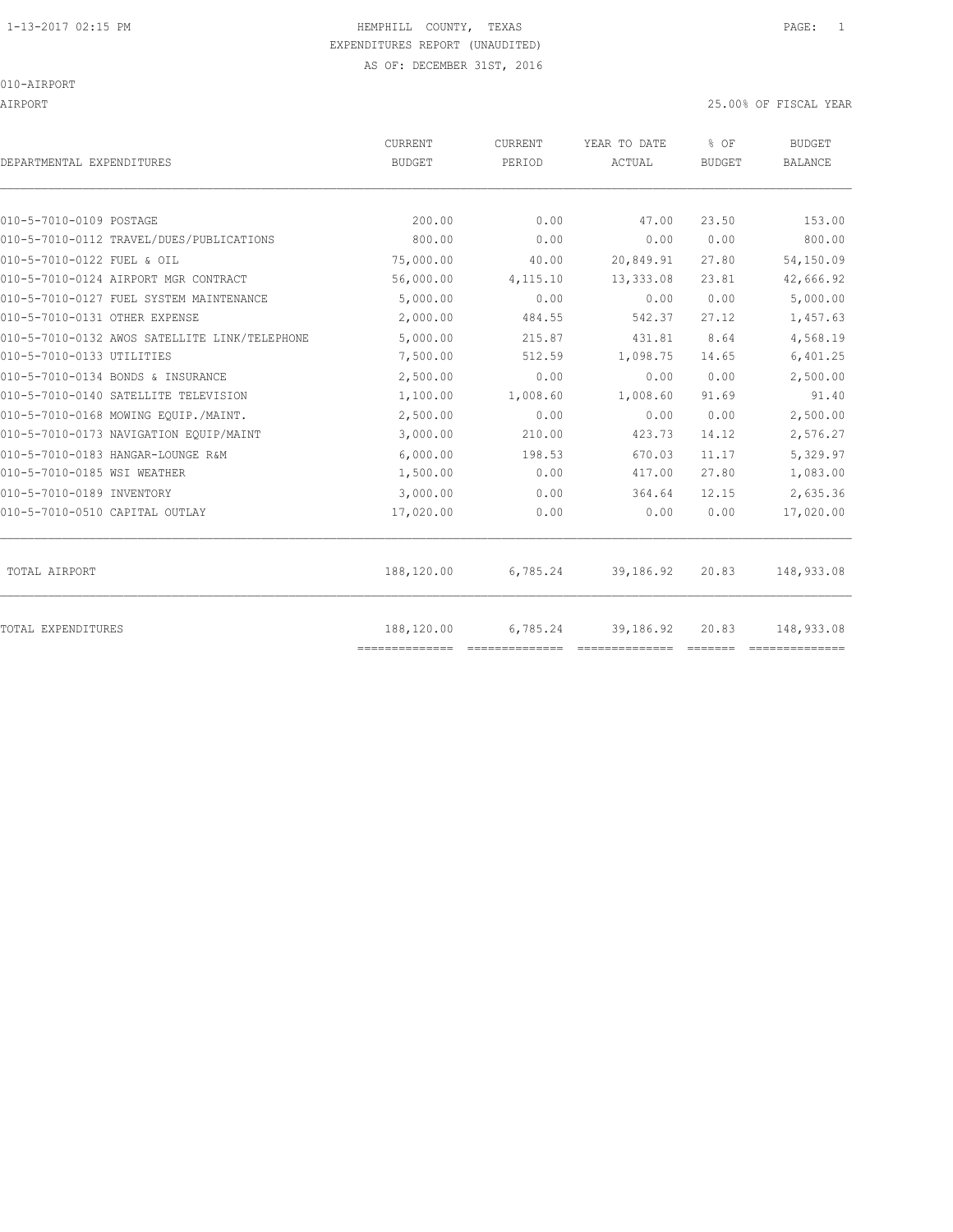ROAD & BRIDGE 1 25.00% OF FISCAL YEAR 25.00% OF FISCAL YEAR

| DEPARTMENTAL EXPENDITURES                     | CURRENT<br><b>BUDGET</b> | CURRENT<br>PERIOD | YEAR TO DATE<br>ACTUAL | % OF<br><b>BUDGET</b> | <b>BUDGET</b><br><b>BALANCE</b> |
|-----------------------------------------------|--------------------------|-------------------|------------------------|-----------------------|---------------------------------|
| 011-5-4011-0082 OVERTIME                      | 2,500.00                 | 0.00              | 0.00                   | 0.00                  | 2,500.00                        |
| 011-5-4011-0090 COMMISSIONER-WEBB             | 37,595.00                | 3,132.92          | 9,398.72               | 25.00                 | 28,196.28                       |
| 011-5-4011-0092 SR MAINTENANCE TECH-CERVANTES | 52,530.00                | 4,377.50          | 13, 132.50             | 25.00                 | 39,397.50                       |
| 011-5-4011-0095 MAINTENANCE TECH-BILLENWILLMS | 47,380.00                | 3,948.34          | 11,844.94              | 25.00                 | 35,535.06                       |
| 011-5-4011-0096 LONGEVITY                     | 3,500.00                 | 270.00            | 810.00                 | 23.14                 | 2,690.00                        |
| 011-5-4011-0101 SOCIAL SECURITY/MEDICARE      | 11,000.00                | 865.79            | 2,596.66               | 23.61                 | 8,403.34                        |
| 011-5-4011-0102 RETIREMENT                    | 14,500.00                | 2,365.54          | 7,102.60               | 48.98                 | 7,397.40                        |
| 011-5-4011-0103 GROUP TERM LIFE               | 500.00                   | 37.84             | 113.60                 | 22.72                 | 386.40                          |
| 011-5-4011-0104 GROUP INSURANCE               | 23,200.00                | 1,118.04          | 3,688.36               | 15.90                 | 19,511.64                       |
| 011-5-4011-0105 UNEMPLOYMENT INSURANCE        | 400.00                   | 0.00              | 26.43                  | 6.61                  | 373.57                          |
| 011-5-4011-0106 WORKERS' COMPENSATION         | 1,800.00                 | 750.00            | 750.00                 | 41.67                 | 1,050.00                        |
| 011-5-4011-0110 FREIGHT                       | 200.00                   | 0.00              | 0.00                   | 0.00                  | 200.00                          |
| 011-5-4011-0112 TRAVEL                        | 3,000.00                 | 0.00              | 0.00                   | 0.00                  | 3,000.00                        |
| 011-5-4011-0114 SHARED EXPENSES               | 0.00                     | 0.00              | 0.00                   | 0.00                  | 0.00                            |
| 011-5-4011-0122 FUEL & OIL                    | 32,000.00                | 1,546.21          | 1,546.21               | 4.83                  | 30,453.79                       |
| 011-5-4011-0124 MACHINE HIRE/CONT LABOR LABOR | 15,000.00                | 0.00              | 85.00                  | 0.57                  | 14,915.00                       |
| 011-5-4011-0125 TIRES & TUBES                 | 8,000.00                 | 1,208.00          | 1,606.95               | 20.09                 | 6,393.05                        |
| 011-5-4011-0126 CALICHE & GRAVEL              | 25,000.00                | 3,795.97          | 6,387.97               | 25.55                 | 18,612.03                       |
| 011-5-4011-0128 MATERIAL & SUPPLIES           | 10,000.00                | 720.27            | 1,085.46               | 10.85                 | 8,914.54                        |
| 011-5-4011-0130 COMMUNICATION REPAIRS         | 500.00                   | 0.00              | 0.00                   | 0.00                  | 500.00                          |
| 011-5-4011-0131 OTHER EXPENSE                 | 1,000.00                 | 0.00              | 0.00                   | 0.00                  | 1,000.00                        |
| 011-5-4011-0132 TELEPHONE                     | 1,700.00                 | 65.54             | 161.06                 | 9.47                  | 1,538.94                        |
| 011-5-4011-0133 UTILITIES/PCT 1               | 3,500.00                 | 444.64            | 561.38                 | 16.04                 | 2,938.62                        |
| 011-5-4011-0137 VEHICLE R&M                   | 6,000.00                 | 11.95             | 454.40                 | 7.57                  | 5,545.60                        |
| 011-5-4011-0144 TIN HORNS/CATTLE GUARDS/CHEM  | 7,000.00                 | 0.00              | 0.00                   | 0.00                  | 7,000.00                        |
| 011-5-4011-0173 HEAVY EQUIP - R&M             | 20,000.00                | 7,278.53          | 7,278.53               | 36.39                 | 12,721.47                       |
| 011-5-4011-0189 INVENTORY                     | 4,000.00                 | 0.00              | 0.00                   | 0.00                  | 4,000.00                        |
| 011-5-4011-0190 ROAD GRANT PROJECTS           | 0.00                     | 0.00              | 0.00                   | 0.00                  | 0.00                            |
| 011-5-4011-0510 CAPITAL OUTLAY                | 54,000.00                | 0.00              | 0.00                   | 0.00                  | 54,000.00                       |
| TOTAL ROAD & BRIDGE 1                         | 385,805.00               | 31,937.08         | 68,630.77              | 17.79                 | 317, 174.23                     |
| <b>TOTAL EXPENDITURES</b>                     | 385,805.00<br>========   | 31,937.08         | 68,630.77              | 17.79                 | 317, 174.23                     |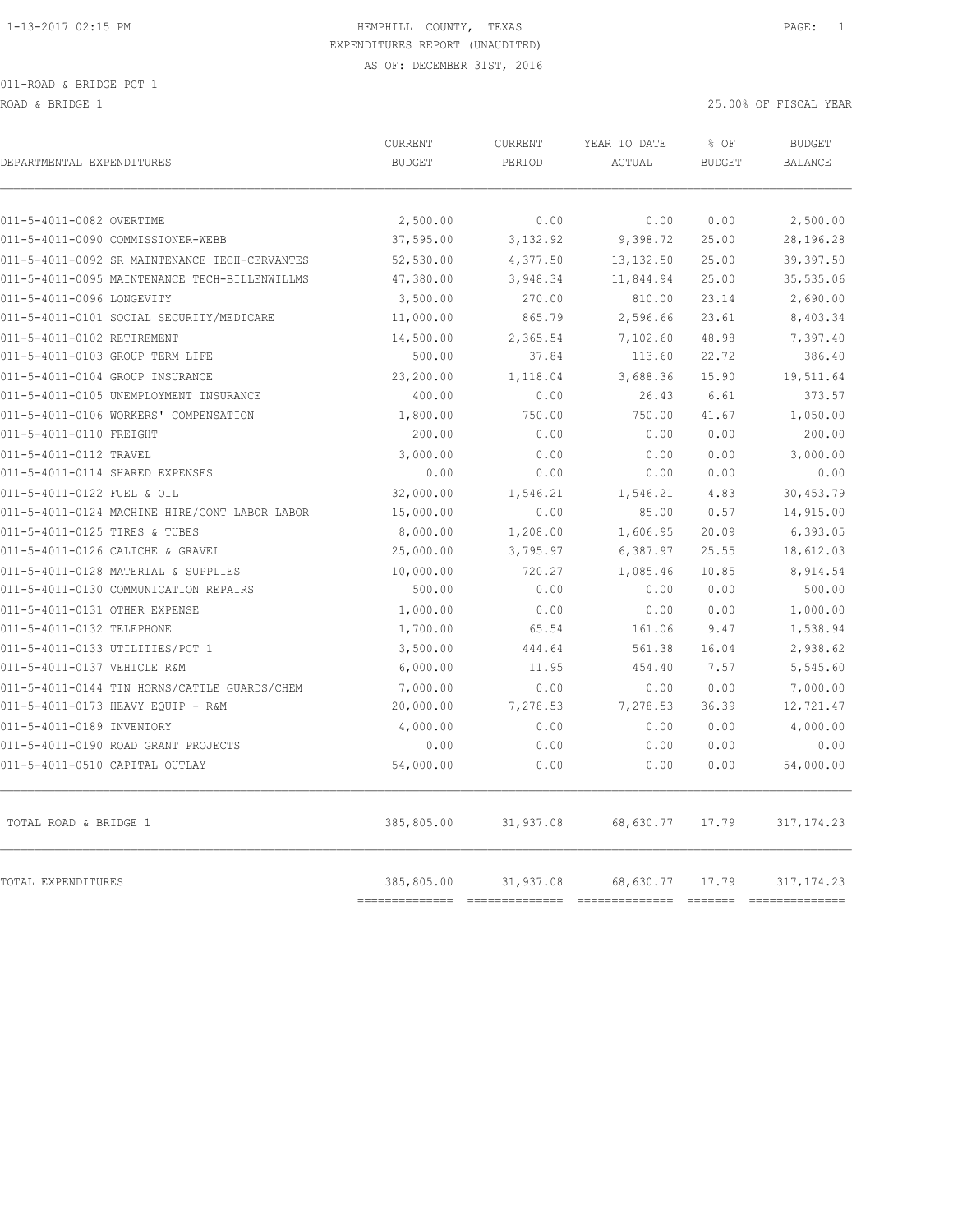| DEPARTMENTAL EXPENDITURES                                                            | CURRENT<br><b>BUDGET</b>  | CURRENT<br>PERIOD  | YEAR TO DATE<br>ACTUAL | % OF<br><b>BUDGET</b> | <b>BUDGET</b><br><b>BALANCE</b> |
|--------------------------------------------------------------------------------------|---------------------------|--------------------|------------------------|-----------------------|---------------------------------|
|                                                                                      |                           |                    |                        |                       |                                 |
| 012-5-4012-0090 COMMISSIONER-ALEXANDER<br>012-5-4012-0092 SR MAINTENANCE TECH-WALSER | 37,595.00                 | 3,132.92           | 9,398.72               | 25.00<br>25.00        | 28,196.28<br>39,397.50          |
|                                                                                      | 52,530.00                 | 4,377.50           | 13, 132.50             | 25.00                 |                                 |
| 012-5-4012-0095 MAINTENANCE TECH-SCHAFER<br>012-5-4012-0096 LONGEVITY                | 47,380.00<br>1,500.00     | 3,948.34<br>120.00 | 11,844.94<br>360.00    | 24.00                 | 35,535.06<br>1,140.00           |
| 012-5-4012-0097 MAINTENANCE TECH-PT/OT                                               |                           | 0.00               | 0.00                   | 0.00                  | 2,500.00                        |
| 012-5-4012-0101 SOCIAL SECURITY/MEDICARE                                             | 2,500.00<br>11,000.00     | 803.26             | 2,567.45               | 23.34                 | 8,432.55                        |
| 012-5-4012-0102 RETIREMENT                                                           | 14,500.00                 | 2,328.34           | 6,988.60               | 48.20                 | 7,511.40                        |
| 012-5-4012-0103 GROUP TERM LIFE                                                      | 600.00                    | 37.24              | 111.79                 | 18.63                 | 488.21                          |
| 012-5-4012-0104 GROUP INSURANCE                                                      | 22,000.00                 | 1,677.06           | 4,352.12               | 19.78                 | 17,647.88                       |
| 012-5-4012-0105 UNEMPLOYMENT INSURANCE                                               | 400.00                    | 0.00               | 35.00                  | 8.75                  | 365.00                          |
| 012-5-4012-0106 WORKERS' COMPENSATION                                                | 1,800.00                  | 750.00             | 750.00                 | 41.67                 | 1,050.00                        |
| 012-5-4012-0110 FREIGHT                                                              | 100.00                    | 0.00               | 0.00                   | 0.00                  | 100.00                          |
| 012-5-4012-0112 TRAVEL                                                               | 2,500.00                  | 0.00               | 0.00                   | 0.00                  | 2,500.00                        |
| 012-5-4012-0114 SHARED EQUIPMENT EXPENSE W/PCT                                       | 0.00                      | 0.00               | 0.00                   | 0.00                  | 0.00                            |
| 012-5-4012-0122 FUEL & OIL                                                           | 32,000.00                 | 1,107.18           | 1,213.49               | 3.79                  | 30,786.51                       |
| 012-5-4012-0124 MACHINE HIRE/CONT LABOR                                              | 2,000.00                  | 0.00               | 0.00                   | 0.00                  | 2,000.00                        |
| 012-5-4012-0125 TIRES & TUBES                                                        | 10,000.00                 | 70.00              | 103.75                 | 1.04                  | 9,896.25                        |
| 012-5-4012-0126 CALICHE & GRAVEL                                                     | 10,000.00                 | 1,160.00           | 1,920.00               | 19.20                 | 8,080.00                        |
| 012-5-4012-0128 MATERIAL & SUPPLIES                                                  | 7,500.00                  | 225.61             | 549.23                 | 7.32                  | 6,950.77                        |
| 012-5-4012-0130 COMMUNICATIONS EXPENSE                                               | 500.00                    | 78.70              | 78.70                  | 15.74                 | 421.30                          |
| 012-5-4012-0132 TELEPHONE                                                            | 1,200.00                  | 30.00              | 168.70                 | 14.06                 | 1,031.30                        |
| 012-5-4012-0133 UTILITIES/PCT 2                                                      | 2,000.00                  | 92.16              | 255.24                 | 12.76                 | 1,744.76                        |
| 012-5-4012-0137 VEHICLE R&M                                                          | 3,000.00                  | 50.58              | 126.24                 | 4.21                  | 2,873.76                        |
| 012-5-4012-0144 TIN HORN/CATTLE GUARD/CHEM                                           | 8,000.00                  | 0.00               | 0.00                   | 0.00                  | 8,000.00                        |
| 012-5-4012-0173 HEAVY EQUIP - R&M                                                    | 20,000.00                 | 2,785.90           | 3,504.37               | 17.52                 | 16,495.63                       |
| 012-5-4012-0189 INVENTORY                                                            | 1,500.00                  | 0.00               | 0.00                   | 0.00                  | 1,500.00                        |
| 012-5-4012-0510 CAPITAL OUTLAY                                                       | 74,245.00                 | 0.00               | 0.00                   | 0.00                  | 74,245.00                       |
| TOTAL ROAD & BRIDGE 2                                                                | 366,350.00                | 22,774.79          | 57,460.84              | 15.68                 | 308,889.16                      |
| TOTAL EXPENDITURES                                                                   | 366,350.00<br>=========== | 22,774.79          | 57,460.84              | 15.68                 | 308,889.16<br>-----------       |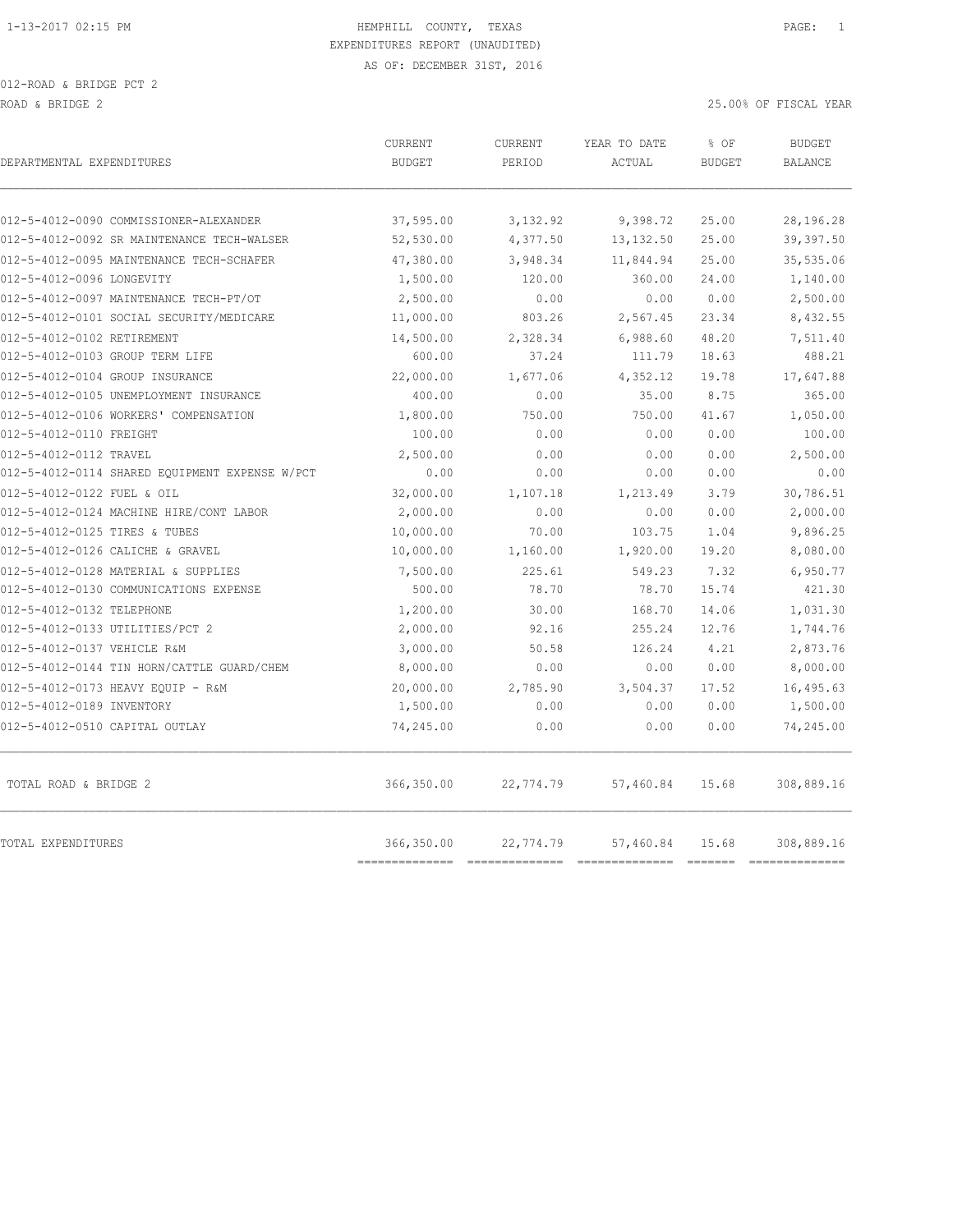| DEPARTMENTAL EXPENDITURES                  | CURRENT<br><b>BUDGET</b>     | <b>CURRENT</b><br>PERIOD | YEAR TO DATE<br>ACTUAL | % OF<br><b>BUDGET</b> | <b>BUDGET</b><br><b>BALANCE</b> |
|--------------------------------------------|------------------------------|--------------------------|------------------------|-----------------------|---------------------------------|
|                                            |                              |                          |                        |                       |                                 |
| 013-5-4013-0082 OVERTIME                   | 5,000.00                     | 0.00                     | 0.00                   | 0.00                  | 5,000.00                        |
| 013-5-4013-0090 COMMISSIONER-McPHERSON     | 37,595.00                    | 3,132.92                 | 9,398.72               | 25.00                 | 28,196.28                       |
| 013-5-4013-0092 SR MAINTENANCE TECH-CLARK  | 52,530.00                    | 4,377.50                 | 13, 132.50             | 25.00                 | 39,397.50                       |
| 013-5-4013-0094 MAINTENANCE TECH-ARCHER    | 47,380.00                    | 3,948.34                 | 11,844.94              | 25.00                 | 35,535.06                       |
| 013-5-4013-0095 MAINTENANCE TECH-G.SCOTT   | 0.00                         | 0.00                     | 0.00                   | 0.00                  | 0.00                            |
| 013-5-4013-0096 LONGEVITY                  | 1,500.00                     | 110.00                   | 320.00                 | 21.33                 | 1,180.00                        |
| 013-5-4013-0097 MAINTENANCE TECH-FARRAR    | 47,380.00                    | 3,948.34                 | 11,844.94              | 25.00                 | 35,535.06                       |
| 013-5-4013-0098 MAINTENANCE TECH-PARSLEY   | 47,380.00                    | 3,948.34                 | 11,844.94              | 25.00                 | 35,535.06                       |
| 013-5-4013-0101 SOCIAL SECURITY/MEDICARE   | 18,500.00                    | 1,398.71                 | 4,238.24               | 22.91                 | 14,261.76                       |
| 013-5-4013-0102 RETIREMENT                 | 24,000.00                    | 3,932.66                 | 11,803.14              | 49.18                 | 12,196.86                       |
| 013-5-4013-0103 GROUP TERM LIFE            | 1,000.00                     | 62.90                    | 188.80                 | 18.88                 | 811.20                          |
| 013-5-4013-0104 GROUP INSURANCE            | 40,000.00                    | 2,795.10                 | 9,218.06               | 23.05                 | 30,781.94                       |
| 013-5-4013-0105 UNEMPLOYMENT INSURANCE     | 1,000.00                     | 0.00                     | 64.26                  | 6.43                  | 935.74                          |
| 013-5-4013-0106 WORKERS' COMPENSATION      | 4,000.00                     | 1,250.00                 | 1,250.00               | 31.25                 | 2,750.00                        |
| 013-5-4013-0110 FREIGHT                    | 100.00                       | 0.00                     | 0.00                   | 0.00                  | 100.00                          |
| 013-5-4013-0112 TRAVEL                     | 3,000.00                     | 365.67                   | 365.67                 | 12.19                 | 2,634.33                        |
| 013-5-4013-0122 FUEL & OIL                 | 65,000.00                    | 1,520.65                 | 2,688.03               | 4.14                  | 62, 311.97                      |
| 013-5-4013-0124 MACHINE HIRE/CONT LABOR    | 15,000.00                    | 181.98                   | 2,791.75               | 18.61                 | 12,208.25                       |
| 013-5-4013-0125 TIRES & TUBES              | 12,000.00                    | 2,579.60                 | 2,773.60               | 23.11                 | 9,226.40                        |
| 013-5-4013-0126 CALICHE & GRAVEL           | 45,000.00                    | 5,839.10                 | 17,970.03              | 39.93                 | 27,029.97                       |
| 013-5-4013-0128 MATERIAL & SUPPLIES        | 20,000.00                    | 2,754.65                 | 3,336.13               | 16.68                 | 16,663.87                       |
| 013-5-4013-0130 COMMUNICATIONS EXPENSES    | 500.00                       | 0.00                     | 0.00                   | 0.00                  | 500.00                          |
| 013-5-4013-0131 OTHER EXPENSE              | 1,000.00                     | 0.00                     | 0.00                   | 0.00                  | 1,000.00                        |
| 013-5-4013-0132 TELEPHONE                  | 600.00                       | 30.00                    | 90.00                  | 15.00                 | 510.00                          |
| 013-5-4013-0133 UTILITIES/PCT 3            | 3,000.00                     | 109.04                   | 240.30                 | 8.01                  | 2,759.70                        |
| 013-5-4013-0137 VEHICLE R&M                | 15,000.00                    | 0.00                     | 0.00                   | 0.00                  | 15,000.00                       |
| 013-5-4013-0144 TIN HORN/CATTLE GUARD/CHEM | 7,000.00                     | 0.00                     | 0.00                   | 0.00                  | 7,000.00                        |
| 013-5-4013-0173 HEAVY EQUIP - R&M          | 40,000.00                    | 3,520.03                 | 7,132.32               | 17.83                 | 32,867.68                       |
| 013-5-4013-0189 INVENTORY                  | 10,000.00                    | 0.00                     | 0.00                   | 0.00                  | 10,000.00                       |
| 013-5-4013-0190 ROAD GRANT PROJECTS        | 0.00                         | 0.00                     | 0.00                   | 0.00                  | 0.00                            |
| 013-5-4013-0510 CAPITAL OUTLAY             | 110,135.00                   | 0.00                     | 0.00                   | 0.00                  | 110,135.00                      |
| TOTAL ROAD & BRIDGE 3                      | 674,600.00                   | 45,805.53                | 122,536.37             | 18.16                 | 552,063.63                      |
| TOTAL EXPENDITURES                         | 674,600.00<br>============== | 45,805.53                | 122,536.37             | 18.16                 | 552,063.63                      |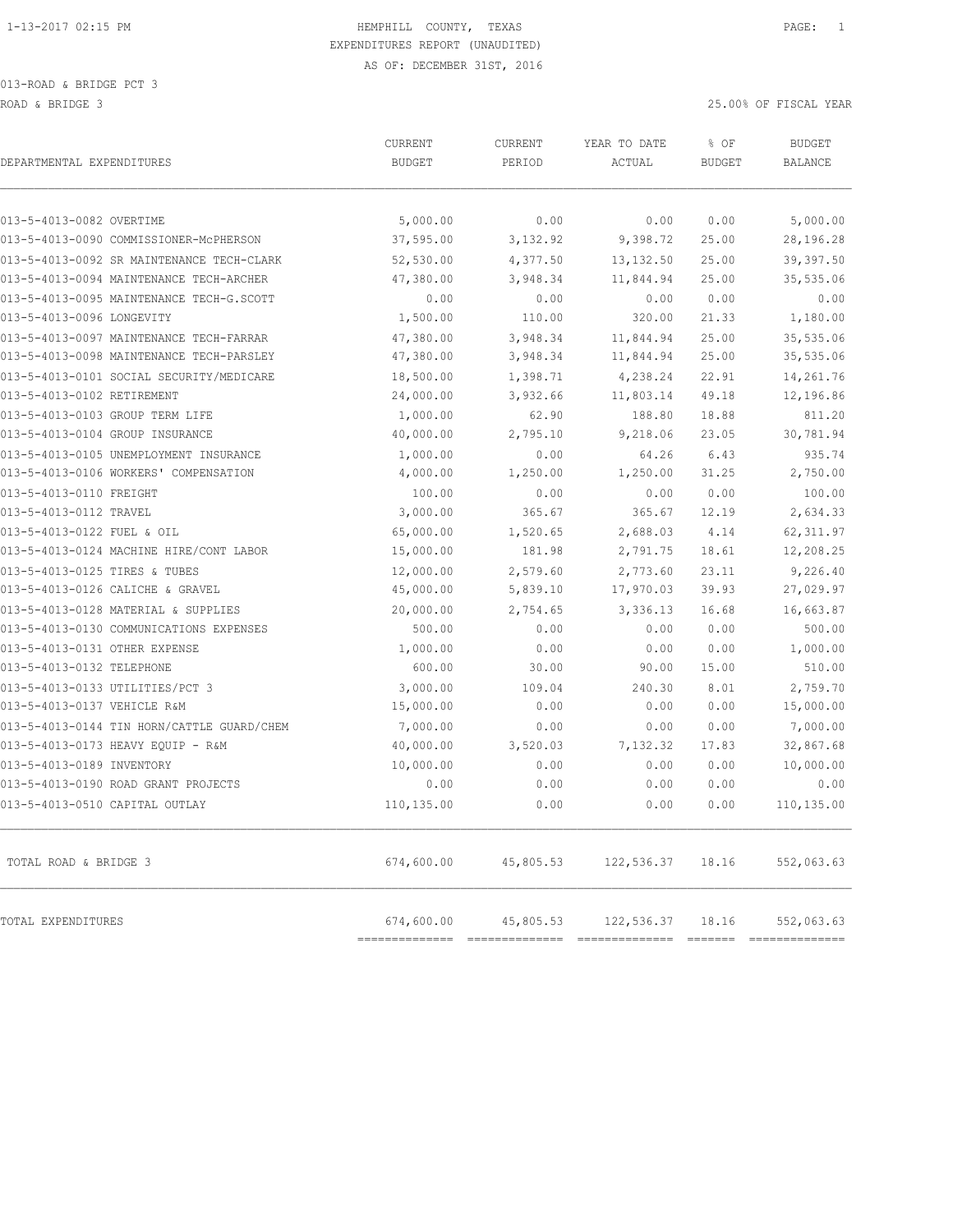ROAD & BRIDGE 4 25.00% OF FISCAL YEAR

| DEPARTMENTAL EXPENDITURES                      | CURRENT<br><b>BUDGET</b> | CURRENT<br>PERIOD | YEAR TO DATE<br>ACTUAL | % OF<br><b>BUDGET</b> | <b>BUDGET</b><br>BALANCE |
|------------------------------------------------|--------------------------|-------------------|------------------------|-----------------------|--------------------------|
| 014-5-4014-0082 PART-TIME/OVERTIME             | 5,000.00                 | 0.00              | 0.00                   | 0.00                  | 5,000.00                 |
| 014-5-4014-0090 COMMISSIONER-THOMAS            | 37,595.00                | 3,132.92          | 9,398.72               | 25.00                 | 28,196.28                |
| 014-5-4014-0092 SR MAINTENANCE TECH-CROSGROVE  | 52,530.00                | 4,377.50          | 13, 132.50             | 25.00                 | 39,397.50                |
| 014-5-4014-0094 MAINTENANCE TECH-SCOTT         | 47,380.00                | 3,948.34          | 11,844.94              | 25.00                 | 35,535.06                |
| 014-5-4014-0095 MAINTENANCE TECH-WRIGHT        | 47,380.00                | 3,948.34          | 11,844.94              | 25.00                 | 35,535.06                |
| 014-5-4014-0096 LONGEVITY                      | 2,400.00                 | 130.00            | 480.00                 | 20.00                 | 1,920.00                 |
| 014-5-4014-0097 MAINTENANCE TECH-HARRISON      | 47,380.00                | 0.00              | 5,922.43               | 12.50                 | 41, 457.57               |
| 014-5-4014-0101 SOCIAL SECURITY/MEDICARE       | 18,500.00                | 1,141.58          | 3,969.88               | 21.46                 | 14,530.12                |
| 014-5-4014-0102 RETIREMENT                     | 24,000.00                | 3,139.80          | 10,636.85              | 44.32                 | 13,363.15                |
| 014-5-4014-0103 GROUP TERM LIFE                | 1,000.00                 | 50.24             | 170.20                 | 17.02                 | 829.80                   |
| 014-5-4014-0104 GROUP INSURANCE                | 32,000.00                | 2,795.10          | 8,027.03               | 25.08                 | 23,972.97                |
| 014-5-4014-0105 UNEMPLOYMENT INSURANCE         | 1,500.00                 | 0.00              | 50.07                  | 3.34                  | 1,449.93                 |
| 014-5-4014-0106 WORKERS' COMPENSATION          | 3,500.00                 | 1,250.00          | 1,250.00               | 35.71                 | 2,250.00                 |
| 014-5-4014-0110 FREIGHT                        | 0.00                     | 0.00              | 0.00                   | 0.00                  | 0.00                     |
| 014-5-4014-0112 TRAVEL                         | 3,000.00                 | 0.00              | 344.75                 | 11.49                 | 2,655.25                 |
| 014-5-4014-0122 FUEL & OIL                     | 65,000.00                | 277.32            | 2,374.56               | 3.65                  | 62,625.44                |
| 014-5-4014-0124 MACHINE HIRE/CONT LABOR        | 3,000.00                 | 0.00              | 925.20                 | 30.84                 | 2,074.80                 |
| 014-5-4014-0125 TIRES & TUBES                  | 10,000.00                | 41.00             | 317.95                 | 3.18                  | 9,682.05                 |
| 014-5-4014-0126 CALICHE & GRAVEL               | 45,000.00                | 4,711.93          | 5,331.93               | 11.85                 | 39,668.07                |
| 014-5-4014-0128 MATERIAL & SUPPLIES            | 10,000.00                | 824.78            | 1,780.46               | 17.80                 | 8,219.54                 |
| 014-5-4014-0130 COMMUNICATIONS EXPENSES        | 1,000.00                 | 0.00              | 0.00                   | 0.00                  | 1,000.00                 |
| 014-5-4014-0131 OTHER EXPENSE                  | 0.00                     | 0.00              | 0.00                   | 0.00                  | 0.00                     |
| 014-5-4014-0132 TELEPHONE                      | 2,000.00                 | 77.32             | 260.95                 | 13.05                 | 1,739.05                 |
| 014-5-4014-0133 UTILITIES/PCT 4                | 8,000.00                 | 260.49            | 535.08                 | 6.69                  | 7,464.92                 |
| 014-5-4014-0137 VEHICLE R&M                    | 4,000.00                 | 230.96            | 326.88                 | 8.17                  | 3,673.12                 |
| 014-5-4014-0144 TIN HORNS, CATTLE GUARDS, CHEM | 3,000.00                 | 0.00              | 0.00                   | 0.00                  | 3,000.00                 |
| 014-5-4014-0173 HEAVY EQUIP - R&M              | 20,000.00                | 1,901.36          | 2,436.26               | 12.18                 | 17,563.74                |
| 014-5-4014-0189 INVENTORY                      | 8,000.00                 | 0.00              | 0.00                   | 0.00                  | 8,000.00                 |
| 014-5-4014-0190 ROAD GRANT PROJECTS            | 0.00                     | 0.00              | 0.00                   | 0.00                  | 0.00                     |
| 014-5-4014-0225 RENT                           | 0.00                     | 0.00              | 750.00                 | $0.00$ (              | 750.00                   |
| 014-5-4014-0510 CAPITAL OUTLAY                 | 102,935.00               | 2,969.40          | 60,163.48              | 58.45                 | 42,771.52                |
| TOTAL ROAD & BRIDGE 4                          | 605,100.00               | 35,208.38         | 152,275.06             | 25.17                 | 452,824.94               |
| TOTAL EXPENDITURES                             | 605,100.00<br>---------- | 35,208.38         | 152,275.06             | 25.17                 | 452,824.94               |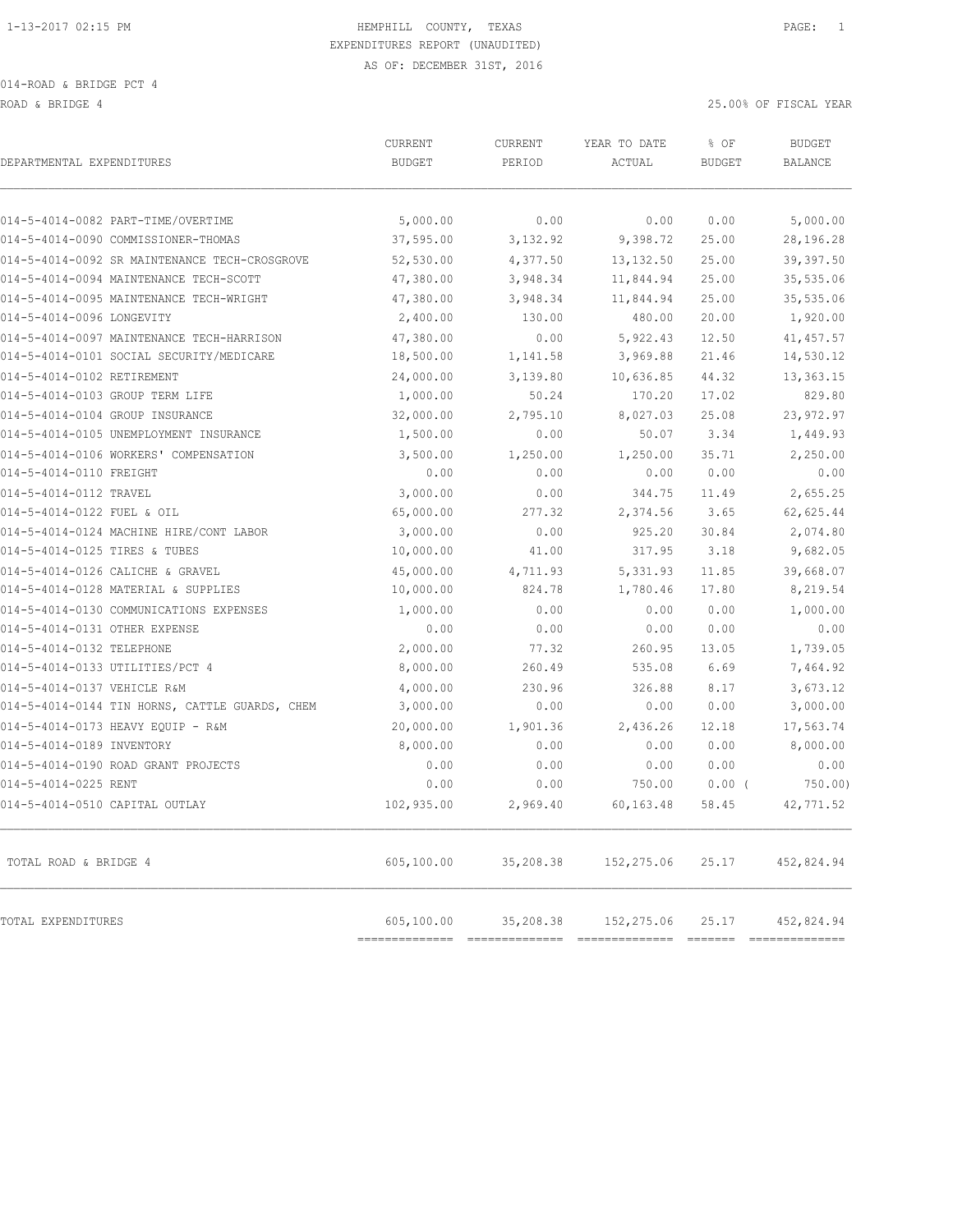#### 022-CO RECORDS PRESERVATION

CO RECORDS PRESERVATION 25.00% OF FISCAL YEAR

| DEPARTMENTAL EXPENDITURES             | <b>CURRENT</b> | <b>CURRENT</b> | YEAR TO DATE | % OF          | <b>BUDGET</b> |
|---------------------------------------|----------------|----------------|--------------|---------------|---------------|
|                                       | <b>BUDGET</b>  | PERIOD         | ACTUAL       | <b>BUDGET</b> | BALANCE       |
| 022-5-1022-0114 COUNTY RPF-EXPENSE    | 45,000.00      | 0.00           | 0.00         | 0.00          | 45,000.00     |
| 022-5-1022-0115 CO RECORDS MANAGEMENT | 45,000.00      | 14,924.38      | 17,563.37    | 39.03         | 27,436.63     |
| TOTAL CO RECORDS PRESERVATION         | 90,000.00      | 14,924.38      | 17,563.37    | 19.51         | 72,436.63     |
| TOTAL EXPENDITURES                    | 90,000.00      | 14,924.38      | 17,563.37    | 19.51         | 72,436.63     |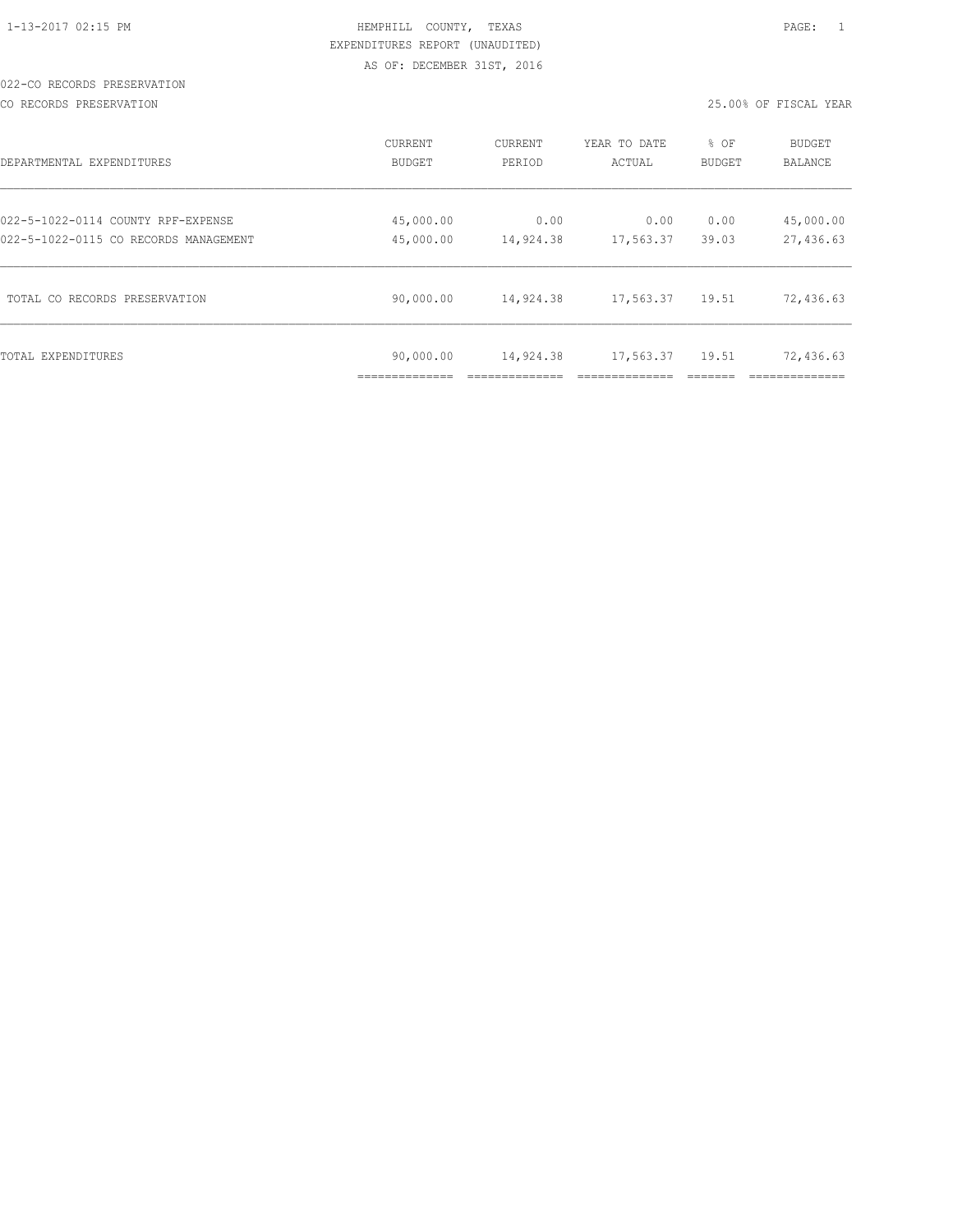| 1-13-2017 02:15 PM |  |
|--------------------|--|

# 023-CLK'S RECORDS PRESERVE

#### CLERK REC PRESERVATION 25.00% OF FISCAL YEAR

| DEPARTMENTAL EXPENDITURES                     | <b>CURRENT</b>                        | CURRENT                | YEAR TO DATE           | % OF          | <b>BUDGET</b>            |
|-----------------------------------------------|---------------------------------------|------------------------|------------------------|---------------|--------------------------|
|                                               | <b>BUDGET</b>                         | PERIOD                 | ACTUAL                 | BUDGET        | <b>BALANCE</b>           |
| 023-5-1023-0114 CLK'S RECORD PRESERVATION EXP | 800.00                                | 0.00                   | 0.00                   | 0.00          | 800.00                   |
| 023-5-1023-0510 RPF-CAPITAL OUTLAY            | 0.00                                  | 0.00                   | 0.00                   | 0.00          | 0.00                     |
| TOTAL CLERK                                   | 800.00                                | 0.00                   | 0.00                   | 0.00          | 800.00                   |
| TOTAL EXPENDITURES                            | 800.00<br>______________<br>--------- | 0.00<br>______________ | 0.00<br>______________ | 0.00<br>_____ | 800.00<br>______________ |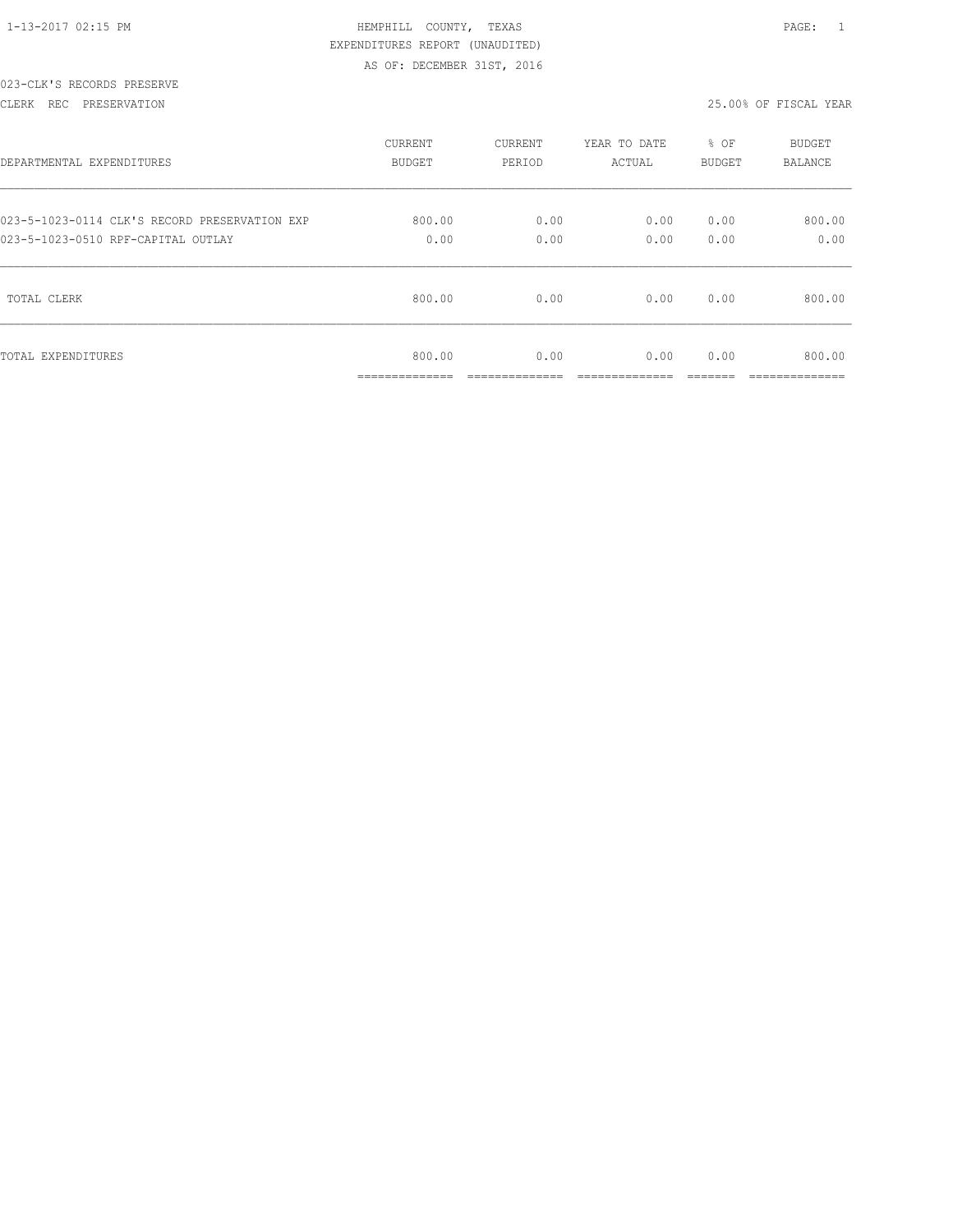| DEPARTMENTAL EXPENDITURES     | CURRENT<br><b>BUDGET</b>                   | CURRENT<br>PERIOD | YEAR TO DATE<br>ACTUAL | % OF<br><b>BUDGET</b> | <b>BUDGET</b><br><b>BALANCE</b> |
|-------------------------------|--------------------------------------------|-------------------|------------------------|-----------------------|---------------------------------|
| 024-5-2024-0114 TECH EXPENSES | 10,500.00                                  | 0.00              | 3,770.20               | 35.91                 | 6,729.80                        |
| TOTAL JUSTICE COURT TECH      | 10,500.00                                  | 0.00              | 3,770.20               | 35.91                 | 6,729.80                        |
| TOTAL EXPENDITURES            | 10,500.00<br>. _ _ _ _ _ _ _ _ _ _ _ _ _ _ | 0.00              | 3,770.20               | 35.91                 | 6,729.80                        |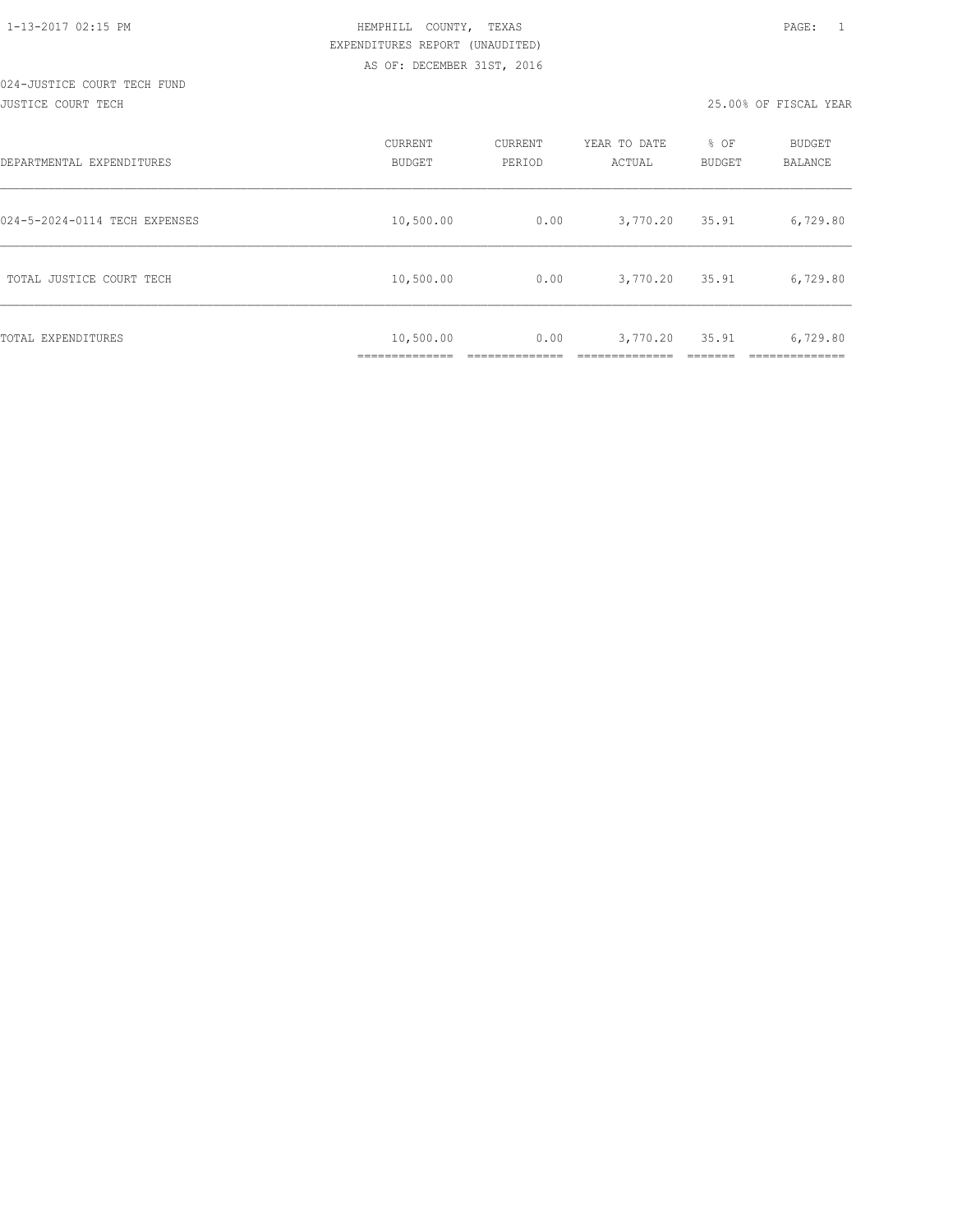# 032-CHK COLLECTION/CO ATTY

CHECK COLLECTION 25.00% OF FISCAL YEAR

| DEPARTMENTAL EXPENDITURES          | CURRENT<br><b>BUDGET</b>   | CURRENT<br>PERIOD | YEAR TO DATE<br>ACTUAL | % OF<br><b>BUDGET</b> | <b>BUDGET</b><br><b>BALANCE</b> |
|------------------------------------|----------------------------|-------------------|------------------------|-----------------------|---------------------------------|
| 032-5-2032-0109 OTHER MISC. EXP    | 5,150.00                   | 0.00              | 274.64                 | 5.33                  | 4,875.36                        |
| 032-5-2032-0128 SUPPLIES           | 0.00                       | 58.90             | 58.90                  | 0.00(                 | 58.90)                          |
| 032-5-2032-0168 LAW LIBRARY- BOOKS | 0.00                       | 0.00              | 0.00                   | 0.00                  | 0.00                            |
| 032-5-2032-0510 CAPITAL OUTLAY     | 12,000.00                  | 0.00              | 0.00                   | 0.00                  | 12,000.00                       |
| TOTAL CHECK COLLECTION             | 17,150.00                  | 58.90             | 333.54                 | 1.94                  | 16,816.46                       |
| TOTAL EXPENDITURES                 | 17,150.00<br>------------- | 58.90             | 333.54                 | 1.94                  | 16,816.46                       |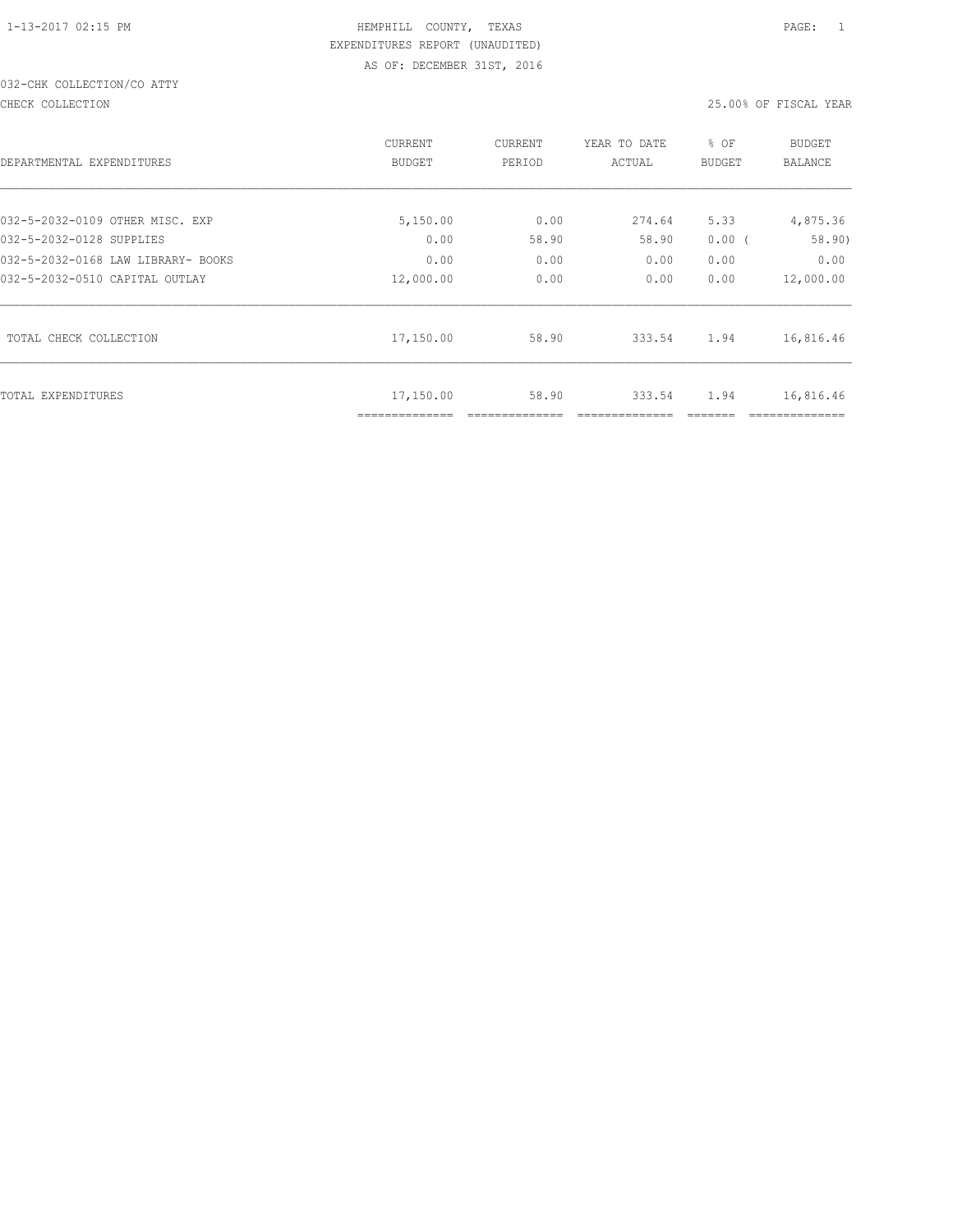#### ANNUAL LEOSE/LAW 25.00% OF FISCAL YEAR

| DEPARTMENTAL EXPENDITURES            | CURRENT<br><b>BUDGET</b> | CURRENT<br>PERIOD | YEAR TO DATE<br>ACTUAL | % OF<br>BUDGET | BUDGET<br>BALANCE |
|--------------------------------------|--------------------------|-------------------|------------------------|----------------|-------------------|
| 036-5-3036-0112 CONTINUING EDUCATION | 8,000.00                 | 0.00              | 0.00                   | 0.00           | 8,000.00          |
| TOTAL ANNUAL LEOSE/LAW               | 8,000.00                 | 0.00              | 0.00                   | 0.00           | 8,000.00          |
| TOTAL EXPENDITURES                   | 8,000.00<br>___________  | 0.00              | 0.00                   | 0.00           | 8,000.00          |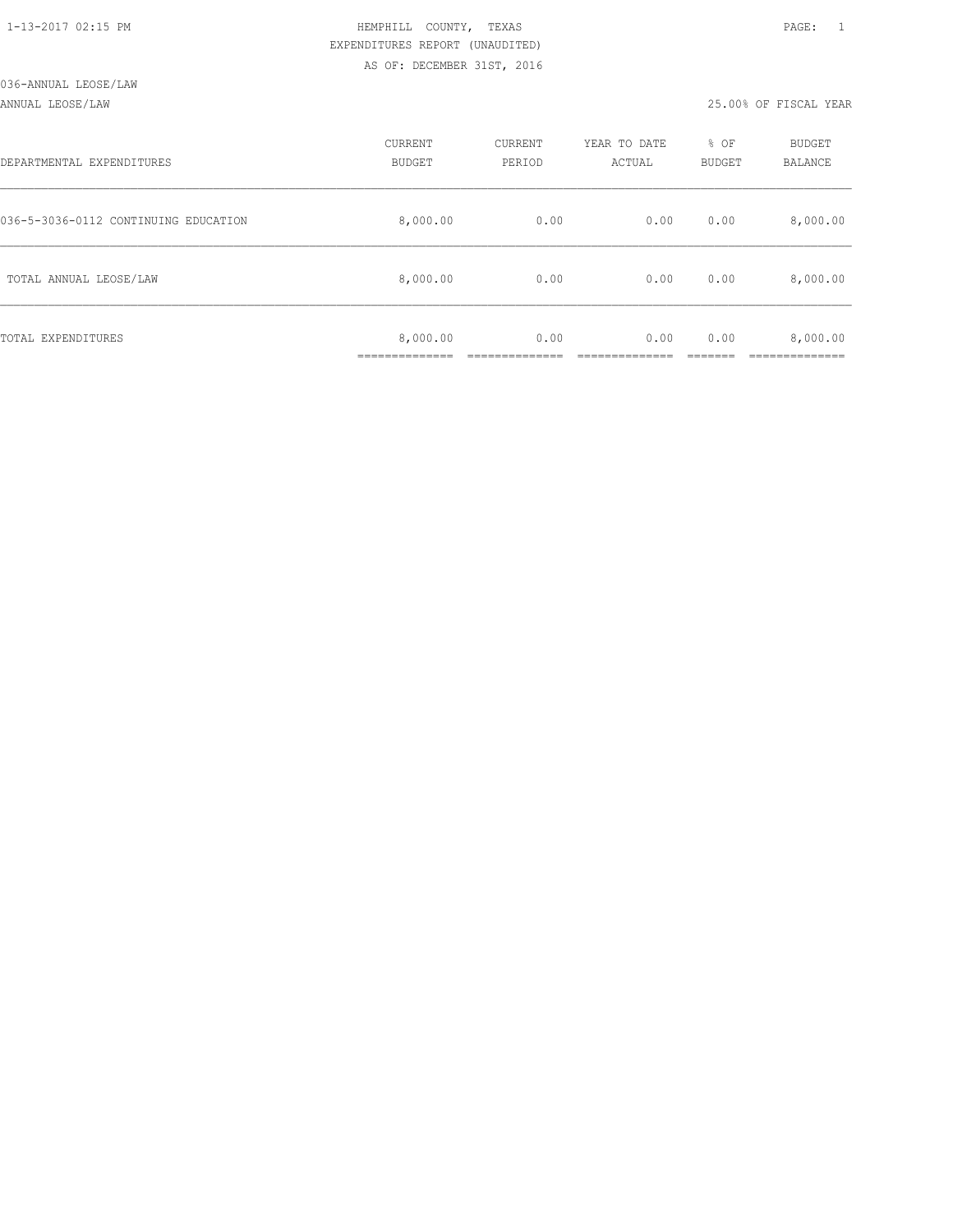046-SCAAP

SCAAP 25.00% OF FISCAL YEAR

| DEPARTMENTAL EXPENDITURES              | CURRENT<br><b>BUDGET</b> | CURRENT<br>PERIOD | YEAR TO DATE<br>ACTUAL | % OF<br><b>BUDGET</b> | BUDGET<br><b>BALANCE</b> |
|----------------------------------------|--------------------------|-------------------|------------------------|-----------------------|--------------------------|
| 046-5-3046-0124 CONTRACT LABOR/JBI     | 16,000.00                | 1,617.88          | 1,617.88               | 10.11                 | 14,382.12                |
| 046-5-3046-0183 REPAIRS & IMPROVEMENTS | 35,000.00                | 0.00              | 0.00                   | 0.00                  | 35,000.00                |
| 046-5-3046-0185 OTHER APPROVED EXP     | 20,000.00                | 0.00              | 0.00                   | 0.00                  | 20,000.00                |
| TOTAL SCAAP                            | 71,000.00                | 1,617.88          | 1,617.88               | 2.28                  | 69,382.12                |
| TOTAL EXPENDITURES                     | 71,000.00                | 1,617.88          | 1,617.88               | 2.28                  | 69,382.12                |